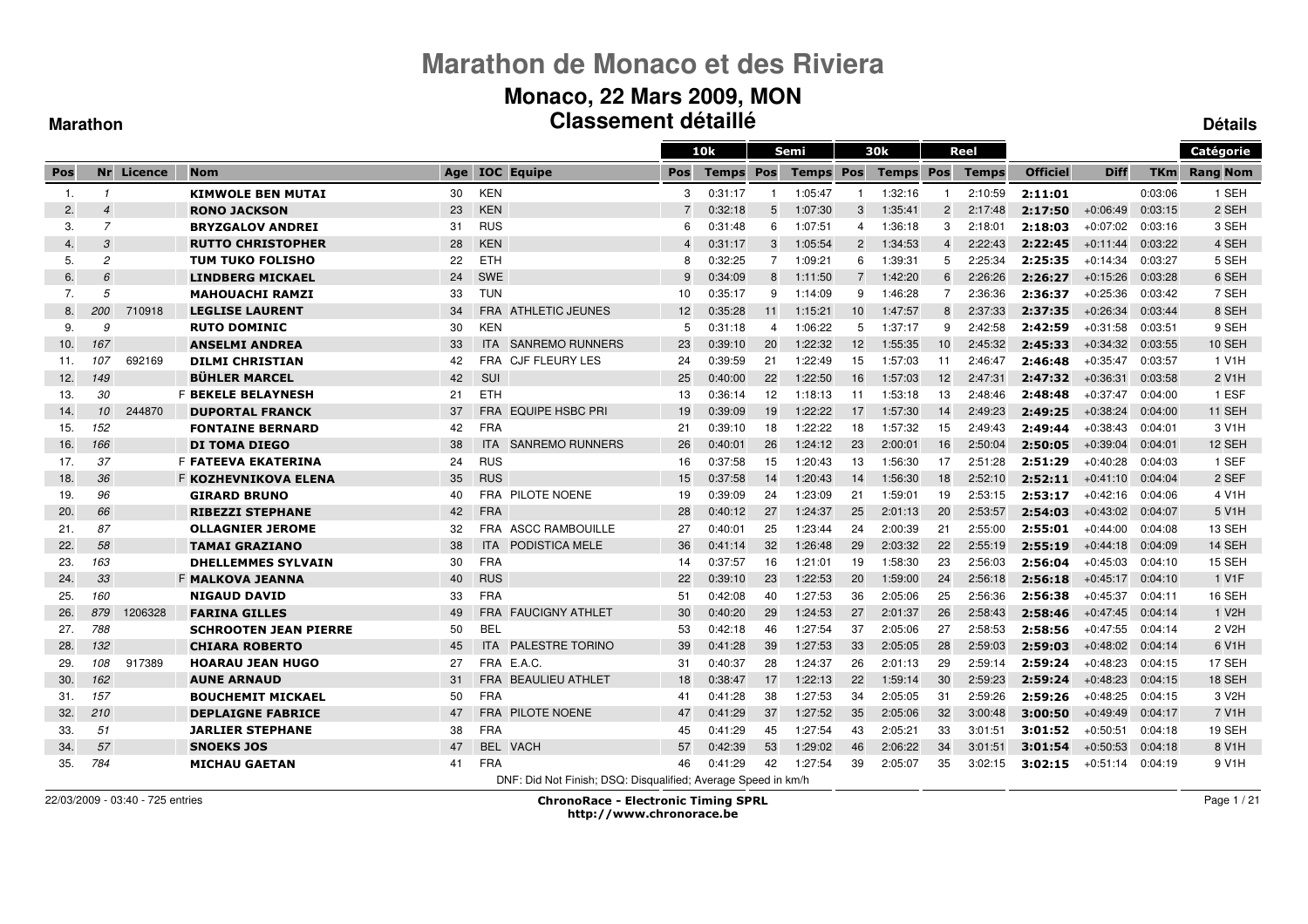#### **Monaco, 22 Mars 2009, MON Classement détailléDétails**

#### **Marathon**

|     |      |            |                                |     |            |                                                               |     | 10k          |            | Semi         |     | 30k              |    | Reel         |                 |             |            | Catégorie           |
|-----|------|------------|--------------------------------|-----|------------|---------------------------------------------------------------|-----|--------------|------------|--------------|-----|------------------|----|--------------|-----------------|-------------|------------|---------------------|
| Pos |      | Nr Licence | <b>Nom</b>                     | Age |            | <b>IOC</b> Equipe                                             | Pos | <b>Temps</b> | <b>Pos</b> | <b>Temps</b> | Pos | <b>Temps Pos</b> |    | <b>Temps</b> | <b>Officiel</b> | <b>Diff</b> | <b>TKm</b> | <b>Rang Nom</b>     |
| 36. | 169  |            | <b>REMO LENTINO</b>            | 34  |            | ITA AS MONACO                                                 | 40  | 0:41:28      | 36         | 1:27:41      | 42  | 2:05:09          | 36 | 3:03:01      | 3:03:03         | $+0.52:02$  | 0:04:20    | <b>20 SEH</b>       |
| 37. | 62   |            | <b>GUERRE PIERRE</b>           | 43  | <b>FRA</b> |                                                               | 38  | 0:41:26      | 41         | 1:27:53      | 41  | 2:05:09          | 37 | 3:03:13      | 3:03:13         | $+0.52:12$  | 0:04:20    | 10 V <sub>1</sub> H |
| 38. | 32   |            | <b>F FERNAS JULIA</b>          | 24  | <b>KGZ</b> |                                                               | 29  | 0:40:12      | 30         | 1:25:28      | 28  | 2:03:14          | 38 | 3:03:13      | 3:03:14         | $+0.52:13$  | 0:04:20    | 3 SEF               |
| 39. | 86   | 440167     | <b>GEORGE JEAN</b>             | 52  |            | FRA CJF FLEURY LES                                            | 52  | 0:42:09      | 43         | 1:27:54      | 30  | 2:03:43          | 39 | 3:03:38      | 3:03:40         | $+0.52:39$  | 0:04:21    | 4 V <sub>2</sub> H  |
| 40. | 154  |            | F <b>MAZZUCCO LAURA</b>        | 40  | <b>ITA</b> |                                                               | 59  | 0:42:46      | 55         | 1:29:46      | 51  | 2:08:05          | 40 | 3:03:54      | 3:03:55         | $+0.52.54$  | 0:04:21    | 2 V <sub>1</sub> F  |
| 41. | 53   |            | <b>DOMBROWSKI STEPHANE</b>     | 38  |            | FRA MONTE CARLO PRO                                           | 48  | 0:41:30      | 49         | 1:28:11      | 44  | 2:05:30          | 42 | 3:05:11      | 3:05:12         | $+0.54.11$  | 0:04:23    | 21 SEH              |
| 42. | 886  | 1063693    | <b>D'HEYLLY JEAN MARC</b>      | 43  | <b>FRA</b> | <b>CJF FLEURY LES</b>                                         | 61  | 0:42:47      | 51         | 1:28:51      | 48  | 2:07:00          | 41 | 3:05:07      | 3:05:14         | $+0.54:13$  | 0:04:23    | 11 V1H              |
| 43. | 895  |            | <b>RAPPE FREDERIK</b>          | 32  | <b>BEL</b> |                                                               | 33  | 0:41:05      | 31         | 1:26:48      | 31  | 2:04:10          | 43 | 3:06:15      | 3:06:24         | $+0.55:23$  | 0:04:25    | 22 SEH              |
| 44. | 199  |            | <b>MISTRAL VINCENT</b>         | 47  | <b>FRA</b> |                                                               | 55  | 0:42:29      | 52         | 1:28:51      | 50  | 2:07:14          | 44 | 3:06:31      | 3:06:33         | $+0.55.32$  | 0:04:25    | 12 V1H              |
| 45. | 114  |            | <b>ZAMMOUT CHRISTOPHE</b>      | 31  | <b>FRA</b> |                                                               | 49  | 0:41:30      | 47         | 1:27:55      | 45  | 2:06:03          | 45 | 3:06:45      | 3:06:47         | $+0.55:46$  | 0:04:25    | 23 SEH              |
| 46. | 509  |            | <b>MARCHI RICCARDO</b>         | 39  | <b>ITA</b> | <b>SAI FRECCE BIAN</b>                                        | 35  | 0:41:09      | 33         | 1:26:50      | 32  | 2:04:13          | 46 | 3:07:04      | 3:07:07         | $+0.56:06$  | 0:04:26    | 13 V1H              |
| 47. | 94   |            | <b>VENTURELLI RINALDO</b>      | 39  | <b>ITA</b> | <b>G.P. LA GUGLIA</b>                                         | 60  | 0:42:46      | 57         | 1:30:16      | 52  | 2:08:07          | 47 | 3:07:29      | 3:07:30         | $+0.56:29$  | 0:04:26    | 14 V1H              |
| 48. | 140  |            | <b>DOWLE MATTHEW</b>           | 32  | <b>FRA</b> | <b>SAINT RAPHAEL T</b>                                        | 37  | 0:41:26      | 48         | 1:28:02      | 47  | 2:06:42          | 48 | 3:08:09      | 3:08:10         | $+0.57:09$  | 0:04:27    | 24 SEH              |
| 49. | 655  |            | <b>CORRADINI MAURO</b>         | 39  | <b>ITA</b> |                                                               | 77  | 0:44:52      | 66         | 1:32:14      | 53  | 2:10:09          | 49 | 3:09:19      | 3:09:35         | $+0.58.34$  | 0:04:29    | 15 V1H              |
| 50. | 84   |            | <b>RAPPÉ PHILIP</b>            | 36  | <b>BEL</b> |                                                               | 42  | 0:41:29      | 44         | 1:27:54      | 38  | 2:05:07          | 50 | 3:10:02      | 3:10:11         | $+0.59:10$  | 0:04:30    | <b>25 SEH</b>       |
| 51. | 608  |            | <b>CLAMEN ERIC</b>             | 39  | <b>FRA</b> | CLG. A. MAUROIS                                               | 74  | 0:44:44      | 62         | 1:31:58      | 54  | 2:10:14          | 51 | 3:10:17      | 3:10:19         | $+0.59:18$  | 0:04:30    | 16 V1H              |
| 52. | 692  |            | <b>BRESKE CHRIS</b>            | 30  | <b>USA</b> | <b>SERPENTINE</b>                                             | 100 | 0:45:37      | 87         | 1:35:17      | 74  | 2:14:44          | 52 | 3:10:52      | 3:11:00         | $+0.59.59$  | 0:04:31    | <b>26 SEH</b>       |
| 53. | 656  |            | <b>BONVECCHIO ALESSIO</b>      | 39  | <b>ITA</b> |                                                               | 66  | 0:44:26      | 63         | 1:32:03      | 55  | 2:11:08          | 53 | 3:11:23      | 3:11:40         | $+1:00:39$  | 0:04:32    | 17 V1H              |
| 54. | 52   | 807854     | <b>GRAVIL REGIS</b>            | 43  | <b>FRA</b> | <b>EVEIL MENDOIS A</b>                                        | 76  | 0:44:52      | 70         | 1:33:35      | 64  | 2:13:42          | 54 | 3:12:18      | 3:12:24         | $+1:01:23$  | 0:04:33    | 18 V1H              |
| 55. | 139  |            | <b>F GIBSON BEV</b>            | 38  |            | ITA GSR FERRERO                                               | 87  | 0:45:28      | 76         | 1:34:07      | 66  | 2:13:49          | 55 | 3:12:31      | 3:12:32         | $+1:01:31$  | 0:04:33    | 4 SEF               |
| 56. | 671  |            | <b>LORIETTE JONATHAN</b>       | 26  | <b>FRA</b> |                                                               | 83  | 0.45.17      | 79         | 1:34:19      | 72  | 2:14:43          | 56 | 3:12:38      | 3:12:43         | $+1:01:42$  | 0:04:34    | 27 SEH              |
| 57. | 143  |            | <b>PACKOLET WALTER</b>         | 52  | <b>BEL</b> |                                                               | 65  | 0:44:09      | 78         | 1:34:18      | 76  | 2:15:00          | 58 | 3:12:44      | 3:12:46         | $+1:01:45$  | 0:04:34    | 5 V <sub>2</sub> H  |
| 58. | 455  |            | <b>FALLETTI OLIVIER</b>        | 28  | <b>FRA</b> |                                                               | 85  | 0.45.23      | 68         | 1:33:22      | 61  | 2:12:54          | 57 | 3:12:41      | 3:12:52         | $+1:01:51$  | 0:04:34    | 28 SEH              |
| 59. | 425  |            | <b>BIANCALANA CHRISTOPHE</b>   | 33  | <b>FRA</b> |                                                               | 69  | 0:44:31      | 64         | 1:32:13      | 56  | 2:11:09          | 59 | 3:13:13      | 3:13:17         | $+1:02:16$  | 0:04:34    | 29 SEH              |
| 60. | 703  |            | <b>PHIPPS PETER</b>            | 26  | <b>USA</b> |                                                               | 90  | 0:45:30      | 93         | 1:35:17      | 84  | 2:16:04          | 60 | 3:13:30      | 3:13:47         | $+1:02:46$  | 0:04:35    | 30 SEH              |
| 61. | 740  |            | <b>PERROUD THIERRY</b>         | 35  | FRA        |                                                               | 84  | 0:45:22      | 81         | 1:34:19      | 75  | 2:14:54          | 61 | 3:14:02      | 3:14:07         | $+1:03:06$  | 0:04:36    | 31 SEH              |
| 62. | 768  |            | <b>LANGENBRONN JEAN CLAUDE</b> | 51  | <b>FRA</b> |                                                               | 97  | 0:45:36      | 88         | 1:35:17      | 85  | 2:16:04          | 62 | 3:14:12      | 3:14:15         | $+1:03:14$  | 0:04:36    | 6 V <sub>2</sub> H  |
| 63. | 845  |            | <b>GUILLOU JEAN MICHEL</b>     | 35  | <b>FRA</b> |                                                               | 98  | 0:45:36      | 90         | 1:35:17      | 83  | 2:16:04          | 64 | 3:14:25      | 3:14:31         | $+1:03:30$  | 0:04:36    | 32 SEH              |
| 64. | 1014 |            | <b>FORTIER JEAN-YVES</b>       | 30  | <b>FRA</b> |                                                               | 102 | 0:45:37      | 94         | 1:35:18      | 89  | 2:16:06          | 63 | 3:14:25      | 3:14:32         | $+1:03:31$  | 0:04:36    | 33 SEH              |
| 65. | 92   |            | <b>MICHAUT DOMINIQUE</b>       | 46  | <b>FRA</b> |                                                               | 73  | 0:44:36      | 72         | 1:33:44      | 63  | 2:13:36          | 65 | 3.14.43      | 3:14:44         | $+1.03:43$  | 0:04:36    | 19 V1H              |
| 66. | 821  | 129090     | <b>MARCHAIS JEAN YVES</b>      | 50  |            | FRA AC PARIS JOINVI                                           | 91  | 0:45:34      | 84         | 1:34:44      | 80  | 2:15:24          | 66 | 3:14:55      | 3:14:58         | $+1:03:57$  | 0:04:37    | 7 V <sub>2</sub> H  |
| 67. | 156  |            | <b>CAMPET PASCAL</b>           | 41  | <b>FRA</b> |                                                               | 95  | 0:45:36      | 85         | 1:35:16      | 82  | 2:16:03          | 67 | 3:14:58      | 3:14:58         | $+1:03:57$  | 0:04:37    | 20 V1H              |
| 68. | 807  |            | <b>RADATZ HARALD</b>           | 36  | <b>AUT</b> |                                                               | 137 | 0:47:29      | 108        | 1:37:16      | 93  | 2:17:36          | 68 | 3:16:05      | 3:16:12         | $+1:05:11$  | 0:04:38    | 34 SEH              |
| 69. | 1010 |            | <b>MASSARDI PAOLO</b>          | 37  | <b>ITA</b> |                                                               | 78  | 0:44:56      | 71         | 1:33:36      | 65  | 2:13:46          | 69 | 3:16:05      | 3:16:14         | $+1:05:13$  | 0:04:39    | 35 SEH              |
| 70. | 935  |            | <b>MILHORAT PATRICK</b>        | 41  | FRA        | <b>COURIR EN VOLVE</b>                                        | 50  | 0:42:08      | 61         | 1:31:36      | 60  | 2:12:18          | 70 | 3:16:29      | 3:16:31         | $+1:05:30$  | 0:04:39    | 21 V1H              |
|     |      |            |                                |     |            | DNF: Did Not Finish; DSQ: Disqualified; Average Speed in km/h |     |              |            |              |     |                  |    |              |                 |             |            |                     |

22/03/2009 - 03:40 - 725 entries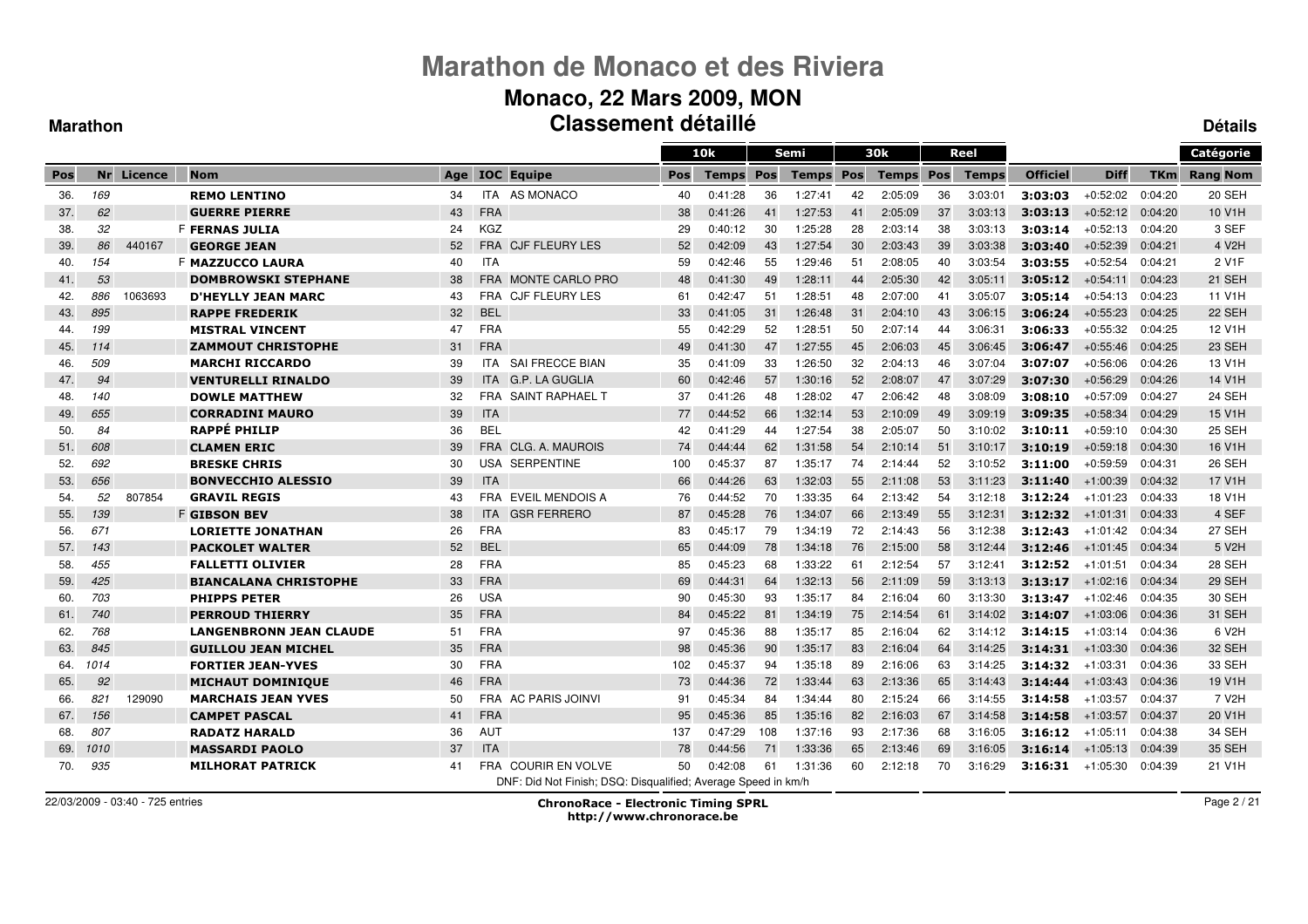#### **Monaco, 22 Mars 2009, MON Classement détailléDétails**

#### **Marathon**

|      |      |            |                             |     |            |                                                               |     | 10k          |     | Semi             |     | 30k              |     | Reel         |                 |             |            | Catégorie           |
|------|------|------------|-----------------------------|-----|------------|---------------------------------------------------------------|-----|--------------|-----|------------------|-----|------------------|-----|--------------|-----------------|-------------|------------|---------------------|
| Pos  |      | Nr Licence | <b>Nom</b>                  | Age |            | <b>IOC</b> Equipe                                             | Pos | <b>Temps</b> | Pos | <b>Temps Pos</b> |     | <b>Temps Pos</b> |     | <b>Temps</b> | <b>Officiel</b> | <b>Diff</b> | <b>TKm</b> | <b>Rang Nom</b>     |
| 71.  | 89   |            | <b>MARINO MARIO</b>         | 60  | <b>ITA</b> |                                                               | 101 | 0:45:37      | 91  | 1:35:17          | 86  | 2:16:05          | 71  | 3:16:55      | 3:16:57         | $+1:05:56$  | 0:04:40    | 1 V3H               |
| 72.  | 547  |            | <b>D'AMANZO DAVIDE</b>      | 37  | <b>ITA</b> | ATLETICA FAVARO                                               | 64  | 0:43:04      | 59  | 1:30:53          | 57  | 2:11:51          | 72  | 3:17:36      | 3:17:38         | $+1:06:37$  | 0:04:41    | 36 SEH              |
| 73.  | 539  | 476951     | <b>DELON LAURENT</b>        | 44  |            | <b>FRA COURIR EN PAYS</b>                                     | 93  | 0:45:36      | 86  | 1:35:17          | 87  | 2:16:05          | 73  | 3:17:41      | 3:17:49         | $+1:06:48$  | 0:04:41    | 22 V1H              |
| 74.  | 574  |            | <b>GRAGLIA RAFFAELE</b>     | 47  | <b>ITA</b> |                                                               | 108 | 0:46:01      | 104 | 1:36:40          | 97  | 2:18:03          | 74  | 3:18:13      | 3:18:16         | $+1:07:15$  | 0:04:41    | 23 V1H              |
| 75.  | 542  |            | <b>JENSEN JÖRGEN</b>        | 51  | <b>DEN</b> |                                                               | 107 | 0:45:59      | 103 | 1:36:16          | 96  | 2:17:53          | 76  | 3:18:28      | 3:18:30         | $+1:07:29$  | 0:04:42    | 8 V <sub>2</sub> H  |
| 76.  | 1092 |            | <b>HEINEN DALE</b>          | 53  | <b>USA</b> |                                                               | 71  | 0:44:32      | 74  | 1:33:52          | 70  | 2:14:42          | 77  | 3:18:30      | 3:18:37         | $+1:07:36$  | 0:04:42    | 9 V <sub>2</sub> H  |
| 77.  | 480  |            | <b>POUILLE BERTRAND</b>     | 33  |            | FRA 1ER REG. DE SPA                                           | 68  | 0:44:31      | 73  | 1:33:45          | 79  | 2:15:22          | 75  | 3:18:22      | 3:18:44         | $+1:07:43$  | 0:04:42    | 37 SEH              |
| 78.  | 899  |            | <b>PALMENTIERI FABIO</b>    | 38  | <b>ITA</b> | ASD AMATORI VES                                               | 135 | 0:47:26      | 125 | 1:39:05          | 107 | 2:20:41          | 78  | 3:18:57      | 3:19:00         | $+1:07:59$  | 0:04:42    | 38 SEH              |
| 79.  | 618  |            | <b>GARRIDO ELADIO</b>       | 43  | <b>FRA</b> |                                                               | 183 | 0:49:07      | 170 | 1:42:09          | 113 | 2:21:37          | 79  | 3:19:12      | 3:19:24         | $+1:08:23$  | 0:04:43    | 24 V1H              |
| 80.  | 822  | 486376     | <b>DOURLEN JEAN MARIE</b>   | 55  |            | <b>FRA US CAMON</b>                                           | 80  | 0:45:03      | 80  | 1:34:19          | 78  | 2:15:13          | 80  | 3:19:39      | 3:19:43         | $+1:08:42$  | 0.04:44    | 10 V <sub>2</sub> H |
| 81.  | 670  |            | <b>VOLFERSBERGER PIERRE</b> | 57  | <b>FRA</b> |                                                               | 63  | 0:42:59      | 67  | 1:32:44          | 67  | 2:14:32          | 81  | 3:19:46      | 3:19:47         | $+1:08:46$  | 0:04:44    | 11 V2H              |
| 82.  | 635  |            | <b>JUAN LUDOVIC</b>         | 27  | <b>FRA</b> |                                                               | 94  | 0:45:36      | 88  | 1:35:17          | 88  | 2:16:05          | 82  | 3:19:47      | 3:19:50         | $+1:08:49$  | 0:04:44    | 39 SEH              |
| 83.  | 138  |            | <b>BASSO LUCA</b>           | 40  | ITA.       | <b>GSR FERRERO</b>                                            | 111 | 0:46:08      | 110 | 1:37:43          | 98  | 2:18:41          | 83  | 3:19:53      | 3:19:53         | $+1:08:52$  | 0:04:44    | 25 V1H              |
| 84.  | 612  |            | <b>RATTE ARNAUD</b>         | 27  | <b>FRA</b> |                                                               | 34  | 0:41:05      | 34  | 1:27:00          | 40  | 2:05:09          | 85  | 3:19:54      | 3:19:59         | $+1:08:58$  | 0:04:44    | 40 SEH              |
| 85.  | 561  |            | <b>SANTORO STEFANO</b>      | 36  | ITA.       | <b>SAI FRECCE BIAN</b>                                        | 70  | 0:44:32      | 75  | 1:34:05          | 81  | 2:15:36          | 84  | 3:19:54      | 3:20:00         | $+1:08:59$  | 0:04:44    | 41 SEH              |
| 86.  | 88   |            | <b>GIUBBANI DENNY</b>       | 42  | <b>ITA</b> | <b>GAP SARONNO</b>                                            | 86  | 0:45:24      | 83  | 1:34:40          | 77  | 2:15:09          | 87  | 3:20:46      | 3:20:47         | $+1:09:46$  | 0:04:45    | 26 V <sub>1</sub> H |
| 87.  | 743  |            | <b>MAIJER NICO</b>          | 50  | <b>NED</b> |                                                               | 126 | 0:47:02      | 114 | 1:38:05          | 103 | 2:19:22          | 86  | 3:20:46      | 3:21:00         | $+1:09:59$  | 0:04:45    | 12 V2H              |
| 88.  | 164  |            | <b>CHEVASSUT JEAN MARIE</b> | 41  | <b>FRA</b> | <b>PILOTE NOENE</b>                                           | 192 | 0:49:23      | 171 | 1:42:13          | 120 | 2:22:26          | 88  | 3:21:06      | 3:21:07         | $+1:10:06$  | 0:04:45    | 27 V1H              |
| 89.  | 68   |            | <b>THYS RONNY</b>           | 45  | <b>BEL</b> |                                                               | 116 | 0:46:18      | 107 | 1:37:09          | 101 | 2:19:09          | 89  | 3:21:11      | 3:21:14         | $+1:10:13$  | 0:04:46    | 28 V1H              |
| 90.  | 827  |            | <b>ANDRZEJAK DARIUSZ</b>    | 41  | POL        |                                                               | 155 | 0:48:12      | 145 | 1.40.49          | 123 | 2:23:01          | 90  | 3:21:15      | 3:21:22         | $+1:10:21$  | 0:04:46    | 29 V <sub>1</sub> H |
| 91.  | 516  |            | <b>GHEZALI PHILIPPE</b>     | 42  | <b>FRA</b> | <b>BEAULIEU ATHLET</b>                                        | 163 | 0:48:27      | 155 | 1:41:15          | 127 | 2:23:18          | 91  | 3:21:28      | 3:21:37         | $+1:10:36$  | 0:04:46    | 30 V1H              |
| 92.  | 546  |            | <b>VERÌ ARTURO</b>          | 48  | <b>ITA</b> |                                                               | 138 | 0:47:31      | 129 | 1:39:35          | 118 | 2:22:19          | 92  | 3:21:37      | 3:21:43         | $+1:10:42$  | 0:04:46    | 31 V1H              |
| 93.  | 790  |            | <b>F MEUSER KARIN</b>       | 42  | GER        |                                                               | 115 | 0:46:13      | 109 | 1:37:42          | 105 | 2:20:02          | 93  | 3:22:36      | 3:22:39         | $+1:11:38$  | 0:04:48    | 3 V <sub>1</sub> F  |
| 94.  | 431  |            | <b>FUMAGALLI SERGIO</b>     | 54  | <b>ITA</b> | <b>ATLETICA LAGOSE</b>                                        | 122 | 0:46:54      | 116 | 1:38:17          | 106 | 2:20:25          | 94  | 3:22:47      | 3:22:54         | $+1:11:53$  | 0:04:48    | 13 V <sub>2</sub> H |
| 95.  | 73   |            | <b>MELOCHE RICHARD</b>      | 40  | CAN        |                                                               | 62  | 0:42:55      | 60  | 1:31:26          | 62  | 2:13:36          | 97  | 3:23:04      | 3:23:07         | $+1:12:06$  | 0:04:48    | 32 V1H              |
| 96.  | 554  |            | <b>ROSTERN PAUL</b>         | 42  |            | <b>GBR ELMBRIDGE</b>                                          | 147 | 0:47:50      | 133 | 1:39:56          | 121 | 2:22:37          | 95  | 3:22:59      | 3:23:14         | $+1:12:13$  | 0:04:48    | 33 V1H              |
| 97.  | 650  |            | <b>LOUBET CHILDERIC</b>     | 23  | <b>FRA</b> |                                                               | 82  | 0:45:16      | 69  | 1:33:30          | 73  | 2:14:44          | 98  | 3:23:08      | 3:23:15         | $+1:12:14$  | 0:04:49    | 42 SEH              |
| 98.  | 828  |            | <b>PINSON MATHIEU</b>       | 30  | <b>FRA</b> |                                                               | 139 | 0:47:35      | 120 | 1:38:40          | 110 | 2:21:18          | 96  | 3:23:01      | 3:23:16         | $+1:12:15$  | 0:04:49    | 43 SEH              |
| 99.  | 555  |            | <b>F MEYERS VANESSA</b>     | 29  | <b>USA</b> |                                                               | 275 | 0:51:02      | 242 | 1:44:40          | 184 | 2:27:11          | 99  | 3:23:32      | 3:23:49         | $+1:12:48$  | 0:04:49    | 5 SEF               |
| 100. | 82   | 923054     | <b>FERRACHAT LAURENT</b>    | 47  |            | FRA AC CANNES                                                 | 58  | 0:42:42      | 65  | 1:32:14          | 68  | 2:14:33          | 101 | 3:24:58      | 3:24:58         | $+1:13:57$  | 0:04:51    | 34 V1H              |
| 101. | 1094 |            | <b>SICCARDI CLAUDIO</b>     | 46  | <b>ITA</b> |                                                               | 235 | 0:49:43      | 212 | 1:43:28          | 162 | 2:26:21          | 100 | 3:24:52      | 3:25:05         | $+1:14:04$  | 0:04:51    | 35 V1H              |
| 102. | 116  |            | <b>BOONE TIM</b>            | 52  |            | <b>GBR ARUNNERS RUNNIN</b>                                    | 167 | 0:48:47      | 174 | 1:42:21          | 147 | 2:24:56          | 102 | 3:25:04      | 3:25:09         | $+1:14:08$  | 0:04:51    | 14 V2H              |
| 103. | 105  | 138627     | <b>CLOP ALEXANDRE</b>       | 34  |            | <b>FRA PILOTE NOENE</b>                                       | 75  | 0:44:45      | 100 | 1:35:43          | 99  | 2:18:49          | 104 | 3:25:20      | 3:25:21         | $+1:14:20$  | 0:04:52    | 44 SEH              |
| 104. | 148  |            | <b>F BUDONI FEDERICA</b>    | 38  | <b>ITA</b> | <b>ORTICA TEAM</b>                                            | 171 | 0:48:51      | 166 | 1:41:52          | 134 | 2:24:15          | 105 | 3:25:22      | 3:25:25         | $+1.14.24$  | 0:04:52    | 6 SEF               |
| 105. | 112  |            | <b>SMITH EWEN</b>           | 42  | <b>GBR</b> |                                                               | 109 | 0:46:06      | 111 | 1:37:50          | 116 | 2:21:58          | 106 | 3:25:28      | 3:25:30         | $+1:14:29$  | 0:04:52    | 36 V1H              |
|      |      |            |                             |     |            | DNF: Did Not Finish; DSQ: Disqualified; Average Speed in km/h |     |              |     |                  |     |                  |     |              |                 |             |            |                     |

22/03/2009 - 03:40 - 725 entries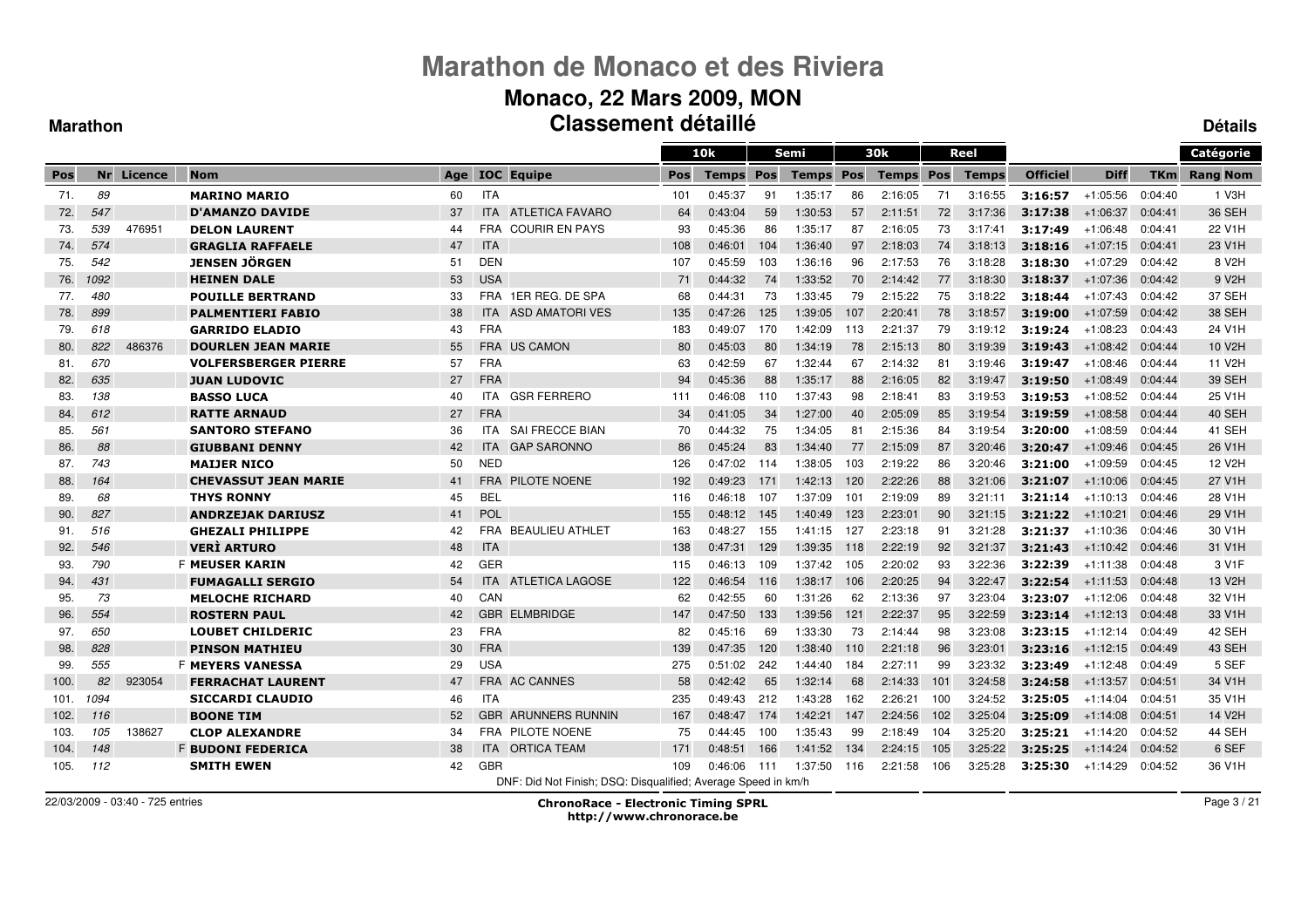#### **Monaco, 22 Mars 2009, MON Classement détailléDétails**

#### **Marathon**

|       |      |            |                            |     |            |                                                               |            | 10k          |     | Semi             |     | 30k              |       | Reel         |                 |             |         | Catégorie           |
|-------|------|------------|----------------------------|-----|------------|---------------------------------------------------------------|------------|--------------|-----|------------------|-----|------------------|-------|--------------|-----------------|-------------|---------|---------------------|
| Pos   |      | Nr Licence | <b>Nom</b>                 | Age |            | <b>IOC</b> Equipe                                             | <b>Pos</b> | <b>Temps</b> | Pos | <b>Temps Pos</b> |     | <b>Temps Pos</b> |       | <b>Temps</b> | <b>Officiel</b> | <b>Diff</b> | TKm     | <b>Rang Nom</b>     |
| 106.  | 1030 | 490321     | <b>DUBEAUX LAURENT</b>     | 44  |            | FRA SCO STE. MARGUE                                           | 173        | 0:48:55      | 164 | 1:41:48          | 146 | 2:24:56          | 103   | 3:25:11      | 3:25:32         | $+1:14:31$  | 0:04:52 | 37 V1H              |
| 107.  | 735  |            | <b>TEAL ADAM</b>           | 38  | <b>GBR</b> |                                                               | 56         | 0:42:37      | 56  | 1:30:16          | 59  | 2:12:08          | 107   | 3:25:59      | 3:26:01         | $+1:15:00$  | 0:04:52 | 45 SEH              |
| 108.  | 850  |            | <b>DIOP ISMAEL</b>         | 47  | <b>FRA</b> |                                                               | 118        | 0:46:25      | 117 | 1:38:28          | 109 | 2:21:18          | 108   | 3:26:01      | 3:26:03         | $+1:15:02$  | 0:04:53 | 38 V1H              |
| 109.  | 686  |            | <b>BAPTISTA VICTOR</b>     | 34  | <b>FRA</b> |                                                               | 124        | 0:46:58      | 113 | 1:37:55          | 108 | 2:21:00          | 109   | 3:26:17      | 3:26:26         | $+1:15:25$  | 0:04:53 | 46 SEH              |
| 110.  | 953  |            | <b>PINET JEAN PAUL</b>     | 58  | <b>FRA</b> |                                                               | 125        | 0:47:00      | 135 | 1:40:13          | 141 | 2:24:42          | 111   | 3:26:28      | 3:26:31         | +1:15:30    | 0:04:53 | 15 V2H              |
| 111.  | 505  |            | <b>RUCHAUD ERIC</b>        | 44  | <b>FRA</b> |                                                               | 129        | 0:47:12      | 123 | 1:38:52          | 111 | 2:21:23          | 110   | 3:26:25      | 3:26:37         | $+1:15:36$  | 0:04:53 | 39 V1H              |
| 112.  | 1083 |            | <b>HOSLEY IAN</b>          | 36  |            | <b>GBR LEIGHTON BUZZAR</b>                                    | 92         | 0:45:36      | 105 | 1:36:49          | 104 | 2:19:35          | -113  | 3:26:39      | 3:26:43         | $+1:15:42$  | 0:04:53 | 47 SEH              |
| 113.  | 60   |            | <b>THOELEN JOS</b>         | 49  | <b>BEL</b> | <b>VACH</b>                                                   | 176        | 0:48:56      | 181 | 1:42:34          | 144 | 2:24:54          | 112   | 3:26:34      | 3:26:45         | $+1:15:44$  | 0:04:54 | 16 V2H              |
| -114. | 146  |            | <b>STOSSBERGER UDO</b>     | 45  | <b>GER</b> |                                                               | 128        | 0:47:06      | 140 | 1:40:36          | 151 | 2:25:07          | 114   | 3:26:43      | 3:26:47         | $+1:15:46$  | 0:04:54 | 40 V1H              |
| -115. | 153  |            | <b>FRANZON SEBASTIEN</b>   | 38  | <b>FRA</b> | <b>TRISTARS CANNES</b>                                        | 105        | 0:45:44      | 97  | 1:35:29          | 102 | 2:19:09          | 115   | 3:26:45      | 3:26:47         | $+1:15:46$  | 0:04:54 | 48 SEH              |
| 116.  | 427  |            | <b>BRAIDA PAOLO</b>        | 30  | ITA.       | PEPERONCINO TRI                                               | 157        | 0:48:17      | 144 | 1:40:44          | 129 | 2:23:36          | - 117 | 3:27:08      | 3:27:11         | +1:16:10    | 0:04:54 | 49 SEH              |
| 117.  | 497  |            | <b>RIZZO CARLO</b>         | 43  | <b>ITA</b> |                                                               | 169        | 0:48:49      | 156 | 1:41:20          | 136 | 2:24:16          | 116   | 3:27:05      | 3:27:12         | $+1:16:11$  | 0:04:54 | 41 V1H              |
| 118.  | 596  | 962639     | <b>BLIER ERIC</b>          | 46  |            | FRA ASPTT NICE                                                | 96         | 0:45:36      | 92  | 1:35:17          | 94  | 2:17:39          | 119   | 3:27:12      | 3:27:15         | +1:16:14    | 0:04:54 | 42 V1H              |
| 119.  | 829  |            | <b>PINSON JULIEN</b>       | 27  | <b>FRA</b> |                                                               | 187        | 0:49:14      | 176 | 1:42:22          | 154 | 2:25:11          | 118   | 3:27:11      | 3:27:26         | $+1:16:25$  | 0:04:54 | <b>50 SEH</b>       |
| 120.  | 113  |            | <b>JEANNET OLIVIER</b>     | 47  | SUI        | PILOTE NOENE                                                  | 267        | 0:50:53      | 264 | 1:46:40          | 206 | 2:28:36          | 122   | 3:27:29      | 3:27:32         | $+1:16:31$  | 0:04:55 | 43 V1H              |
| 121.  | 785  |            | <b>VIEUSANGE FRANCOIS</b>  | 49  | <b>FRA</b> |                                                               | 220        | 0:49:37      | 214 | 1.43.28          | 172 | 2:26:48          | 121   | 3:27:29      | 3:27:36         | $+1:16:35$  | 0:04:55 | 17 V <sub>2</sub> H |
| 122.  | 745  |            | <b>COPPENS GUNTHER</b>     | 37  | <b>BEL</b> |                                                               | 103        | 0:45:38      | 99  | 1:35:31          | 95  | 2:17:48          | 120   | 3:27:26      | 3:27:37         | $+1.16.36$  | 0:04:55 | <b>51 SEH</b>       |
| 123.  | 1098 |            | <b>BOUYER GREGORY</b>      | 31  | <b>FRA</b> |                                                               | 131        | 0:47:19      | 147 | 1:40:57          | 156 | 2:25:16          | 123   | 3:28:12      | 3:28:28         | $+1:17:27$  | 0:04:56 | 52 SEH              |
| 124.  | 775  |            | <b>RICHARD FABRICE</b>     | 36  | <b>FRA</b> |                                                               | 150        | 0:47:57      | 159 | 1:41:40          | 155 | 2:25:14          | 124   | 3:28:21      | 3:28:33         | $+1:17:32$  | 0:04:56 | 53 SEH              |
| 125.  | 858  |            | <b>DELEFOSSE PATRICK</b>   | 50  | <b>FRA</b> |                                                               | 197        | 0:49:24      | 162 | 1 41 45          | 138 | 2:24:24          | 126   | 3:28:44      | 3:28:55         | $+1:17:54$  | 0:04:57 | 18 V2H              |
| 125.  | 706  |            | <b>STEEL BOB</b>           | 40  |            | <b>GBR CENTRAL AC</b>                                         | 153        | 0:48:10      | 161 | 1:41:45          | 158 | 2:25:48          | 125   | 3:28:43      | 3:28:55         | $+1:17:54$  | 0:04:57 | 44 V1H              |
| 127.  | 673  |            | <b>TRICOT PASCAL</b>       | 53  | <b>FRA</b> |                                                               | 315        | 0:52:25      |     |                  | 71  | 2:14:43          | 130   | 3:29:06      | 3:29:12         | $+1:18:11$  | 0:04:57 | 19 V <sub>2</sub> H |
| 128.  | 535  |            | <b>VAUCLAIR JEAN MARIE</b> | 43  | <b>SUI</b> |                                                               | 194        | 0:49:23      | 202 | 1:43:27          | 169 | 2:26:47          | 129   | 3:29:04      | 3:29:12         | $+1:18:11$  | 0:04:57 | 45 V1H              |
| 129.  | 551  |            | <b>FROES WILLIAM</b>       | 23  | <b>FRA</b> |                                                               | 198        | 0:49:25      | 195 | 1:43:12          | 164 | 2:26:38          | 128   | 3:29:03      | 3:29:23         | $+1:18:22$  | 0:04:57 | <b>54 SEH</b>       |
| 130.  | 462  |            | <b>MOREAU THIERRY</b>      | 35  |            | FRA 1ER REG. DE SPA                                           | 67         | 0:44:30      | 77  | 1:34:12          | 91  | 2:17:07          | 127   | 3:29:02      | 3:29:24         | $+1:18:23$  | 0:04:57 | <b>55 SEH</b>       |
| 131.  | 159  |            | <b>PIBOU FLORENT</b>       | 39  | <b>FRA</b> |                                                               | 210        | 0:49:36      | 199 | 1:43:27          | 166 | 2:26:46          | 131   | 3:29:24      | 3:29:25         | $+1:18:24$  | 0:04:57 | 46 V1H              |
| 132.  | 595  |            | <b>RATTE LUC</b>           | 24  | <b>FRA</b> |                                                               | 164        | 0:48:34      | 172 | 1:42:16          | 132 | 2:23:48          | 132   | 3:29:33      | 3:29:38         | $+1.18.37$  | 0:04:58 | 56 SEH              |
| 133.  | 1087 |            | <b>BLOMMAERT GEERT</b>     | 40  | <b>BEL</b> |                                                               | 205        | 0:49:35      | 177 | 1:42:23          | 153 | 2:25:08          | 133   | 3:29:33      | 3:29:44         | $+1:18:43$  | 0:04:58 | 47 V1H              |
| 134.  | 890  |            | <b>SEVAL JACQUES</b>       | 50  | <b>FRA</b> |                                                               | 190        | 0:49:18      | 168 | 1:41:53          | 143 | 2:24:51          | 134   | 3:29:51      | 3:29:55         | $+1:18:54$  | 0:04:58 | 20 V2H              |
| 135.  | 1056 |            | <b>NELISSEN BURT</b>       | 41  | <b>BEL</b> |                                                               | 175        | 0:48:56      | 184 | 1.42.43          | 173 | 2:26:48          | 135   | 3:29:58      | 3:30:09         | $+1:19:08$  | 0:04:58 | 48 V1H              |
| 136.  | 926  |            | <b>MURRIS JEAN NICOLAS</b> | 48  | <b>FRA</b> |                                                               | 127        | 0:47:06      | 131 | 1:39:39          | 119 | 2:22:19          | 137   | 3:30:12      | 3:30:15         | +1:19:14    | 0:04:58 | 49 V1H              |
| 137.  | 995  |            | <b>BOTTARI ALESSANDRO</b>  | 49  | <b>ITA</b> |                                                               | 295        | 0:51:48      | 274 | 1:47:27          | 224 | 2:30:48          | 136   | 3:30:02      | 3:30:20         | $+1:19:19$  | 0:04:59 | 21 V2H              |
| 138.  | 67   |            | <b>DAGNINO ANGELO</b>      | 56  | <b>ITA</b> |                                                               | 274        | 0:50:59      | 275 | 1:47:35          | 225 | 2:30:48          | 139   | 3:30:19      | 3:30:20         | $+1:19:19$  | 0:04:59 | 22 V2H              |
| 139.  | 984  |            | <b>PILETTE EMMANUEL</b>    | 38  |            | FRA SPIRIDON 06                                               | 145        | 0:47:50      | 143 | 1:40:38          | 149 | 2:25:01          | 138   | 3:30:16      | 3:30:20         | $+1:19:19$  | 0:04:59 | <b>57 SEH</b>       |
| 140.  | 137  | 1037684    | <b>RUSSO JEAN PIERRE</b>   | 44  |            | FRA PILOTE NOENE                                              | 292        | 0:51:47      | 298 | 1:48:25          | 256 | 2:33:09          | 140   | 3:30:32      | 3:30:48         | $+1.19.47$  | 0:04:59 | 50 V1H              |
|       |      |            |                            |     |            | DNF: Did Not Finish; DSQ: Disqualified; Average Speed in km/h |            |              |     |                  |     |                  |       |              |                 |             |         |                     |

22/03/2009 - 03:40 - 725 entries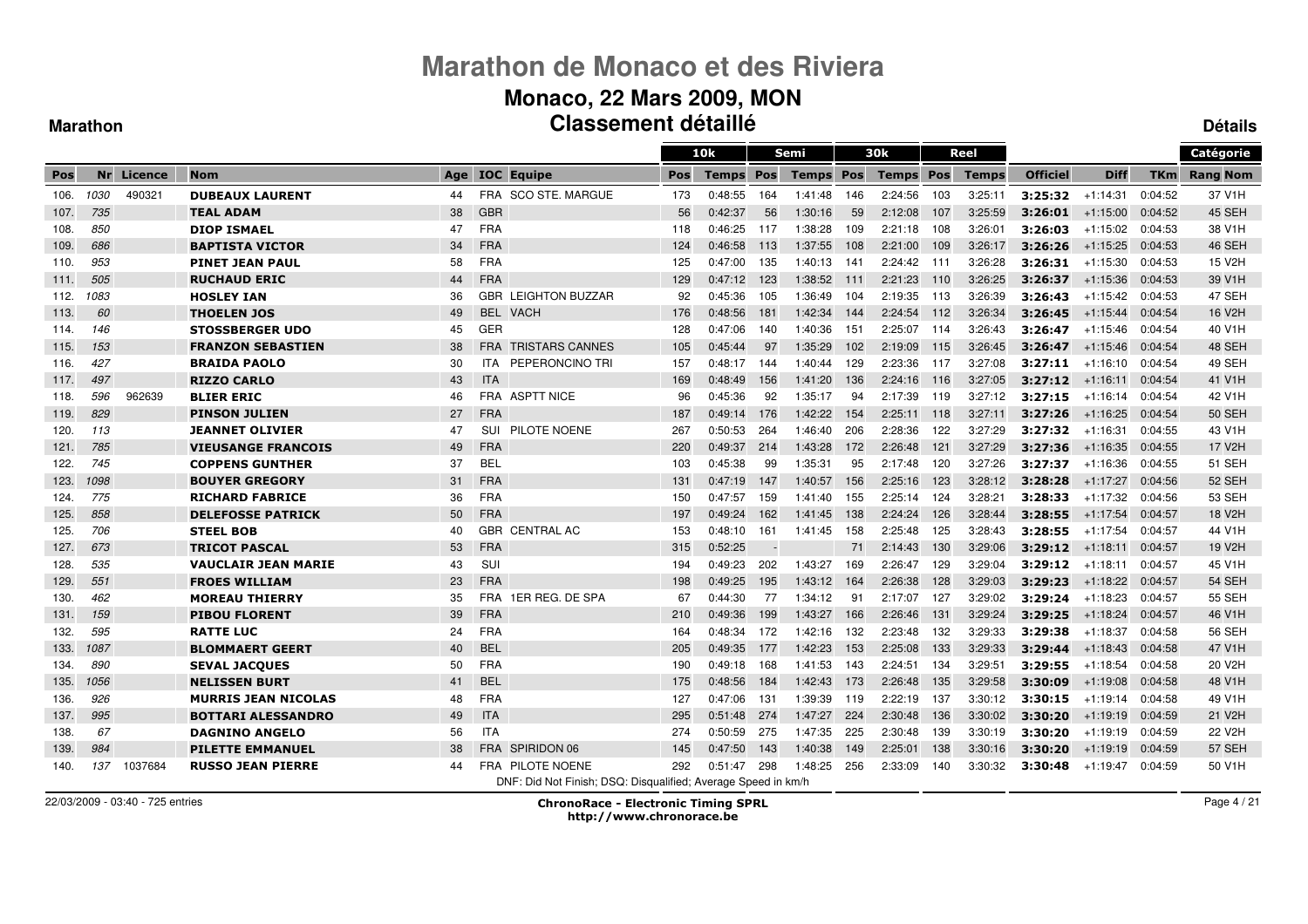#### **Monaco, 22 Mars 2009, MON Classement détailléDétails**

#### **Marathon**

|      |      |            |                             |     |            |                                                               |     | 10k          |     | <b>Semi</b>      |     | 30k              |     | Reel         |                 |             |            | Catégorie       |
|------|------|------------|-----------------------------|-----|------------|---------------------------------------------------------------|-----|--------------|-----|------------------|-----|------------------|-----|--------------|-----------------|-------------|------------|-----------------|
| Pos  |      | Nr Licence | <b>Nom</b>                  | Age |            | <b>IOC</b> Equipe                                             | Pos | <b>Temps</b> | Pos | <b>Temps Pos</b> |     | <b>Temps Pos</b> |     | <b>Temps</b> | <b>Officiel</b> | <b>Diff</b> | <b>TKm</b> | <b>Rang Nom</b> |
| 141. | 101  |            | <b>BERQUEZ HERVE</b>        | 37  |            | FRA PILOTE NOENE                                              | 132 | 0:47:21      | 134 | 1:40:01          | 125 | 2:23:15          | 142 | 3:30:48      | 3:30:50         | $+1:19:49$  | 0:04:59    | 58 SEH          |
| 142. | 1021 |            | <b>BAYET CHRISTIAN</b>      | 56  | <b>FRA</b> |                                                               | 110 | 0:46:07      | 112 | 1:37:54          | 117 | 2:22:04          | 141 | 3:30:42      | 3:30:50         | $+1:19:49$  | 0:04:59    | 23 V2H          |
| 143. | 973  |            | <b>SAMSON CHRISTOPHE</b>    | 43  | <b>FRA</b> |                                                               | 224 | 0:49:37      | 210 | 1:43:28          | 177 | 2:26:55          | 143 | 3:30:55      | 3:31:07         | $+1:20:06$  | 0:05:00    | 51 V1H          |
| 144. | 725  |            | <b>IRLES FLORIAN</b>        | 25  | <b>FRA</b> |                                                               | 188 | 0:49:15      | 158 | 1:41:22          | 140 | 2:24:40          | 144 | 3:31:17      | 3:31:30         | $+1:20:29$  | 0:05:00    | <b>59 SEH</b>   |
| 145. | 1076 |            | <b>DALMASSO NICOLAS</b>     | 19  | <b>FRA</b> |                                                               | 179 | 0:48:58      | 150 | 1:41:05          | 128 | 2:23:33          | 145 | 3:31:18      | 3:31:34         | $+1:20:33$  | 0:05:00    | 1 ESH           |
| 146. | 78   |            | <b>FINK ERNST</b>           | 43  | <b>AUT</b> | <b>RIEGERSBURG</b>                                            | 178 | 0:48:58      | 173 | 1:42:18          | 152 | 2:25:07          | 146 | 3:31:52      | 3:31:56         | $+1:20:55$  | 0:05:01    | 52 V1H          |
| 147. | 510  |            | <b>SIRIO GIOVANNI</b>       | 46  | ITA.       | SAI FRECCE BIAN                                               | 247 | 0:49:54      | 230 | 1:44:13          | 220 | 2:30:26          | 147 | 3:31:57      | 3:32:02         | $+1:21:01$  | 0:05:01    | 53 V1H          |
| 148. | 61   | 397030     | <b>ODDO BRUNO</b>           | 46  | <b>FRA</b> | <b>COURIR EN PAYS</b>                                         | 121 | 0:46:39      | 128 | 1:39:20          | 139 | 2:24:35          | 148 | 3:32:44      | 3:32:45         | $+1:21:44$  | 0:05:02    | 54 V1H          |
| 149. | 1048 |            | <b>ARTIGNY SEBASTIEN</b>    | 25  | <b>FRA</b> |                                                               | 253 | 0:50:01      | 233 | 1:44:15          | 203 | 2:28:27          | 149 | 3:32:55      | 3:32:58         | $+1:21:57$  | 0:05:02    | 60 SEH          |
| 150. | 1070 |            | <b>PURCHASE DAVID</b>       | 36  | <b>GBR</b> | <b>WELLS CITY HARR</b>                                        | 88  | 0:45:30      | 102 | 1:35:56          | 115 | 2:21:54          | 150 | 3:33:20      | 3:33:31         | $+1:22:30$  | 0:05:03    | 61 SEH          |
| 151. | 1037 |            | <b>DUPONT EMMANUEL</b>      | 38  | <b>FRA</b> |                                                               | 196 | 0:49:24      | 225 | 1.43.47          | 192 | 2:27:41          | 151 | 3:33:24      | 3:33:34         | $+1:22:33$  | 0:05:03    | 62 SEH          |
| 152. | 598  |            | <b>RONCALLI FLAVIANO</b>    | 40  | <b>ITA</b> |                                                               | 170 | 0:48:49      | 153 | 1:41:14          | 135 | 2:24:16          | 152 | 3:33:27      | 3:33:38         | $+1:22:37$  | 0:05:03    | 55 V1H          |
| 153. | 736  |            | <b>FREY HANS</b>            | 54  | SUI        |                                                               | 259 | 0:50:31      | 244 | 1:44:53          | 208 | 2:29:11          | 154 | 3:33:40      | 3:33:46         | $+1:22:45$  | 0:05:03    | 24 V2H          |
| 154. | 119  |            | <b>THOMAZEAU CHRISTIAN</b>  | 40  | <b>FRA</b> |                                                               | 88  | 0:45:30      | 96  | 1:35:21          | 92  | 2:17:29          | 156 | 3:33:46      | 3:33:48         | $+1:22:47$  | 0:05:04    | 56 V1H          |
| 155. | 69   |            | <b>WATKINS BRENDAN</b>      | 33  | <b>IRL</b> |                                                               | 304 | 0:52:04      | 261 | 1:46:35          | 226 | 2:30:54          | 153 | 3:33:29      | 3:33:51         | $+1:22:50$  | 0:05:04    | 63 SEH          |
| 156. | 669  |            | <b>LUCKING RAYMOND</b>      | 17  | <b>FRA</b> |                                                               | 261 | 0:50:36      | 229 | 1:44:04          | 175 | 2:26:52          | 155 | 3:33:45      | 3:34:04         | $+1:23:03$  | 0:05:04    | 1 XXX           |
| 157. | 481  |            | <b>CLEARC'H NICOLAS</b>     | 34  | FRA        | 1ER REG. DE SPA                                               | 119 | 0:46:33      | 122 | 1:38:43          | 130 | 2:23:38          | 157 | 3:34:07      | 3:34:12         | $+1:23:11$  | 0:05:04    | 64 SEH          |
| 158. | 174  |            | <b>PICCONE PAOLO</b>        | 40  | <b>ITA</b> | <b>RIVIERA TRIATHL</b>                                        | 172 | 0:48:54      | 197 | 1:43:15          | 170 | 2:26:47          | 158 | 3:34:35      | 3:34:36         | $+1:23:35$  | 0:05:05    | 57 V1H          |
| 159. | 782  |            | <b>ESTEPA PATRICK</b>       | 40  | <b>FRA</b> |                                                               | 185 | 0:49:13      | 192 | 1:43:10          | 186 | 2:27:25          | 159 | 3:34:36      | 3:34:48         | $+1:23:47$  | 0:05:05    | 58 V1H          |
| 160. | 1032 |            | <b>MIGLIORINI REGIS</b>     | 32  | <b>FRA</b> | <b>STAUBLI SPORTS</b>                                         | 168 | 0:48:49      | 146 | 1:40:51          | 131 | 2:23:40          | 160 | 3:34:54      | 3:35:00         | $+1:23:59$  | 0:05:05    | 65 SEH          |
| 161. | 667  |            | <b>STATEN JAMES</b>         | 41  | <b>USA</b> |                                                               | 177 | 0:48:57      | 160 | 1.41.41          | 160 | 2:25:52          | 161 | 3:34:57      | 3:35:08         | $+1:24:07$  | 0:05:05    | 59 V1H          |
| 162. | 409  |            | <b>PINL JOHANNES</b>        | 28  | <b>AUT</b> |                                                               | 223 | 0:49:37      | 209 | 1:43:28          | 174 | 2:26:49          | 163 | 3:35:05      | 3:35:10         | $+1:24:09$  | 0:05:05    | 66 SEH          |
| 163. | 124  | T162040    | <b>ARRIOLA PIERRE</b>       |     |            | FRA PILOTE NOENE                                              | 152 | 0:48:04      | 163 | 1:41:46          | 190 | 2:27:34          | 164 | 3:35:13      | 3:35:14         | $+1:24:13$  | 0:05:06    | 2 XXX           |
| 164. | 975  | 1124275    | <b>BOCOUEZ JEROME</b>       | 40  |            | <b>FRA</b> CJF FLEURY LES                                     | 207 | 0:49:36      | 205 | 1:43:27          | 178 | 2:27:01          | 162 | 3:34:59      | 3:35:19         | $+1:24:18$  | 0:05:06    | 60 V1H          |
| 165. | 498  |            | <b>BALTATZIS CHRISTOS</b>   | 31  | GRE        |                                                               | 211 | 0:49:36      | 211 | 1:43:28          | 171 | 2:26:47          | 165 | 3:35:17      | 3:35:24         | $+1:24:23$  | 0:05:06    | 67 SEH          |
| 166. | 151  |            | <b>D'ALBERTO DANIELE</b>    | 53  | <b>ITA</b> | G.S. ZELOFORAMA                                               | 182 | 0:49:02      | 187 | 1:42:51          | 196 | 2:27:54          | 167 | 3:35:28      | 3:35:29         | $+1:24:28$  | 0:05:06    | 25 V2H          |
| 167. | 870  |            | <b>PERRIER CEDRIC</b>       | 33  |            | FRA R.A.B.E.                                                  | 99  | 0:45:37      | 95  | 1:35:19          | 100 | 2:19:02          | 166 | 3:35:26      | 3:35:33         | $+1:24:32$  | 0:05:06    | 68 SEH          |
| 168. | 1050 |            | <b>ZINOLO JEAN FRANCOIS</b> | 45  | <b>FRA</b> |                                                               | 159 | 0:48:21      | 154 | 1.41.14          | 145 | 2:24:55          | 168 | 3:35:35      | 3:35:44         | $+1:24:43$  | 0:05:06    | 61 V1H          |
| 169. | 135  |            | <b>JAGUENEAU HERVE</b>      | 35  | FRA        | PILOTE NOENE                                                  | 219 | 0:49:37      | 198 | 1:43:27          | 180 | 2:27:05          | 169 | 3:35:45      | 3:35:46         | $+1.24.45$  | 0:05:06    | 69 SEH          |
| 170. | 102  |            | <b>BLAIS DAVID</b>          | 41  |            | <b>FRA PILOTE NOENE</b>                                       | 217 | 0:49:37      | 200 | 1:43:27          | 181 | 2:27:06          | 170 | 3:35:45      | 3:35:46         | $+1:24:45$  | 0:05:06    | 62 V1H          |
| 171. | 421  |            | F <b>GENTILINI CHANTAL</b>  | 41  | <b>FRA</b> |                                                               | 239 | 0:49:44      | 240 | 1:44:36          | 213 | 2:29:34          | 171 | 3:36:06      | 3:36:12         | $+1:25:11$  | 0:05:07    | 4 V1F           |
| 172. | 791  |            | <b>CERVELLO LAURENT</b>     | 41  | <b>FRA</b> |                                                               | 323 | 0:52:38      | 295 | 1:48:20          | 254 | 2:33:08          | 172 | 3:36:10      | 3:36:16         | $+1:25:15$  | 0:05:07    | 63 V1H          |
| 173. | 115  |            | <b>F SAMMONS MARIE</b>      | 42  | <b>FRA</b> |                                                               | 236 | 0:49:43      | 222 | 1:43:43          | 202 | 2:28:27          | 173 | 3:36:28      | 3:36:30         | $+1:25:29$  | 0:05:07    | 5 V1F           |
| 174. | 663  | T220479    | <b>GLAUDEL PASCAL</b>       | 42  | <b>FRA</b> |                                                               | 54  | 0:42:28      | 58  | 1:30:27          | 58  | 2:12:05          | 175 | 3:36:39      | 3:36:42         | $+1:25:41$  | 0:05:08    | 64 V1H          |
| 175. | 1007 |            | <b>SANVITO MARCO</b>        | 34  | <b>ITA</b> |                                                               | 199 | 0:49:26      | 149 | 1:41:03          | 124 | 2:23:07          | 174 | 3:36:34      | 3:36:56         | $+1.25.55$  | 0:05:08    | 70 SEH          |
|      |      |            |                             |     |            | DNF: Did Not Finish; DSQ: Disqualified; Average Speed in km/h |     |              |     |                  |     |                  |     |              |                 |             |            |                 |

22/03/2009 - 03:40 - 725 entries

ChronoRace - Electronic Timing SPRL

http://www.chronorace.be

Page 5 / 21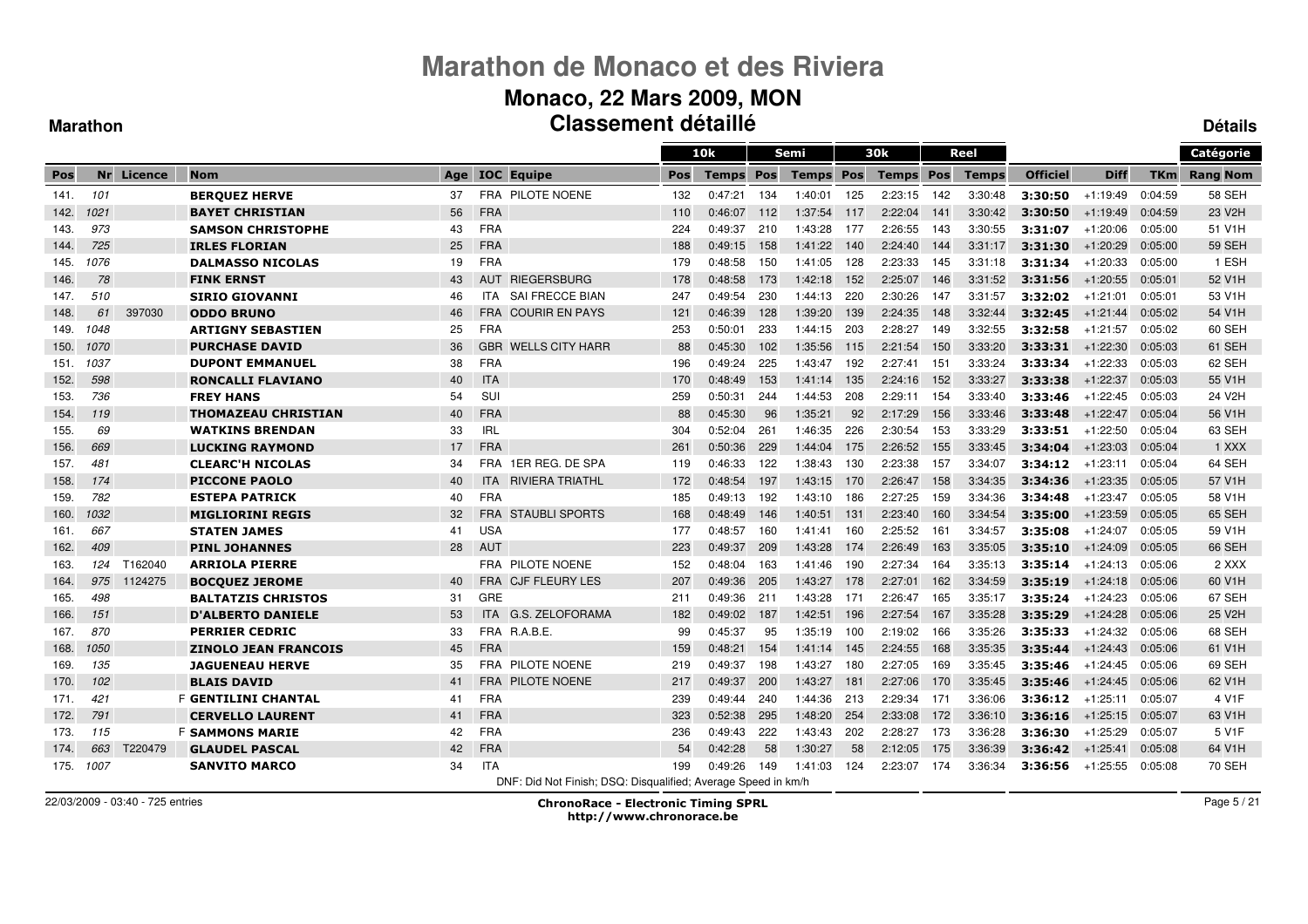#### **Monaco, 22 Mars 2009, MON Classement détailléDétails**

#### **Marathon**

|      |      |            |                            |     |            |                                                               |     | 10k          |     | Semi             |        | 30k              |      | Reel         |                 |             |            | Catégorie           |
|------|------|------------|----------------------------|-----|------------|---------------------------------------------------------------|-----|--------------|-----|------------------|--------|------------------|------|--------------|-----------------|-------------|------------|---------------------|
| Pos  |      | Nr Licence | <b>Nom</b>                 | Age |            | <b>IOC</b> Equipe                                             | Pos | <b>Temps</b> | Pos | <b>Temps Pos</b> |        | <b>Temps Pos</b> |      | <b>Temps</b> | <b>Officiel</b> | <b>Diff</b> | <b>TKm</b> | <b>Rang Nom</b>     |
| 176. | 1071 |            | <b>YADAVE RUSH</b>         | 53  |            | GBR 100 MARATHON CL                                           | 251 | 0:49:57      | 239 | 1:44:33          | 214    | 2:29:35          | 177  | 3:36:47      | 3:36:59         | $+1:25:58$  | 0:05:08    | 26 V2H              |
| 177. | 847  |            | <b>LAGIER RAPHAEL</b>      | 33  | <b>FRA</b> |                                                               | 279 | 0:51:05      | 263 | 1:46:39          | 229    | 2:31:16          | 176  | 3:36:44      | 3:36:59         | $+1:25:58$  | 0:05:08    | <b>71 SEH</b>       |
| 178. | 831  |            | <b>MOUQUAND CHRISTOPHE</b> | 40  | <b>FRA</b> |                                                               | 144 | 0:47:50      | 141 | 1:40:37          | 137    | 2:24:22          | -178 | 3:37:03      | 3:37:07         | $+1:26:06$  | 0:05:08    | 65 V1H              |
| 179. | 609  |            | <b>OTTOLINA FLORIANO</b>   | 47  | <b>ITA</b> |                                                               | 195 | 0:49:24      | 178 | 1:42:24          | 195    | 2:27:50          | 179  | 3:37:08      | 3:37:29         | $+1:26:28$  | 0:05:09    | 66 V1H              |
| 180. | 582  |            | <b>MANNIKKO JARI</b>       | 42  | <b>FIN</b> | <b>KARINAISTEN KUN</b>                                        | 120 | 0:46:39      | 139 | 1:40:25          | 159    | 2:25:51          | 181  | 3:37:26      | 3:37:32         | $+1:26:31$  | 0:05:09    | 67 V1H              |
| 181. | 531  |            | <b>MARGOSSIAN ARNAUD</b>   | 40  | <b>FRA</b> |                                                               | 165 | 0:48:34      | 150 | 1:41:05          | 157    | 2:25:22          | 180  | 3:37:17      | 3:37:34         | $+1:26:33$  | 0:05:09    | 68 V1H              |
| 182. | 894  |            | F PEZZALI FEDERICA         | 44  | <b>ITA</b> |                                                               | 299 | 0:51:51      | 283 | 1:47:58          | 249    | 2:32:56          | 182  | 3:37:30      | 3:37:37         | $+1:26:36$  | 0:05:09    | 6 V <sub>1</sub> F  |
| 183. | 893  |            | <b>FERRARI GIUSEPPE</b>    | 46  | <b>ITA</b> | <b>PODISTI LOGRATO</b>                                        | 300 | 0:51:51      | 282 | 1:47:58          | 248    | 2:32:56          | 183  | 3:37:30      | 3:37:38         | $+1:26:37$  | 0:05:09    | 69 V1H              |
| 184. | 1020 |            | <b>WAGUET SYLVAIN</b>      | 59  | <b>FRA</b> |                                                               | 209 | 0:49:36      | 205 | 1:43:27          | 183    | 2:27:07          | 186  | 3:37:38      | 3:37:40         | $+1:26:39$  | 0:05:09    | 2 V3H               |
| 185. | 56   |            | <b>FRAIMOUT JEAN-MARC</b>  | 50  | <b>FRA</b> |                                                               | 296 | 0:51:49      | 287 | 1:48:00          | 247    | 2:32:55          | 184  | 3:37:31      | 3:37:47         | $+1:26:46$  | 0:05:09    | 27 V2H              |
| 186. | 147  |            | <b>SIGNORELLI LUCA</b>     | 37  | <b>ITA</b> |                                                               | 114 | 0:46:12      | 118 | 1:38:31          | 122    | 2:22:41          | 185  | 3:37:37      | 3:37:48         | $+1:26:47$  | 0:05:09    | 72 SEH              |
| 187. | 457  |            | <b>KONRAD CHRISTIAN</b>    | 25  | <b>GER</b> |                                                               | 81  | 0:45:11      | 82  | 1:34:37          | 90     | 2:16:55          | 187  | 3:37:42      | 3:37:50         | $+1:26:49$  | 0:05:09    | <b>73 SEH</b>       |
| 188. | 771  |            | <b>MEIJER ALBERT</b>       | 49  | <b>NED</b> |                                                               | 231 | 0:49:41      | 196 | 1:43:13          | 182    | 2:27:07          | 189  | 3:38:00      | 3:38:04         | $+1:27:03$  | 0:05:10    | 28 V2H              |
| 189. | 927  | 521038     | <b>F TANTOT KATIA</b>      | 36  | <b>FRA</b> | <b>CJF FLEURY LES</b>                                         | 284 | 0:51:27      | 267 | 1:46:55          | 239    | 2:32:03          | 188  | 3:37:50      | 3:38:09         | $+1:27:08$  | 0:05:10    | 7 SEF               |
| 190. | 742  |            | <b>GROMY JEAN</b>          | 56  | <b>FRA</b> | <b>COURIR A DOL</b>                                           | 213 | 0:49:36      | 203 | 1:43:27          | 201    | 2:28:27          | 190  | 3:38:02      | 3:38:12         | $+1:27:11$  | 0:05:10    | 29 V2H              |
| 191. | 962  |            | <b>SISSAOUI MOHAMED</b>    | 56  | <b>FRA</b> | <b>JOGGING LAVERUN</b>                                        | 242 | 0:49:49      | 247 | 1:44:56          | 216    | 2:30:03          | 191  | 3:38:14      | 3:38:27         | $+1:27:26$  | 0:05:10    | 30 V2H              |
| 192. | 616  |            | <b>VERDELHAN JOHN</b>      | 29  | CAN        |                                                               | 174 | 0:48:55      | 137 | 1.40.15          | 126    | 2:23:16          | 193  | 3:38:24      | 3:38:33         | $+1:27:32$  | 0:05:10    | <b>74 SEH</b>       |
| 193. | 540  |            | <b>LE BIHAN STEPHANE</b>   | 40  |            | FRA BCR SONNE                                                 | 140 | 0:47:36      | 127 | 1:39:11          | 133    | 2:24:09          | 192  | 3:38:14      | 3:38:33         | $+1:27:32$  | 0:05:10    | 70 V1H              |
| 194. | 513  |            | <b>F FAGNONI ANNALISA</b>  | 40  | <b>ITA</b> |                                                               | 246 | 0:49:53      | 231 | 1:44:13          | 221    | 2:30:28          | 194  | 3:38:42      | 3:38:47         | $+1:27:46$  | 0:05:11    | 7 V <sub>1</sub> F  |
| 195. | 552  |            | <b>ARNOUX ERIC</b>         | 45  |            | <b>FRA</b> AS MONACO RUGBY                                    | 180 | 0:48:59      | 185 | 1:42:45          | 163    | 2:26:34          | 195  | 3:38:44      | 3:38:58         | $+1:27:57$  | 0:05:11    | 71 V1H              |
| 196. | 803  |            | <b>KIELBOWICZ REGIS</b>    | 47  | <b>FRA</b> |                                                               | 130 | 0:47:12      | 167 | 1:41:52          | 199    | 2:28:06          | 199  | 3:39:00      | 3:39:01         | $+1:28:00$  | 0:05:11    | 72 V1H              |
| 197. | 571  |            | <b>AGOSTI LUCA</b>         | 31  | <b>ITA</b> |                                                               | 203 | 0:49:34      | 182 | 1:42:36          | 185    | 2:27:13          | 197  | 3:38:46      | 3:39:02         | $+1:28:01$  | 0:05:11    | <b>75 SEH</b>       |
| 198. | 71   |            | <b>GAY LAURENT</b>         | 43  | <b>FRA</b> |                                                               | 148 | 0:47:56      | 169 | 1:41:53          | 191    | 2:27:40          | 200  | 3:39:00      | 3:39:03         | $+1:28:02$  | 0:05:11    | 73 V1H              |
| 199. | 985  |            | <b>MICHENEAU PATRICK</b>   | 44  | <b>FRA</b> |                                                               | 230 | 0:49:38      | 221 | 1:43:38          | 176    | 2:26:53          | 201  | 3:39:01      | 3:39:10         | $+1:28:09$  | 0:05:11    | 74 V1H              |
| 200. | 415  |            | <b>HODA PP PETER</b>       | 46  | GER        |                                                               | 325 | 0:52:44      | 293 | 1:48:18          | 240    | 2:32:08          | 198  | 3:38:50      | 3:39:11         | $+1:28:10$  | 0:05:11    | 75 V1H              |
| 201. | 543  |            | <b>GANDOLFO EMANUELE</b>   | 30  |            | <b>ITA MARATONETI DEL</b>                                     | 401 | 0:55:10      | 313 | 1:50:30          | 277    | 2:35:37          | 196  | 3:38:44      | 3:39:11         | $+1:28:10$  | 0:05:11    | <b>76 SEH</b>       |
| 202. | 351  |            | <b>SIMONYI BALAZS</b>      | 28  |            |                                                               | 201 | 0:49:28      | 190 | 1:43:04          | 161    | 2:26:14          | 203  | 3:39:42      | 3:39:46         | $+1:28:45$  | 0:05:12    | <b>77 SEH</b>       |
| 203. | 664  | 1161058    | <b>MAURICI JEAN PAUL</b>   | 45  | <b>FRA</b> |                                                               | 234 | 0:49:42      | 189 | 1:43:02          | 200    | 2:28:07          | 202  | 3:39:35      | 3:39:47         | $+1:28:46$  | 0:05:12    | 76 V <sub>1</sub> H |
| 204. | 661  |            | <b>SALLE MAURICE</b>       | 71  | <b>FRA</b> |                                                               |     |              |     |                  | $\sim$ |                  | 204  | 3:39:52      | 3:40:14         | $+1:29:13$  | 0:05:13    | 1 V4H               |
| 205. | 418  |            | <b>SALVIETTI FRANCK</b>    | 42  | <b>FRA</b> |                                                               | 106 | 0:45:58      | 115 | 1:38:14          | 165    | 2:26:42          | 207  | 3:40:29      | 3:40:30         | $+1:29:29$  | 0:05:13    | 77 V1H              |
| 206. | 982  |            | <b>GUY ERIC</b>            | 44  |            | <b>FRA SPIRIDON FERBER</b>                                    | 146 | 0:47:50      | 142 | 1:40:38          | 148    | 2:25:01          | 208  | 3:40:35      | 3:40:39         | $+1:29:38$  | 0:05:13    | 78 V1H              |
| 207. | 428  |            | <b>BESSONE LELIO</b>       | 54  | <b>ITA</b> |                                                               | 330 | 0:52:52      | 296 | 1:48:21          | 265    | 2:34:16          | 206  | 3:40:19      | 3:40:40         | $+1:29:39$  | 0:05:13    | 31 V <sub>2</sub> H |
| 208. | 853  |            | <b>GLOUSIEAU VINCENT</b>   | 35  | <b>FRA</b> |                                                               | 328 | 0:52:48      | 280 | 1:47:57          | 252    | 2:32:58          | 205  | 3:40:16      | 3:40:43         | $+1:29:42$  | 0:05:13    | <b>78 SEH</b>       |
| 209. | 753  |            | <b>FRUCHART NATHANAËL</b>  | 28  | <b>FRA</b> | <b>CENTAURES DE PE</b>                                        | 186 | 0:49:13      | 193 | 1:43:10          | 188    | 2:27:26          | 209  | 3:40:36      | 3:40:48         | $+1.29.47$  | 0:05:13    | <b>79 SEH</b>       |
| 210. | 414  |            | <b>BUCUR JULIEN</b>        | 39  | <b>GER</b> |                                                               | 326 | 0:52:45      | 294 | 1:48:18          | 262    | 2:34:03          | 211  | 3:40:41      | 3:41:02         | $+1:30:01$  | 0:05:14    | 79 V1H              |
|      |      |            |                            |     |            | DNF: Did Not Finish; DSQ: Disqualified; Average Speed in km/h |     |              |     |                  |        |                  |      |              |                 |             |            |                     |

22/03/2009 - 03:40 - 725 entries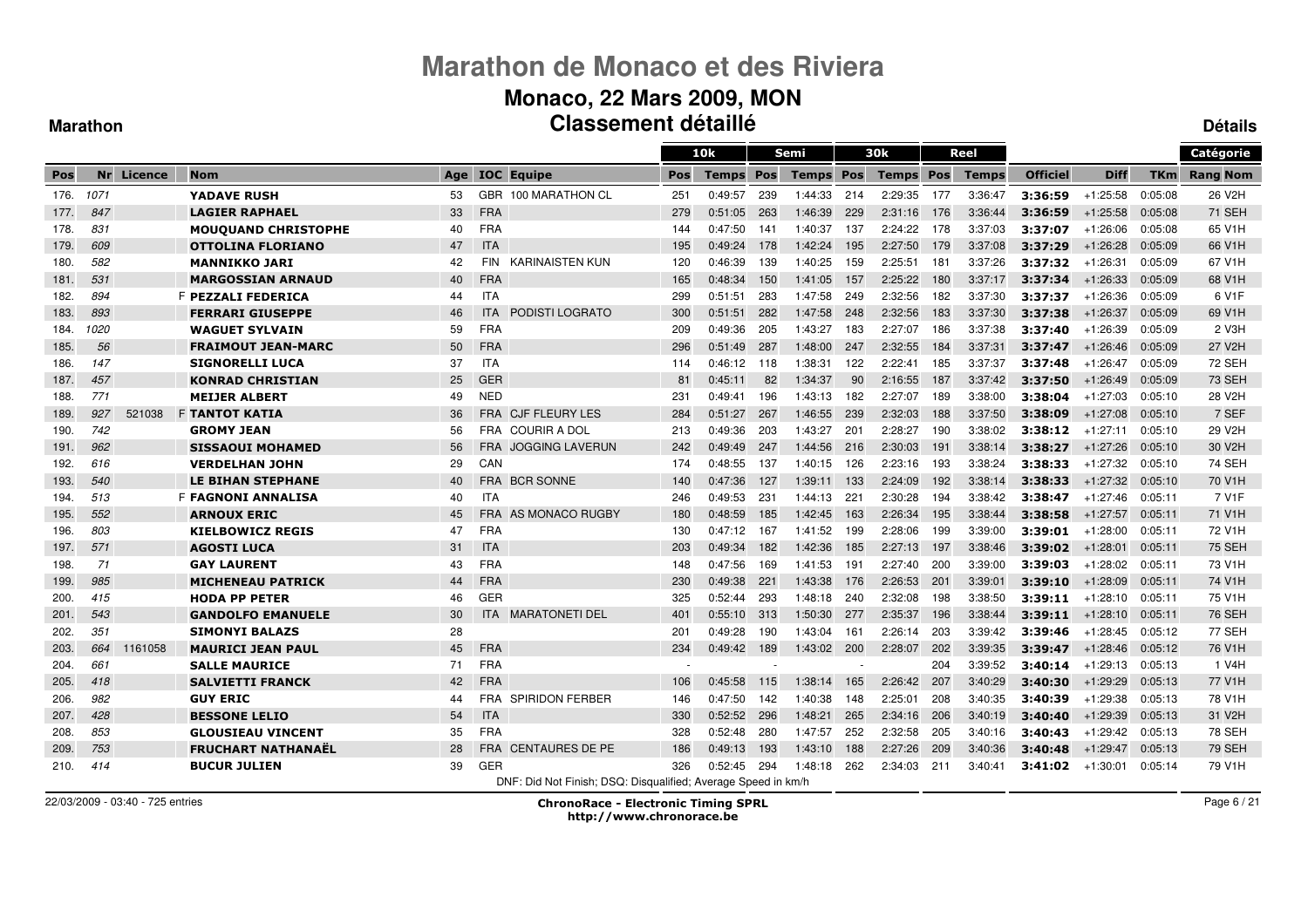### **Monaco, 22 Mars 2009, MON Classement détaillé**

#### **Marathon**

**Détails**

|      |      |            |                             |     |            |                                                               |     | 10k          |     | Semi             |     | 30k              |     | Reel         |                 |             |            | Catégorie           |
|------|------|------------|-----------------------------|-----|------------|---------------------------------------------------------------|-----|--------------|-----|------------------|-----|------------------|-----|--------------|-----------------|-------------|------------|---------------------|
| Pos  |      | Nr Licence | <b>Nom</b>                  | Age |            | <b>IOC</b> Equipe                                             | Pos | <b>Temps</b> | Pos | <b>Temps Pos</b> |     | <b>Temps Pos</b> |     | <b>Temps</b> | <b>Officiel</b> | <b>Diff</b> | <b>TKm</b> | <b>Rang Nom</b>     |
| 211. | 1051 |            | <b>CALLEGARI ALESSANDRO</b> | 42  |            | ITA MARCIATURISMO                                             | 317 | 0:52:27      | 279 | 1:47:56          | 251 | 2:32:57          | 210 | 3:40:38      | 3:41:02         | $+1:30:01$  | 0:05:14    | 80 V1H              |
| 212. | 843  | 1020431    | <b>F MAOUT PATRICIA</b>     | 47  | <b>FRA</b> | <b>FOULEES ROQUEBR</b>                                        | 298 | 0:51:49      | 286 | 1:48:00          | 246 | 2:32:55          | 212 | 3:40:49      | 3:41:05         | $+1:30:04$  | 0:05:14    | 8 V <sub>1</sub> F  |
| 213. | 839  |            | <b>BOSIO GEORGES</b>        | 54  | <b>FRA</b> |                                                               | 318 | 0:52:29      | 257 | 1:46:19          | 212 | 2:29:26          | 213 | 3:41:17      | 3:41:21         | $+1:30:20$  | 0:05:14    | 32 V2H              |
| 214. | 920  |            | <b>CALLERI STEPHANE</b>     | 32  | <b>FRA</b> |                                                               | 193 | 0:49:23      | 191 | 1.43.04          | 167 | 2:26:46          | 216 | 3:41:27      | 3:41:32         | $+1.30.31$  | 0:05:15    | 80 SEH              |
| 215. | 1079 |            | <b>COUTEL JULIEN</b>        | 27  |            | FRA S/L AS ST RAPHA                                           | 243 | 0:49:49      | 194 | 1:43:11          | 205 | 2:28:30          | 214 | 3:41:19      | 3:41:34         | $+1:30:33$  | 0:05:15    | 81 SEH              |
| 216. | 1057 | 112208     | <b>PEUCHOT ALAIN</b>        | 46  | FRA ASM    |                                                               | 112 | 0:46:09      | 121 | 1:38:43          | 142 | 2:24:44          | 215 | 3:41:19      | 3:41:34         | $+1:30:33$  | 0:05:15    | 81 V1H              |
| 217. | 155  |            | <b>BRIENS ERICK</b>         | 38  | <b>FRA</b> |                                                               | 229 | 0:49:38      | 215 | 1:43:29          | 204 | 2:28:28          | 217 | 3:41:45      | 3:41:46         | $+1:30:45$  | 0:05:15    | 82 SEH              |
| 218. | 756  |            | <b>MIRETTI PAUL</b>         | 49  | <b>FRA</b> | <b>PLANET JOGGING</b>                                         | 225 | 0:49:37      | 216 | 1:43:32          | 222 | 2:30:29          | 218 | 3:41:52      | 3:42:01         | $+1:31:00$  | 0:05:15    | 33 V <sub>2</sub> H |
| 219. | 801  |            | <b>SHAH SAMIR</b>           | 33  | <b>USA</b> |                                                               | 184 | 0:49:12      | 213 | 1:43:28          | 189 | 2:27:29          | 219 | 3:41:55      | 3:42:12         | $+1:31:11$  | 0:05:15    | 83 SEH              |
| 220. | 530  |            | <b>LEBASTARD PIERRE</b>     | 60  | <b>FRA</b> |                                                               | 208 | 0:49:36      | 201 | 1:43:27          | 198 | 2:28:00          | 220 | 3:42:27      | 3:42:30         | $+1:31:29$  | 0:05:16    | 3 V <sub>3</sub> H  |
| 221. | 588  | 530074     | <b>BARET JEAN-PAUL</b>      | 56  |            | FRA ALES CEVENNES A                                           | 202 | 0:49:32      | 183 | 1:42:40          | 194 | 2:27:46          | 221 | 3:42:47      | 3:42:50         | $+1.31.49$  | 0:05:16    | 34 V2H              |
| 222. | 500  |            | <b>BERTHOLD UWE</b>         | 45  | <b>GER</b> |                                                               | 269 | 0:50:54      | 251 | 1:45:33          | 241 | 2:32:16          | 222 | 3:43:07      | 3:43:34         | $+1:32:33$  | 0:05:17    | 82 V1H              |
| 223. | 419  |            | F STJERNOVIST MARIA         | 38  | <b>SWE</b> |                                                               | 248 | 0:49:54      | 260 | 1:46:27          | 260 | 2:34:00          | 225 | 3:43:31      | 3:43:38         | $+1:32:37$  | 0:05:18    | 8 SEF               |
| 224. | 823  |            | <b>CATTEAU CHRISTOPHE</b>   | 42  | <b>FRA</b> |                                                               | 319 | 0:52:32      | 271 | 1:47:03          | 228 | 2:31:01          | 224 | 3:43:16      | 3:43:40         | $+1:32:39$  | 0.05:18    | 83 V <sub>1</sub> H |
| 225. | 494  |            | <b>INTERDONATO CRISTIAN</b> | 32  | <b>ITA</b> |                                                               | 286 | 0:51:32      | 254 | 1.46.05          | 231 | 2:31:33          | 223 | 3:43:10      | 3:43:41         | $+1:32:40$  | 0:05:18    | 84 SEH              |
| 226. | 573  |            | <b>DI MUZIO ALBERTO</b>     | 43  | <b>ITA</b> |                                                               | 212 | 0:49:36      | 272 | 1:47:09          | 263 | 2:34:07          | 226 | 3:43:32      | 3:43:49         | $+1:32:48$  | 0.05:18    | 84 V1H              |
| 227. | 793  |            | <b>NOUXET DENIS</b>         | 54  | <b>FRA</b> | <b>COURIR FONSEGRI</b>                                        | 241 | 0:49:48      | 234 | 1.44.17          | 237 | 2:31:52          | 228 | 3:43:51      | 3:43:55         | $+1.32.54$  | 0:05:18    | 35 V <sub>2</sub> H |
| 228. | 696  |            | <b>CANET JOEL</b>           | 36  | <b>FRA</b> |                                                               | 280 | 0:51:17      | 246 | 1:44:56          | 219 | 2:30:11          | 229 | 3:43:56      | 3:44:10         | $+1.33.09$  | 0.05:18    | 85 SEH              |
| 229. | 639  |            | <b>BOUTIN JEAN-PAUL</b>     | 53  | <b>FRA</b> |                                                               | 360 | 0:53:55      | 308 | 1:49:47          | 280 | 2:35:54          | 227 | 3:43:45      | 3:44:16         | $+1:33:15$  | 0:05:18    | 36 V2H              |
| 230. | 840  |            | <b>F BOSIO CLAUDINE</b>     | 51  | <b>FRA</b> |                                                               | 271 | 0:50:56      | 270 | 1:47:02          | 266 | 2:34:25          | 232 | 3:44:32      | 3:44:35         | $+1:33:34$  | 0:05:19    | 1 V <sub>2</sub> F  |
| 231. | 1033 |            | <b>PREAU BRUNO</b>          | 39  | <b>FRA</b> |                                                               | 154 | 0:48:10      | 148 | 1:41:02          | 168 | 2:26:47          | 230 | 3:44:29      | 3:44:36         | $+1:33:35$  | 0:05:19    | 85 V1H              |
| 232. | 649  |            | <b>LA CASCIA STEPHANE</b>   | 38  | <b>FRA</b> |                                                               | 161 | 0:48:26      | 220 | 1:43:38          | 243 | 2:32:16          | 231 | 3:44:30      | 3:44:36         | $+1:33:35$  | 0:05:19    | 86 SEH              |
| 233. | 614  |            | <b>MAJER PETER</b>          | 35  | GBR        |                                                               | 268 | 0:50:53      | 253 | 1:45:55          | 235 | 2:31:49          | 233 | 3:44:36      | 3:44:56         | $+1:33:55$  | 0:05:19    | 87 SEH              |
| 234. | 1018 |            | <b>PRICE STEPHEN</b>        | 49  | <b>GBR</b> | LIVERPOOL RUNNI                                               | 407 | 0:55:24      | 399 | 1:55:52          | 337 | 2:42:44          | 234 | 3:44:36      | 3:45:00         | $+1:33:59$  | 0:05:19    | 37 V2H              |
| 235. | 787  |            | <b>JANEL JEAN MAX</b>       | 33  | <b>FRA</b> |                                                               | 141 | 0:47:43      | 126 | 1:39:09          | 150 | 2:25:04          | 235 | 3:45:28      | 3:45:34         | $+1.34.33$  | 0:05:20    | 88 SEH              |
| 236. | 150  |            | <b>SERVETTI GIUSEPPE</b>    | 42  | <b>ITA</b> |                                                               | 343 | 0:53:14      | 336 | 1:52:20          | 313 | 2:40:07          | 236 | 3:45:34      | 3:45:39         | $+1:34:38$  | 0:05:20    | 86 V1H              |
| 237. | 760  |            | <b>F VALKENEERS CLAIRE</b>  | 48  | <b>BEL</b> |                                                               | 354 | 0:53:39      | 321 | 1:51:11          | 292 | 2:37:51          | 237 | 3:45:40      | 3:45:52         | $+1:34:51$  | 0:05:21    | 9 V1F               |
| 238. | 142  |            | <b>F MONCHOIX CHANTAL</b>   | 49  | <b>FRA</b> |                                                               | 332 | 0:52:57      | 317 | 1:50:35          | 290 | 2:37:46          | 238 | 3:45:49      | 3:46:02         | $+1:35:01$  | 0:05:21    | 2 V <sub>2</sub> F  |
| 239. | 602  |            | <b>STILO BRUNO</b>          | 52  | ITA        |                                                               | 205 | 0:49:35      | 226 | 1:43:48          | 218 | 2:30:03          | 241 | 3:46:08      | 3:46:14         | $+1.35:13$  | 0:05:21    | 38 V2H              |
| 240. | 728  |            | <b>TABARLY ANDRE</b>        | 55  | <b>FRA</b> |                                                               | 238 | 0:49:44      | 228 | 1:44:00          | 211 | 2:29:25          | 239 | 3:46:03      | 3:46:14         | $+1:35:13$  | 0:05:21    | 39 V2H              |
| 241. | 689  | 424547     | <b>POREE JEAN LUC</b>       | 55  | <b>FRA</b> | <b>RACING CLUB NAN</b>                                        | 222 | 0:49:37      | 218 | 1:43:38          | 232 | 2:31:37          | 240 | 3:46:04      | 3:46:18         | $+1.35.17$  | 0:05:21    | 40 V2H              |
| 242. | 921  |            | <b>THEVENET JOEL</b>        | 46  | <b>FRA</b> | <b>ASPTT PERIGUEUX</b>                                        | 228 | 0:49:38      | 208 | 1:43:28          | 236 | 2:31:52          | 242 | 3:46:10      | 3:46:18         | $+1.35:17$  | 0:05:21    | 87 V1H              |
| 243. | 1023 | 706658     | <b>HELALI MEBAREK</b>       | 52  |            | FRA CJF FLEURY LES                                            | 277 | 0:51:02      | 252 | 1:45:43          | 233 | 2:31:37          | 243 | 3:46:13      | 3:46:33         | $+1:35:32$  | 0:05:22    | 41 V2H              |
| 244. | 993  |            | <b>BRELET EMMANUEL</b>      | 35  | <b>FRA</b> |                                                               | 353 | 0:53:38      | 320 | 1:51:10          | 296 | 2:38:04          | 244 | 3:46:23      | 3:46:33         | $+1:35:32$  | 0:05:22    | 89 SEH              |
| 245. | 125  |            | F <b>AMENDOLA BRIGITTE</b>  | 52  |            | FRA PILOTE NOENE                                              | 240 | 0:49:47      | 238 | 1:44:28          | 253 | 2:32:58          | 248 | 3:46:48      | 3:46:49         | $+1.35:48$  | 0:05:22    | 3 V2F               |
|      |      |            |                             |     |            | DNF: Did Not Finish; DSQ: Disqualified; Average Speed in km/h |     |              |     |                  |     |                  |     |              |                 |             |            |                     |

22/03/2009 - 03:40 - 725 entries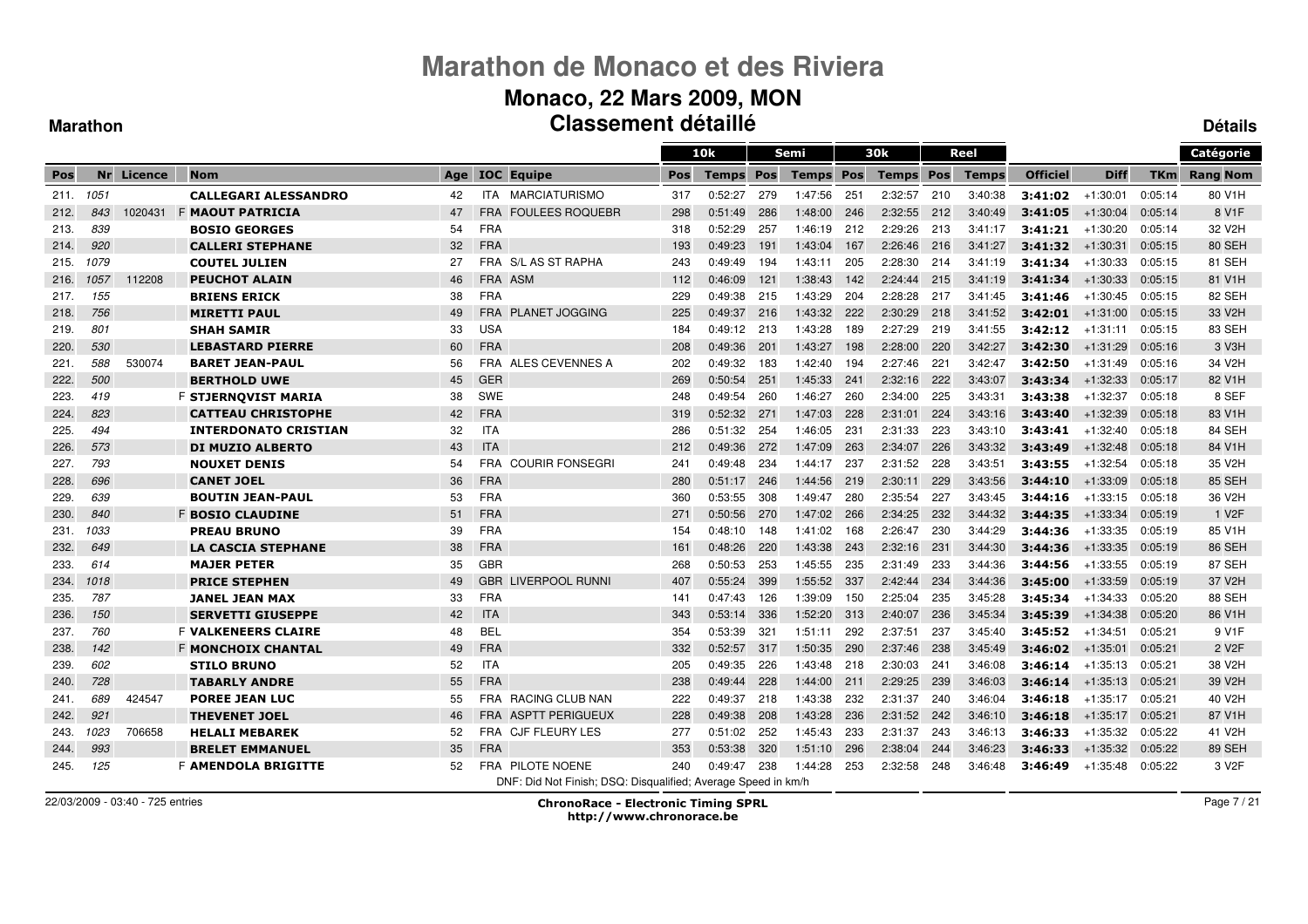#### **Monaco, 22 Mars 2009, MON Classement détailléDétails**

#### **Marathon**

|      |      |            |                            |     |            |                                                               |     | 10k          |            | Semi         |     | 30k              |     | Reel         |                 |             |            | Catégorie           |
|------|------|------------|----------------------------|-----|------------|---------------------------------------------------------------|-----|--------------|------------|--------------|-----|------------------|-----|--------------|-----------------|-------------|------------|---------------------|
| Pos  |      | Nr Licence | <b>Nom</b>                 | Age |            | <b>IOC</b> Equipe                                             | Pos | <b>Temps</b> | <b>Pos</b> | <b>Temps</b> | Pos | <b>Temps Pos</b> |     | <b>Temps</b> | <b>Officiel</b> | <b>Diff</b> | <b>TKm</b> | <b>Rang Nom</b>     |
| 246. | 562  |            | <b>SCHWITTER ALBERT</b>    | 40  | SUI        |                                                               | 327 | 0:52:48      | 311        | 1:50:07      | 289 | 2:37:38          | 247 | 3:46:44      | 3:46:52         | $+1:35:51$  | 0:05:22    | 88 V1H              |
| 247. | 842  |            | <b>F FOOT SUSAN</b>        | 55  |            | <b>GBR NHRS</b>                                               | 290 | 0:51:37      | 285        | 1.47.59      | 270 | 2:34:55          | 246 | 3:46:43      | 3:47:00         | $+1:35:59$  | 0:05:22    | 4 V <sub>2</sub> F  |
| 248. | 514  |            | <b>SALSI DAVIDE</b>        | 38  | <b>ITA</b> |                                                               | 287 | 0:51:32      | 255        | 1:46:05      | 230 | 2:31:29          | 245 | 3:46:29      | 3:47:00         | $+1:35:59$  | 0:05:22    | 90 SEH              |
| 249. | 529  |            | <b>ROSINI STEFANO</b>      | 38  | <b>ITA</b> | PODISTICA MISER                                               | 308 | 0:52:05      | 327        | 1:51:19      | 336 | 2:42:40          | 251 | 3:47:02      | 3:47:10         | $+1:36:09$  | 0:05:23    | 91 SEH              |
| 250. | 528  |            | <b>BACCINI LUCA</b>        | 43  | ITA.       | PODISTICA MISER                                               | 306 | 0:52:05      | 323        | 1:51:15      | 334 | 2:42:36          | 252 | 3:47:03      | 3:47:10         | $+1:36:09$  | 0:05:23    | 89 V1H              |
| 251. | 525  |            | <b>DONI MARZIO</b>         | 42  | <b>ITA</b> | PODISTICA MISER                                               | 305 | 0:52:05      | 324        | 1:51:15      | 339 | 2:42:44          | 255 | 3:47:08      | 3:47:10         | $+1:36:09$  | 0:05:23    | 90 V1H              |
| 252. | 802  |            | <b>CROWDER KIRK</b>        | 46  | GER        |                                                               | 273 | 0:50:58      | 243        | 1:44:53      | 234 | 2:31:38          | 249 | 3:46:51      | 3:47:12         | $+1:36:11$  | 0:05:23    | 91 V1H              |
| 253. | 570  |            | <b>F GROSSI GIOVANNA</b>   | 36  | <b>ITA</b> |                                                               | 372 | 0:54:18      | 335        | 1:52:18      | 308 | 2:39:49          | 250 | 3:46:59      | 3:47:17         | $+1:36:16$  | 0:05:23    | 9 SEF               |
| 254. | 772  |            | <b>LENOIR JANY</b>         | 45  | <b>FRA</b> |                                                               | 417 | 0:55:41      | 372        | 1:54:21      | 331 | 2:41:37          | 253 | 3:47:05      | 3:47:23         | $+1:36:22$  | 0:05:23    | 92 V1H              |
| 255. | 591  |            | <b>PEREZ JOEL</b>          | 54  | <b>FRA</b> |                                                               | 291 | 0:51:44      | 277        | 1.47.50      | 276 | 2:35:12          | 256 | 3:47:15      | 3:47:35         | $+1:36:34$  | 0:05:23    | 42 V2H              |
| 256. | 1069 |            | <b>MCLAUGHLIN PAUL</b>     | 44  | <b>USA</b> |                                                               | 302 | 0:51:54      | 306        | 1:49:21      | 285 | 2:37:10          | 254 | 3:47:07      | 3:47:39         | $+1:36:38$  | 0:05:23    | 93 V <sub>1</sub> H |
| 257. | 861  |            | <b>BIANCONI PASCAL</b>     | 41  | <b>FRA</b> |                                                               | 297 | 0:51:49      | 288        | 1:48:00      | 250 | 2:32:56          | 258 | 3:47:31      | 3:47:40         | $+1:36:39$  | 0:05:23    | 94 V1H              |
| 258. | 75   |            | <b>WATANABE KAZUKI</b>     | 48  | <b>JAP</b> |                                                               | 544 | 0:58:26      | 457        | 1:58:31      | 352 | 2:44:26          | 260 | 3:47:43      | 3:47:45         | $+1:36:44$  | 0:05:23    | 95 V1H              |
| 259. | 709  | T 157475   | <b>GAY DIDIER</b>          | 30  | <b>FRA</b> |                                                               | 358 | 0:53:52      | 332        | 1:51:56      | 307 | 2:39:45          | 257 | 3:47:17      | 3:47:48         | $+1:36:47$  | 0:05:23    | <b>92 SEH</b>       |
| 260. | 632  |            | <b>MAGGIA CARLOMARIA</b>   | 44  | <b>ITA</b> |                                                               | 256 | 0:50:12      | 269        | 1:46:56      | 286 | 2:37:17          | 259 | 3:47:36      | 3:47:50         | $+1:36:49$  | 0:05:23    | 96 V1H              |
| 261. | 103  |            | <b>FOURNIER JEAN LOUIS</b> | 47  | <b>FRA</b> | <b>PILOTE NOENE</b>                                           | 266 | 0:50:53      | 265        | 1:46:40      | 273 | 2:35:06          | 262 | 3:47:56      | 3:47:58         | $+1:36:57$  | 0:05:24    | 97 V1H              |
| 262. | 693  |            | <b>ALLOU DIDIER</b>        | 47  | <b>FRA</b> |                                                               | 249 | 0:49:54      | 227        | 1:43:53      | 257 | 2:33:46          | 261 | 3:47:55      | 3:48:05         | $+1:37:04$  | 0:05:24    | 98 V1H              |
| 263. | 560  |            | <b>BIEBER GUY</b>          | 53  | <b>FRA</b> | A.M.A. RENAISON                                               | 283 | 0:51:20      | 300        | 1:48:33      | 283 | 2:36:51          | 264 | 3:48:25      | 3:48:35         | $+1:37:34$  | 0:05:25    | 43 V2H              |
| 264. | 65   |            | <b>PIPELEERS RENE</b>      | 63  | <b>BEL</b> |                                                               | 361 | 0:53:55      | 331        | 1.51.44      | 300 | 2:38:58          | 265 | 3:48:27      | 3:48:39         | $+1:37:38$  | 0:05:25    | 4 V3H               |
| 265. | 1068 |            | <b>GRAY SIMON</b>          | 36  | <b>GBR</b> |                                                               | 324 | 0:52:43      | 299        | 1:48:25      | 281 | 2:36:27          | 263 | 3:48:20      | 3:48:43         | $+1:37:42$  | 0:05:25    | 93 SEH              |
| 266. | 615  |            | <b>VARETTO STEFANO</b>     | 48  | <b>ITA</b> |                                                               | 383 | 0:54:34      | 353        | 1:53:00      | 303 | 2:39:11          | 266 | 3:48:45      | 3:48:51         | $+1:37:50$  | 0:05:25    | 99 V1H              |
| 267. | 512  |            | <b>TIZZANI PIERFELICE</b>  | 47  | <b>ITA</b> | <b>SAI FRECCE BIAN</b>                                        | 245 | 0:49:53      | 232        | 1:44:13      | 223 | 2:30:38          | 267 | 3:48:52      | 3:48:59         | $+1.37.58$  | 0:05:25    | 100 V1H             |
| 268. | 675  |            | <b>PHILLIPS SETH</b>       | 56  | <b>USA</b> |                                                               | 402 | 0:55:11      | 385        | 1:54:52      | 342 | 2:42:56          | 268 | 3:48:57      | 3:49:19         | $+1:38:18$  | 0:05:26    | 44 V2H              |
| 269. | 943  | 611233     | <b>LEGROS SYLVAIN</b>      | 45  | <b>FRA</b> | <b>VEDAS ENDURANCE</b>                                        | 237 | 0:49:44      | 256        | 1:46:12      | 267 | 2:34:31          | 269 | 3:49:14      | 3:49:25         | $+1:38:24$  | 0:05:26    | 101 V1H             |
| 270. | 85   |            | <b>BAÏLA SERGE</b>         | 58  | <b>FRA</b> | <b>JOGGING LAVERUN</b>                                        | 72  | 0:44:34      | 101        | 1:35:45      | 114 | 2:21:44          | 272 | 3:49:23      | 3:49:25         | $+1:38:24$  | 0:05:26    | 45 V2H              |
| 271. | 583  |            | <b>LIETARD AYMERIC</b>     | 27  | <b>FRA</b> |                                                               | 166 | 0:48:34      | 175        | 1:42:21      | 179 | 2:27:01          | 271 | 3:49:22      | 3:49:28         | $+1:38:27$  | 0:05:26    | 94 SEH              |
| 272. | 620  |            | <b>LHUILLIER THOMAS</b>    | 26  | <b>FRA</b> |                                                               | 215 | 0:49:36      | 203        | 1:43:27      | 207 | 2:28:38          | 270 | 3:49:21      | 3:49:32         | $+1:38:31$  | 0:05:26    | 95 SEH              |
| 273. | 841  |            | <b>LUONGKHAN PHILIPPE</b>  | 46  | <b>FRA</b> |                                                               | 334 | 0:53:01      | 281        | 1:47:57      | 268 | 2:34:40          | 273 | 3:49:26      | 3:49:44         | $+1.38.43$  | 0:05:26    | 102 V1H             |
| 274. | 963  |            | <b>CAUCAT LAURENT</b>      | 51  | <b>FRA</b> | <b>JOGGONG LAVERUN</b>                                        | 346 | 0:53:21      | 305        | 1:49:21      | 278 | 2:35:43          | 274 | 3:49:34      | 3:49:54         | $+1:38:53$  | 0:05:26    | 46 V <sub>2</sub> H |
| 275. | 1080 | T221378    | <b>ROY JEAN-CLAUDE</b>     | 57  | <b>FRA</b> |                                                               | 272 | 0:50:58      | 297        | 1:48:24      | 287 | 2:37:19          | 277 | 3:49:53      | 3:49:56         | $+1:38:55$  | 0:05:26    | 47 V2H              |
| 276. | 811  |            | <b>ROLFE BEN</b>           | 36  | <b>GBR</b> |                                                               | 481 | 0:56:29      | 437        | 1:57:27      | 376 | 2:46:15          | 275 | 3:49:41      | 3:49:59         | $+1.38.58$  | 0:05:27    | 96 SEH              |
| 277. | 924  |            | <b>DALMASSO DIDIER</b>     | 46  | <b>FRA</b> | <b>COURIR LE MONDE</b>                                        | 181 | 0:48:59      | 217        | 1:43:32      | 245 | 2:32:39          | 276 | 3.49.48      | 3:50:04         | $+1.39.03$  | 0:05:27    | 103 V1H             |
| 278. | 797  |            | <b>ARRAIS JOSE</b>         | 47  | <b>POR</b> |                                                               | 258 | 0:50:23      | 262        | 1:46:35      | 271 | 2:34:56          | 278 | 3:50:14      | 3:50:21         | $+1:39:20$  | 0:05:27    | 104 V1H             |
| 279. | 990  |            | <b>PELLIZZONI FREDERIC</b> | 40  | <b>FRA</b> |                                                               | 364 | 0:54:04      | 330        | 1:51:41      | 302 | 2:39:04          | 279 | 3:50:17      | 3:50:27         | $+1:39:26$  | 0:05:27    | 105 V1H             |
| 280. | 627  |            | <b>MONCHOIX PASCAL</b>     |     | <b>FRA</b> |                                                               | 333 | 0:52:57      | 315        | 1:50:34      | 291 | 2:37:46          | 281 | 3:50:24      | 3:50:36         | $+1:39:35$  | 0:05:27    | 3 XXX               |
|      |      |            |                            |     |            | DNF: Did Not Finish; DSQ: Disqualified; Average Speed in km/h |     |              |            |              |     |                  |     |              |                 |             |            |                     |

22/03/2009 - 03:40 - 725 entries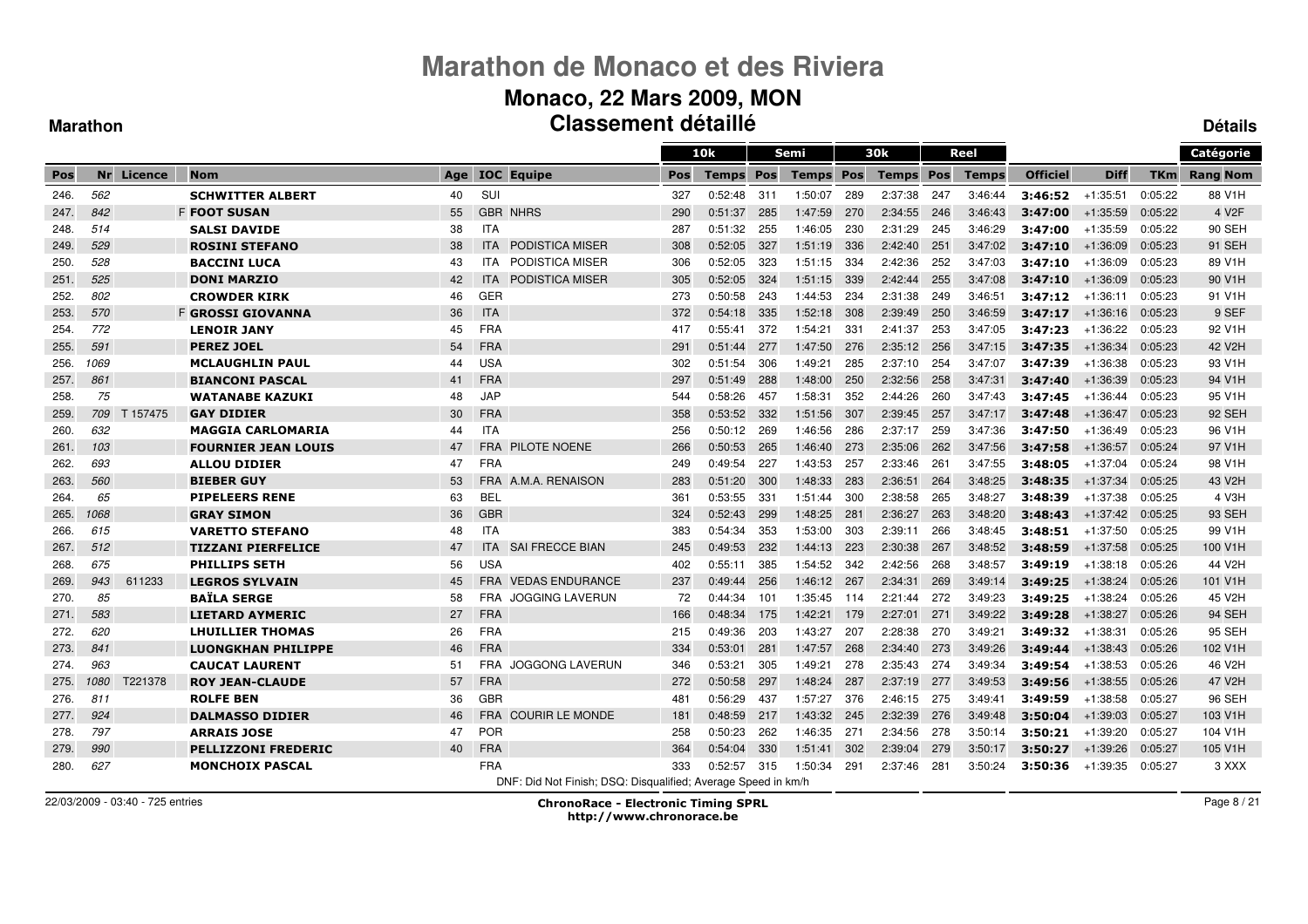### **Monaco, 22 Mars 2009, MON Classement détaillé**

#### **Marathon**

**Détails**

|      |      |            |                            |     |            |                                                               |     | 10k          |      | <b>Semi</b>      |     | 30k              |     | Reel         |                 |             |            | Catégorie       |
|------|------|------------|----------------------------|-----|------------|---------------------------------------------------------------|-----|--------------|------|------------------|-----|------------------|-----|--------------|-----------------|-------------|------------|-----------------|
| Pos  |      | Nr Licence | <b>Nom</b>                 | Age |            | <b>IOC</b> Equipe                                             | Pos | <b>Temps</b> | Pos  | <b>Temps Pos</b> |     | <b>Temps Pos</b> |     | <b>Temps</b> | <b>Officiel</b> | <b>Diff</b> | <b>TKm</b> | <b>Rang Nom</b> |
| 281. | 647  |            | <b>VERHAEGHE DIRK</b>      | 42  | <b>BEL</b> |                                                               | 441 | 0:56:09      | 395  | 1:55:47          | 347 | 2:43:29          | 280 | 3:50:18      | 3:50:44         | $+1:39:43$  | 0:05:28    | 106 V1H         |
| 282. | 1039 |            | <b>BRUNWINKEL ROLAND</b>   | 44  | <b>GER</b> | <b>DER PROMENADENH</b>                                        | 399 | 0:55:07      | 370  | 1:53:53          | 333 | 2:42:00          | 282 | 3:50:34      | 3:50:53         | $+1:39:52$  | 0:05:28    | 107 V1H         |
| 283. | 590  |            | <b>VANDELLI ALIGI</b>      | 62  | <b>ITA</b> |                                                               | 375 | 0:54:25      | 341  | 1:52:27          | 310 | 2:40:03          | 286 | 3:50:51      | 3:51:04         | $+1:40:03$  | 0:05:28    | 5 V3H           |
| 284. | 118  |            | <b>SMARA NOEL</b>          | 35  | <b>FRA</b> |                                                               | 538 | 0:58:07      | 430  | 1.57.03          | 355 | 2:44:39          | 283 | 3:50:39      | 3:51:07         | $+1:40:06$  | 0:05:28    | <b>97 SEH</b>   |
| 285. | 136  |            | <b>MARÉE SÉBASTIEN</b>     | 23  | <b>FRA</b> |                                                               | 400 | 0:55:08      | 356  | 1:53:12          | 316 | 2:40:12          | 285 | 3:50:46      | 3:51:12         | +1:40:11    | 0:05:28    | 98 SEH          |
| 286. | 495  |            | <b>HERNANDO EMMANUEL</b>   | 37  | <b>FRA</b> |                                                               | 113 | 0:46:10      | 132  | 1:39:40          | 197 | 2:27:54          | 289 | 3:51:06      | 3:51:13         | $+1:40:12$  | 0:05:28    | <b>99 SEH</b>   |
| 287. | 871  |            | <b>ALBRUS GERARD</b>       | 46  |            | FRA FOULEE DES 3 QU                                           | 430 | 0:55:56      | 415  | 1:56:28          | 360 | 2:45:15          | 287 | 3:51:01      | 3:51:14         | +1:40:13    | 0:05:28    | 108 V1H         |
| 288. | 171  |            | <b>TRÖTSCHLER NORBERT</b>  | 51  |            | <b>GER INDIVITUAL ENTR</b>                                    | 521 | 0:57:42      | 432  | 1 57:12          | 362 | 2:45:19          | 284 | 3:50:44      | 3:51:14         | $+1:40:13$  | 0:05:28    | 48 V2H          |
| 289. | 508  |            | <b>ABRY STÉPHANE</b>       | 40  | <b>FRA</b> |                                                               | 392 | 0:54:53      | 354  | 1:53:07          | 301 | 2:39:00          | 288 | 3:51:05      | 3:51:23         | $+1:40:22$  | 0:05:29    | 109 V1H         |
| 290. | 1063 |            | <b>SACELLA SANZIO</b>      | 41  | <b>ITA</b> | ASD MARATHON TE                                               | 568 | 0:59:06      | 511  | 2:00:57          | 393 | 2:47:24          | 290 | 3:51:11      | 3:51:35         | $+1.40.34$  | 0:05:29    | 110 V1H         |
| 291. | 666  |            | <b>CREGUT JOEL</b>         | 46  | <b>FRA</b> |                                                               | 276 | 0:51:02      | 303  | 1:48:54          | 284 | 2:37:07          | 292 | 3:51:32      | 3:51:38         | $+1:40:37$  | 0:05:29    | 111 V1H         |
| 292. | 884  |            | <b>SACHETTO ALEXANDRE</b>  | 36  |            | FRA LES 1000 PATTES                                           | 265 | 0:50:47      | 289  | 1:48:00          | 297 | 2:38:10          | 291 | 3:51:26      | 3:51:42         | $+1:40:41$  | 0:05:29    | 100 SEH         |
| 293. | 685  |            | <b>PARIS CYPRIEN</b>       | 31  | <b>FRA</b> |                                                               | 123 | 0:46:57      | -119 | 1:38:39          | 217 | 2:30:03          | 293 | 3:51:36      | 3:51:44         | +1:40:43    | 0:05:29    | 101 SEH         |
| 294. | 719  |            | <b>BLASZCZYK ERIC</b>      | 38  | <b>FRA</b> |                                                               | 158 | 0:48:18      | 165  | 1.41.49          | 264 | 2:34:11          | 295 | 3:51:48      | 3:51:55         | $+1:40:54$  | 0:05:29    | 102 SEH         |
| 295. | 901  |            | <b>BLAKEY PAUL</b>         | 46  | <b>GBR</b> |                                                               | 404 | 0:55:13      | 359  | 1:53:24          | 332 | 2:41:40          | 294 | 3:51:42      | 3:52:04         | $+1.41:03$  | 0:05:30    | 112 V1H         |
| 296. | 578  |            | <b>TONI STEFANO</b>        | 30  | <b>ITA</b> | NEW HOLLAND FIA                                               | 252 | 0:50:00      | 259  | 1:46:21          | 282 | 2:36:28          | 296 | 3:52:19      | 3:52:27         | $+1.41.26$  | 0:05:30    | 103 SEH         |
| 297. | 607  | 1119672    | <b>GIORDANO MARCEL</b>     | 40  | <b>FRA</b> |                                                               | 143 | 0:47:49      | 179  | 1:42:26          | 238 | 2:31:53          | 297 | 3:52:36      | 3:52:39         | $+1:41:38$  | 0:05:30    | 113 V1H         |
| 298. | 824  |            | <b>PICCO DANILO</b>        | 41  | <b>ITA</b> |                                                               | 310 | 0:52:21      | 301  | 1:48:35          | 272 | 2:35:03          | 298 | 3:52:57      | 3:53:20         | $+1:42:19$  | 0:05:31    | 114 V1H         |
| 299. | 780  |            | <b>BAROT ERIC</b>          | 51  | <b>FRA</b> |                                                               | 352 | 0:53:37      | 340  | 1:52:27          | 322 | 2:40:55          | 300 | 3:53:26      | 3:53:34         | $+1:42:33$  | 0:05:32    | 49 V2H          |
| 300. | 440  | 477772     | <b>AVOT MICHEL</b>         | 57  | <b>FRA</b> | ASPTT AIX EN PR                                               | 349 | 0:53:28      | 312  | 1:50:25          | 288 | 2:37:20          | 299 | 3:53:06      | 3:53:38         | $+1.42:37$  | 0:05:32    | 50 V2H          |
| 301. | 534  |            | <b>LE COROLLER NICOLAS</b> | 28  | <b>FRA</b> |                                                               | 189 | 0:49:15      | 237  | 1:44:27          | 269 | 2:34:43          | 301 | 3:53:30      | 3:53:42         | $+1:42:41$  | 0:05:32    | <b>104 SEH</b>  |
| 302. | 887  | 287595     | <b>FOVET PIERRE</b>        | 57  |            | <b>FRA US CAMON</b>                                           | 294 | 0:51:47      | 309  | 1:49:50          | 309 | 2:39:50          | 302 | 3.53.43      | 3:53:47         | $+1:42:46$  | 0:05:32    | 51 V2H          |
| 303. | 536  |            | <b>MOULLE PIERRE ELIE</b>  | 47  | <b>FRA</b> |                                                               | 262 | 0:50:44      | 236  | 1:44:27          | 244 | 2:32:23          | 303 | 3:53:46      | 3:53:53         | $+1:42:52$  | 0:05:32    | 115 V1H         |
| 304. | 100  |            | <b>VERDIN GREGORY</b>      |     |            | FRA PILOTE NOENE                                              | 250 | 0:49:56      | 249  | 1:45:23          | 227 | 2:30:56          | 305 | 3:53:54      | 3:53:56         | $+1.42:55$  | 0:05:32    | 4 XXX           |
| 305. | 127  |            | <b>LOPEZ FABRICE</b>       | 32  | <b>FRA</b> |                                                               | 429 | 0:55:56      | 347  | 1:52:45          | 321 | 2:40:51          | 304 | 3:53:49      | 3:54:17         | $+1:43:16$  | 0:05:33    | 105 SEH         |
| 306. | 855  |            | <b>TILLIEUX GUY</b>        | 58  |            | BEL VACH                                                      | 355 | 0:53:39      | 319  | 1:51:10          | 295 | 2:37:59          | 308 | 3:54:07      | 3:54:19         | $+1:43:18$  | 0:05:33    | 52 V2H          |
| 307. | 727  |            | <b>WALKER ANDREW</b>       | 52  |            | <b>GBR GIAAC</b>                                              | 408 | 0:55:24      | 389  | 1:55:17          | 350 | 2:44:04          | 307 | 3:54:03      | 3:54:21         | $+1:43:20$  | 0:05:33    | 53 V2H          |
| 308. | 122  |            | <b>HOUSSIN ALEXIS</b>      | 26  | <b>FRA</b> |                                                               | 379 | 0:54:27      | 349  | 1:52:47          | 328 | 2:41:33          | 306 | 3:54:01      | 3:54:32         | $+1:43:31$  | 0:05:33    | 106 SEH         |
| 309. | 903  |            | <b>DI VITA YVES</b>        | 47  | <b>FRA</b> | SPIRIDON 06                                                   | 160 | 0:48:26      | 219  | 1:43:38          | 242 | 2:32:16          | 311 | 3:54:42      | 3:54:45         | $+1.43.44$  | 0:05:33    | 116 V1H         |
| 310. | 938  |            | <b>LLIDO PASCAL</b>        | 45  | FRA M.I.   |                                                               | 339 | 0:53:08      | 344  | 1:52:44          | 326 | 2:41:13          | 310 | 3:54:40      | 3:54:54         | $+1.43.53$  | 0:05:34    | 117 V1H         |
| 311. | 507  |            | <b>PAUTET JEAN DAVID</b>   | 33  | <b>FRA</b> |                                                               | 254 | 0:50:01      | 266  | 1:46:45          | 261 | 2:34:01          | 312 | 3:54:52      | 3:54:57         | $+1:43:56$  | 0:05:34    | 107 SEH         |
| 312. | 907  |            | <b>KOSOWSKI PASCAL</b>     | 38  | <b>FRA</b> |                                                               | 462 | 0:56:23      | 407  | 1:56:18          | 344 | 2:43:22          | 309 | 3:54:34      | 3:55:00         | $+1:43:59$  | 0:05:34    | 108 SEH         |
| 313. | 864  |            | <b>FIORIO DANIEL</b>       | 33  | <b>FRA</b> |                                                               | 350 | 0:53:33      | 318  | 1:50:49          | 306 | 2:39:41          | 314 | 3:54:57      | 3:55:25         | $+1.44.24$  | 0:05:34    | 109 SEH         |
| 314. | 980  |            | <b>SCHLOSSER FELIX</b>     | 28  | <b>GER</b> |                                                               | 606 | 1:00:19      | 472  | 1:59:11          | 383 | 2:46:43          | 313 | 3:54:57      | 3:55:26         | $+1.44.25$  | 0:05:34    | 110 SEH         |
| 315. | 805  |            | <b>HERVE RENALD</b>        | 34  | FRA        |                                                               | 396 | 0:54:58      | 397  | 1:55:52          | 358 | 2:45:06          | 315 | 3:55:10      | 3:55:32         | $+1:44:31$  | 0:05:34    | 111 SEH         |
|      |      |            |                            |     |            | DNF: Did Not Finish; DSQ: Disqualified; Average Speed in km/h |     |              |      |                  |     |                  |     |              |                 |             |            |                 |

22/03/2009 - 03:40 - 725 entries

ChronoRace - Electronic Timing SPRL

http://www.chronorace.be

Page 9 / 21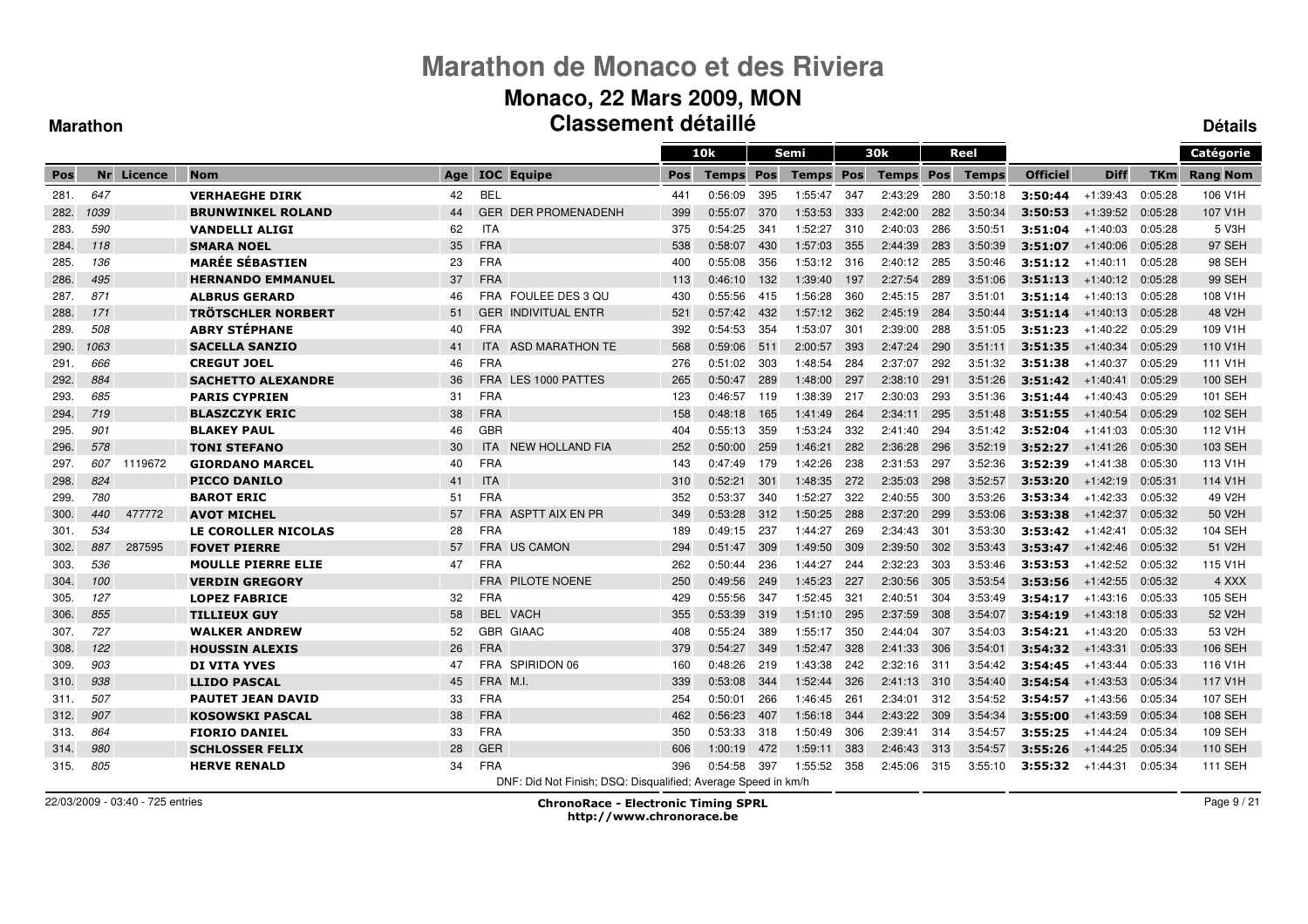#### **Monaco, 22 Mars 2009, MON Classement détaillé**

 $\equiv$ 

#### **Marathon**

**Détails**

|      |      |            |                              |     |            |                                                               |     | 10k          |            | Semi         |     | 30 <sub>k</sub>  |     | Reel         |                 |             |            | Catégorie           |
|------|------|------------|------------------------------|-----|------------|---------------------------------------------------------------|-----|--------------|------------|--------------|-----|------------------|-----|--------------|-----------------|-------------|------------|---------------------|
| Pos  |      | Nr Licence | <b>Nom</b>                   | Age |            | <b>IOC</b> Equipe                                             | Pos | <b>Temps</b> | <b>Pos</b> | <b>Temps</b> | Pos | <b>Temps Pos</b> |     | <b>Temps</b> | <b>Officiel</b> | <b>Diff</b> | <b>TKm</b> | <b>Rang Nom</b>     |
| 316. | 713  |            | <b>BOILEAU REMI</b>          | 49  |            | FRA COURIR A VAUVER                                           | 452 | 0:56:17      | 458        | 1:58:31      | 413 | 2:48:02          | 317 | 3:55:23      | 3:55:34         | $+1:44:33$  | 0:05:34    | 54 V2H              |
| 317. | 928  |            | <b>BERNARD ALAIN</b>         | 52  | <b>FRA</b> |                                                               | 351 | 0:53:35      | 342        | 1:52:41      | 317 | 2:40:36          | 316 | 3:55:13      | 3:55:36         | $+1:44:35$  | 0:05:35    | 55 V2H              |
| 318. | 1022 |            | <b>HUC STEPHANE</b>          | 39  |            | FRA COURIR A VAUVER                                           | 453 | 0:56:17      | 460        | 1:58:31      | 414 | 2:48:04          | 318 | 3:55:29      | 3:55:40         | $+1:44:39$  | 0:05:35    | 118 V1H             |
| 319. | 956  |            | <b>LAGACHE CHRISTOPHE</b>    | 47  | <b>FRA</b> |                                                               | 340 | 0:53:08      | 343        | 1:52:43      | 318 | 2:40:38          | 319 | 3:55:33      | 3:55:50         | $+1.44.49$  | 0:05:35    | 119 V1H             |
| 320. | 662  |            | <b>JANSEN ROBERT</b>         | 44  | <b>GBR</b> |                                                               | 413 | 0:55:35      | 378        | 1:54:39      | 341 | 2:42:52          | 320 | 3:55:38      | 3:56:10         | $+1:45:09$  | 0:05:35    | 120 V1H             |
| 321. | 931  |            | <b>FRIARD FREDERIC</b>       | 41  | <b>FRA</b> | <b>CSM ST. RAPHAEL</b>                                        | 285 | 0:51:30      | 276        | 1:47:47      | 294 | 2:37:57          | 322 | 3:56:05      | 3:56:16         | $+1.45.15$  | 0:05:35    | 121 V1H             |
| 322. | 482  |            | <b>GUEYE PAPE</b>            | 22  | <b>FRA</b> | 1ER REG. DE SPA                                               | 133 | 0:47:24      | 130        | 1:39:36      | 187 | 2:27:25          | 321 | 3:55:53      | 3:56:17         | $+1:45:16$  | 0:05:36    | 112 SEH             |
| 323. | 97   |            | <b>DUPUIS ALAIN</b>          | 62  | <b>FRA</b> | <b>PILOTE NOENE</b>                                           | 263 | 0:50:45      | 310        | 1:50:03      | 330 | 2:41:35          | 327 | 3:56:22      | 3:56:24         | $+1.45.23$  | 0:05:36    | 6 V3H               |
| 324. | 483  |            | <b>HORTEZ EMMANUEL</b>       | 21  |            | FRA 1ER REG. DE SPA                                           | 335 | 0:53:04      | 258        | 1:46:20      | 274 | 2:35:11          | 324 | 3:56:16      | 3:56:40         | $+1.45.39$  | 0:05:36    | 2 ESH               |
| 325. | 794  |            | <b>ORTIZ LAURENT</b>         | 38  | <b>FRA</b> |                                                               | 414 | 0:55:37      | 422        | 1:56:35      | 386 | 2:46:54          | 323 | 3:56:14      | 3:56:40         | $+1.45.39$  | 0:05:36    | 113 SEH             |
| 326. | 700  |            | <b>RECKINGER GUY</b>         | 55  |            | LUX LT HESPER                                                 | 357 | 0:53:46      | 368        | 1:53:49      | 345 | 2:43:26          | 326 | 3:56:20      | 3:56:44         | $+1:45:43$  | 0:05:36    | 56 V2H              |
| 327. | 844  |            | <b>PICCIOTTO SERGE</b>       | 38  | <b>FRA</b> |                                                               | 384 | 0:54:35      | 379        | 1:54:43      | 384 | 2:46:48          | 325 | 3:56:17      | 3:56:49         | $+1:45:48$  | 0:05:36    | <b>114 SEH</b>      |
| 328. | 117  |            | <b>BONAVENTURA GIUSEPPE</b>  | 49  | <b>ITA</b> |                                                               | 233 | 0:49:42      | 290        | 1:48:02      | 299 | 2:38:36          | 330 | 3:56:59      | 3:57:01         | $+1:46:00$  | 0:05:37    | 57 V2H              |
| 329. | 580  |            | <b>ANDREOLLI GIAN LUIGI</b>  | 46  | <b>ITA</b> | ATL. DOZZA BOLO                                               | 406 | 0:55:21      | 403        | 1:56:06      | 329 | 2:41:34          | 328 | 3:56:48      | 3:57:03         | $+1:46:02$  | 0:05:37    | 122 V1H             |
| 330. | 110  |            | <b>ANDERLE KLAUS</b>         | 41  | AUT        | <b>AUSTRIAN JOINT</b>                                         | 149 | 0:47:57      | 223        | 1:43:45      | 275 | 2:35:11          | 329 | 3:56:59      | 3:57:04         | +1:46:03    | 0:05:37    | 123 V1H             |
| 331. | 99   |            | <b>MASA FRANCOIS</b>         | 61  | <b>FRA</b> | PILOTE NOENE                                                  | 264 | 0:50:47      | 291        | 1.48.13      | 298 | 2:38:17          | 332 | 3:57:12      | 3:57:13         | $+1:46:12$  | 0:05:37    | 7 V3H               |
| 332. | 716  |            | <b>BOULANGE CYRIL</b>        | 27  | <b>FRA</b> |                                                               | 134 | 0:47:26      | 136        | 1:40:15      | 193 | 2:27:45          | 331 | 3:57:04      | 3:57:15         | +1:46:14    | 0:05:37    | 115 SEH             |
| 333. | 496  |            | <b>FASSINO MARCO</b>         | 28  | <b>ITA</b> |                                                               | 117 | 0.46.19      | 124        | 1:38:55      | 209 | 2:29:12          | 336 | 3:57:27      | 3:57:31         | $+1.46.30$  | 0:05:37    | 116 SEH             |
| 334. | 1045 |            | <b>F VOSSERS RIANNE</b>      | 39  | <b>NED</b> |                                                               | 504 | 0:57:00      | 455        | 1:58:31      | 404 | 2:47:46          | 334 | 3:57:21      | 3:57:36         | $+1:46:35$  | 0:05:37    | 10 V1F              |
| 335. | 1046 |            | <b>HAGEN NICO</b>            | 46  | <b>NED</b> |                                                               | 503 | 0:57:00      | 455        | 1:58:31      | 403 | 2:47:46          | 335 | 3:57:22      | 3:57:36         | $+1.46.35$  | 0:05:37    | 124 V1H             |
| 336. | 651  |            | <b>BANDINI BENOIT</b>        | 31  | <b>FRA</b> |                                                               | 226 | 0:49:37      | 224        | 1:43:45      | 255 | 2:33:08          | 337 | 3:57:33      | 3:57:44         | $+1.46.43$  | 0:05:38    | <b>117 SEH</b>      |
| 337. | 141  |            | <b>RZESNIK ROBERT</b>        | 58  | GER        |                                                               | 520 | 0:57:42      | 433        | 1:57:13      | 363 | 2:45:19          | 333 | 3:57:18      | 3:57:46         | $+1.46.45$  | 0:05:38    | 58 V2H              |
| 338. | 606  |            | <b>PERRET FLORIAN</b>        | 33  | <b>FRA</b> |                                                               | 216 | 0:49:36      | 207        | 1:43:27      | 210 | 2:29:17          | 338 | 3:57:43      | 3:57:51         | $+1:46:50$  | 0:05:38    | 118 SEH             |
| 339. | 978  |            | <b>SOLE REGINALD</b>         | 37  | <b>FRA</b> | LES CANTAURES D                                               | 448 | 0:56:15      | 400        | 1:55:52      | 359 | 2:45:11          | 343 | 3:58:38      | 3:58:49         | $+1.47.48$  | 0:05:39    | <b>119 SEH</b>      |
| 340. | 906  |            | <b>BURIN FRANCK</b>          | 34  | <b>FRA</b> |                                                               | 341 | 0:53:11      | 314        | 1:50:34      | 305 | 2:39:39          | 339 | 3:58:23      | 3:58:50         | $+1.47.49$  | 0:05:39    | 120 SEH             |
| 341. | 925  |            | <b>HARE DANIEL</b>           | 22  | <b>USA</b> |                                                               | 556 | 0:58:41      | 509        | 2:00:48      | 423 | 2:48:37          | 340 | 3:58:31      | 3:58:53         | $+1.47.52$  | 0:05:39    | 121 SEH             |
| 342. | 584  |            | <b>PINTO JOSÉ</b>            | 51  | <b>POR</b> |                                                               | 390 | 0:54:51      | 410        | 1:56:27      | 410 | 2:47:52          | 344 | 3:58:41      | 3:58:55         | +1:47:54    | 0:05:39    | 59 V <sub>2</sub> H |
| 343. | 752  | 1069464    | <b>LAGARDE CEDRIC</b>        | 34  | <b>FRA</b> | CABBE                                                         | 456 | 0:56:18      | 439        | 1:57:31      | 395 | 2:47:27          | 342 | 3:58:36      | 3:58:56         | $+1.47.55$  | 0:05:39    | <b>122 SEH</b>      |
| 344. | 563  |            | <b>CACERES MONTERO PEDRO</b> | 40  | <b>ESP</b> |                                                               | 381 | 0:54:32      | 360        | 1:53:32      | 324 | 2:41:09          | 348 | 3:58:50      | 3:58:57         | $+1.47.56$  | 0:05:39    | 125 V1H             |
| 345. | 466  |            | <b>THAUVIN JEROME</b>        | 29  | <b>FRA</b> | 1ER REG. DE SPA                                               | 438 | 0:56:07      | 418        | 1:56:31      | 366 | 2:45:27          | 341 | 3:58:34      | 3:58:59         | $+1.47.58$  | 0:05:39    | 123 SEH             |
| 346. | 613  |            | <b>GUEIT PATRICE</b>         | 35  | <b>FRA</b> |                                                               | 480 | 0:56:29      | 425        | 1:56:42      | 367 | 2:45:39          | 345 | 3:58:47      | 3:59:01         | $+1:48:00$  | 0:05:39    | 124 SEH             |
| 347. | 585  |            | <b>PINTO ANTONIO</b>         | 49  | <b>POR</b> |                                                               | 391 | 0:54:51      | 411        | 1:56:27      | 409 | 2:47:52          | 346 | 3:58:48      | 3:59:01         | $+1:48:00$  | 0:05:39    | 60 V2H              |
| 348. | 556  |            | <b>CALISSI DANILO</b>        | 52  | <b>ITA</b> |                                                               | 369 | 0:54:14      | 391        | 1:55:23      | 381 | 2:46:40          | 351 | 3:58:56      | 3:59:02         | $+1.48.01$  | 0:05:39    | 61 V2H              |
| 349. | 966  |            | <b>CORRIGER CLAUDE</b>       | 58  | <b>FRA</b> | <b>JOGGING LAVERUN</b>                                        | 431 | 0:56:00      | 412        | 1:56:27      | 371 | 2:46:03          | 347 | 3:58:50      | 3:59:03         | $+1:48:02$  | 0:05:39    | 62 V2H              |
| 350. | 964  |            | <b>VIGUIER MAURICE</b>       | 64  | <b>FRA</b> | <b>JOGGING LAVERUN</b>                                        | 432 | 0:56:00      | 413        | 1:56:27      | 373 | 2:46:04          | 349 | 3:58:50      | 3:59:04         | $+1.48.03$  | 0:05:39    | 8 V3H               |
|      |      |            |                              |     |            | DNF: Did Not Finish; DSQ: Disqualified; Average Speed in km/h |     |              |            |              |     |                  |     |              |                 |             |            |                     |

22/03/2009 - 03:40 - 725 entries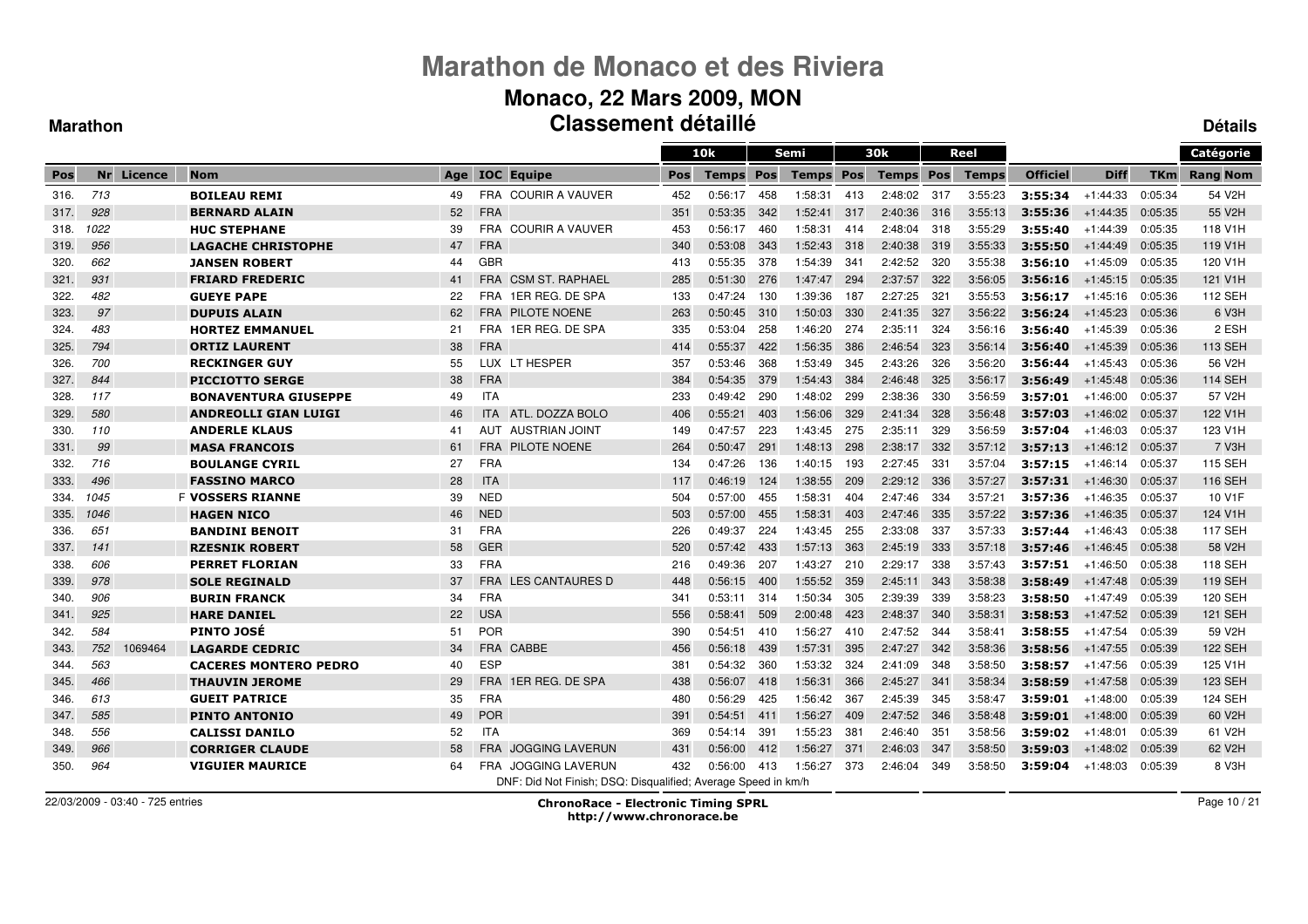### **Monaco, 22 Mars 2009, MON Classement détaillé**

#### **Marathon**

**Détails**

|      |      |            |                                   |     |            |                                                               |            | 10k          |     | Semi         |      | 30 <sub>k</sub>  |       | Reel         |                 |             |            | Catégorie           |
|------|------|------------|-----------------------------------|-----|------------|---------------------------------------------------------------|------------|--------------|-----|--------------|------|------------------|-------|--------------|-----------------|-------------|------------|---------------------|
| Pos  |      | Nr Licence | <b>Nom</b>                        | Age |            | <b>IOC</b> Equipe                                             | <b>Pos</b> | <b>Temps</b> | Pos | <b>Temps</b> | Pos  | <b>Temps Pos</b> |       | <b>Temps</b> | <b>Officiel</b> | <b>Diff</b> | <b>TKm</b> | <b>Rang Nom</b>     |
| 351. | 589  |            | <b>DUNKEL REINER</b>              | 56  |            | <b>GER TV INZLINGEN</b>                                       | 356        | 0:53:46      | 367 | 1:53:48      | 346  | 2:43:28          | 350   | 3:58:54      | 3:59:13         | $+1:48:12$  | 0:05:40    | 63 V2H              |
| 352. | 714  |            | <b>MAJOR DAVID</b>                | 43  | <b>GBR</b> | 100 MARATHON CL                                               | 502        | 0:56:59      | 401 | 1:55:52      | 354  | 2:44:39          | 352   | 3:58:57      | 3:59:21         | $+1:48:20$  | 0:05:40    | 126 V1H             |
| 353. | 158  |            | <b>CAPELLE HENRI</b>              | 48  | <b>FRA</b> |                                                               | 470        | 0:56:28      | 488 | 1:59:34      | 439  | 2:49:41          | 353   | 3:59:33      | 3:59:34         | $+1.48.33$  | 0:05:40    | 127 V1H             |
| 354. | 758  |            | <b>TEDESCHI MAXIMILIAN</b>        |     | <b>ITA</b> |                                                               | 499        | 0:56:56      | 515 | 2:01:11      | 454  | 2:50:44          | 354   | 3:59:39      | 3:59:45         | $+1:48:44$  | 0:05:40    | 5 XXX               |
| 355. | 610  |            | <b>LOHIER CHRISTOPHE</b>          | 42  | <b>FRA</b> |                                                               | 311        | 0:52:24      | 334 | 1:52:17      | 338  | 2:42:44          | 355   | 4:00:00      | 4:00:10         | +1:49:09    | 0:05:41    | 128 V1H             |
| 356. | 517  |            | F AMBROSIANI NICOLETTA            | 46  | <b>FRA</b> | <b>BEAULIEU ATHLET</b>                                        | 321        | 0:52:36      | 364 | 1:53:45      | 378  | 2:46:25          | 356   | 4:00:13      | 4:00:22         | $+1.49.21$  | 0:05:41    | 11 V1F              |
| 357. | 658  |            | <b>HEIDER LOTHAR</b>              | 37  | <b>GER</b> |                                                               | 490        | 0:56:32      | 429 | 1:56:55      | 405  | 2:47:46          | 357   | 4:00:17      | 4:00:32         | $+1:49:31$  | 0:05:42    | 125 SEH             |
| 358. | 896  |            | <b>BENES GEORGES</b>              | 63  | <b>FRA</b> |                                                               | 473        | 0:56:28      | 486 | 1:59:33      | 444  | 2:49:43          | 359   | 4:00:42      | 4:00:53         | $+1:49:52$  | 0:05:42    | 9 V3H               |
| 359. | 806  |            | <b>PERKOLA PENTTI</b>             | 51  | <b>FIN</b> |                                                               | 380        | 0:54:30      | 384 | 1:54:51      | 368  | 2:45:51          | 358   | 4:00:37      | 4:00:57         | +1:49:56    | 0:05:42    | 64 V2H              |
| 360. | 697  |            | <b>F STAWSKA ANNA</b>             | 51  | <b>POL</b> |                                                               | 395        | 0:54:55      | 438 | 1:57:28      | 422  | 2:48:35          | 361   | 4:01:46      | 4:01:50         | $+1:50:49$  | 0.05.43    | 5 V <sub>2</sub> F  |
| 361. | 432  |            | <b>ZAMBELLI LUCA</b>              | 38  | ITA.       | G.P. LA GUGLIA                                                | 344        | 0:53:15      | 338 | 1:52:20      | 323  | 2:41:00          | 360   | 4:01:44      | 4:01:53         | $+1:50:52$  | 0:05:43    | 126 SEH             |
| 362. | 502  |            | <b>MASSON HERVÉ</b>               | 41  | <b>FRA</b> |                                                               | 487        | 0:56:30      | 468 | 1:58:54      | 416  | 2:48:12          | - 362 | 4:01:56      | 4:02:10         | $+1:51:09$  | 0.05:44    | 129 V1H             |
| 363. | 144  |            | F UETA TOMOKO                     | 39  | JAP        | SIAMESE CHOCOLA                                               | 439        | 0:56:08      | 426 | 1:56:46      | 399  | 2:47:32          | 364   | 4:02:03      | 4:02:16         | $+1:51:15$  | 0:05:44    | 12 V1F              |
| 364. | 123  |            | <b>SOLIMEIS MICHEL</b>            | 48  | <b>FRA</b> |                                                               | 534        | 0:58:01      | 481 | 1:59:32      | 432  | 2:49:00          | 363   | 4:01:59      | 4:02:26         | $+1.51.25$  | 0:05:44    | 130 V1H             |
| 365. | 860  |            | <b>POYARD PASCAL</b>              | 45  | <b>FRA</b> |                                                               | 338        | 0:53:08      | 346 | 1:52:44      | 327  | 2:41:19          | 365   | 4:02:24      | 4:02:40         | $+1:51:39$  | 0:05:45    | 131 V1H             |
| 366. | 59   |            | <b>SILIMBRI CIRO</b>              | 40  | <b>ITA</b> | SINTOFARM ATLET                                               | 244        | 0:49:53      | 268 | 1:46:56      | 319  | 2:40:48          | 367   | 4:02:44      | 4:02:45         | $+1:51:44$  | 0:05:45    | 132 V1H             |
| 367. | 1054 |            | <b>ALVAREZ DE TOLEDO FEDERICO</b> | 44  | <b>ITA</b> |                                                               | 232        | 0:49:41      | 284 | 1:47:58      | 312  | 2:40:04          | 366   | 4:02:43      | 4:02:47         | $+1:51:46$  | 0:05:45    | 133 V1H             |
| 368. | 1088 |            | <b>DE KEGEL DIMITRI</b>           | 35  | <b>BEL</b> |                                                               | 227        | 0:49:38      | 241 | 1:44:37      | 279  | 2:35:50          | 368   | 4:02:46      | 4:02:57         | $+1:51:56$  | 0:05:45    | <b>127 SEH</b>      |
| 369. | 976  | 557392     | <b>F GIRAULT SANDRINE</b>         | 38  | <b>FRA</b> | <b>CJF FLEURY LES</b>                                         | 519        | 0:57:29      | 465 | 1:58:52      | 441  | 2:49:42          | 369   | 4:02:52      | 4:03:13         | $+1:52:12$  | 0:05:45    | <b>10 SEF</b>       |
| 370. | 872  |            | <b>INES MARIO</b>                 | 51  | <b>FRA</b> | <b>FOULEE DES 3 QU</b>                                        | 436        | 0:56:06      | 447 | 1:58:07      | 445  | 2:49:44          | 371   | 4:02:59      | 4:03:13         | $+1.52:12$  | 0:05:45    | 65 V2H              |
| 371. | 569  |            | <b>F DEBE MARIKA</b>              | 32  | <b>ITA</b> |                                                               | 419        | 0:55:44      | 428 | 1:56:55      | 401  | 2:47:35          | 370   | 4:02:55      | 4:03:13         | $+1:52:12$  | 0:05:45    | <b>11 SEF</b>       |
| 372. | 783  |            | <b>BLANC JACKY</b>                | 56  | <b>FRA</b> |                                                               | 366        | 0:54:09      | 373 | 1:54:26      | -374 | 2:46:11          | 372   | 4:03:10      | 4:03:17         | $+1:52:16$  | 0:05:45    | 66 V2H              |
| 373. | 412  |            | <b>MELLINA CLAUDIO</b>            | 53  | <b>ITA</b> | <b>GINNIC CLUB PIA</b>                                        | 427        | 0:55:51      | 441 | 1:57:45      | 436  | 2:49:27          | 374   | 4:03:32      | 4:03:49         | $+1:52:48$  | 0:05:46    | 67 V2H              |
| 374. | 558  |            | <b>LOOUET PATRICE</b>             | 55  | <b>FRA</b> |                                                               | 389        | 0:54:50      | 362 | 1:53:42      | 348  | 2:43:43          | 375   | 4:03:40      | 4:03:54         | $+1:52:53$  | 0:05:46    | 68 V2H              |
| 375. | 493  |            | <b>FUMAGALLI MATTEO</b>           | 45  | <b>ITA</b> |                                                               | 373        | 0:54:19      | 344 | 1:52:44      | 353  | 2:44:38          | 373   | 4:03:28      | 4:03:59         | $+1:52:58$  | 0:05:46    | 134 V1H             |
| 376. | 948  |            | <b>F GUELI PAOLA</b>              | 44  | <b>ITA</b> | PODISTICA TRANE                                               | 584        | 0:59:38      | 548 | 2:03:46      | 480  | 2:54:16          | 376   | 4:03:50      | 4:04:02         | $+1:53:01$  | 0:05:47    | 13 V <sub>1</sub> F |
| 377. | 134  | 1133540    | <b>F ANDRADE CHANTAL</b>          | 44  |            | FRA UAVH AUBAGNE                                              | 156        | 0:48:12      | 186 | 1:42:45      | 365  | 2:45:26          | 380   | 4:04:36      | 4:04:39         | $+1.53.38$  | 0:05:47    | 14 V1F              |
| 378. | 883  |            | <b>AMANT MARCEL</b>               | 59  | <b>FRA</b> |                                                               | 500        | 0:56:56      | 394 | 1:55:47      | 364  | 2:45:26          | 378   | 4:04:17      | 4:04:39         | $+1:53:38$  | 0:05:47    | 10 V3H              |
| 379. | 488  |            | <b>MONTINI PHILIPPE</b>           | 23  | <b>FRA</b> | 1ER REG. DE SPA                                               | 162        | 0:48:27      | 152 | 1:41:13      | 215  | 2:29:56          | 379   | 4:04:23      | 4:04:47         | $+1.53:46$  | 0:05:48    | 128 SEH             |
| 380. | 501  |            | <b>GALE STEVE</b>                 | 52  |            | <b>GBR AS MONACO TRIAT</b>                                    | 529        | 0.57.51      | 436 | 1:57:16      | 397  | 2:47:29          | 377   | 4:04:06      | 4:04:52         | $+1.53.51$  | 0:05:48    | 69 V <sub>2</sub> H |
| 381. | 1084 |            | <b>MASSOCCA RAFFAELE</b>          | 38  | ITA.       | <b>SPORT CITY BASE</b>                                        | 394        | 0:54:54      | 375 | 1:54:31      | 349  | 2:43:47          | 381   | 4:04:39      | 4:04:54         | $+1.53.53$  | 0:05:48    | 129 SEH             |
| 382. | 1093 |            | F BIGLIOLI MONICA                 | 45  | <b>ITA</b> | 2002 MARATHON C                                               | 501        | 0:56:58      | 504 | 2:00:42      | 468  | 2:52:30          | 384   | 4:05:13      | 4:05:29         | $+1:54:28$  | 0:05:49    | 15 V1F              |
| 383. | 126  |            | <b>KERHORNOU THIERRY</b>          | 43  |            | FRA AS MONACO                                                 | 255        | 0:50:10      | 278 | 1:47:50      | 304  | 2:39:24          | 386   | 4:05:28      | 4:05:29         | $+1:54:28$  | 0:05:49    | 135 V1H             |
| 384. | 1029 | 456690     | <b>BERLAND JEAN</b>               | 70  |            | FRA US GAZELEC IF                                             | 367        | 0:54:13      | 390 | 1:55:18      | 389  | 2:47:14          | 383   | 4:05:11      | 4:05:31         | $+1:54:30$  | 0:05:49    | 2 V <sub>4</sub> H  |
| 385. | 443  |            | <b>MAQUIGNON DENIS</b>            | 45  | <b>FRA</b> |                                                               | 422        | 0:55:46      | 376 | 1:54:33      | 380  | 2:46:39          | 382   | 4:05:11      | 4:05:37         | $+1:54:36$  | 0:05:49    | 136 V1H             |
|      |      |            |                                   |     |            | DNF: Did Not Finish; DSQ: Disqualified; Average Speed in km/h |            |              |     |              |      |                  |       |              |                 |             |            |                     |

22/03/2009 - 03:40 - 725 entries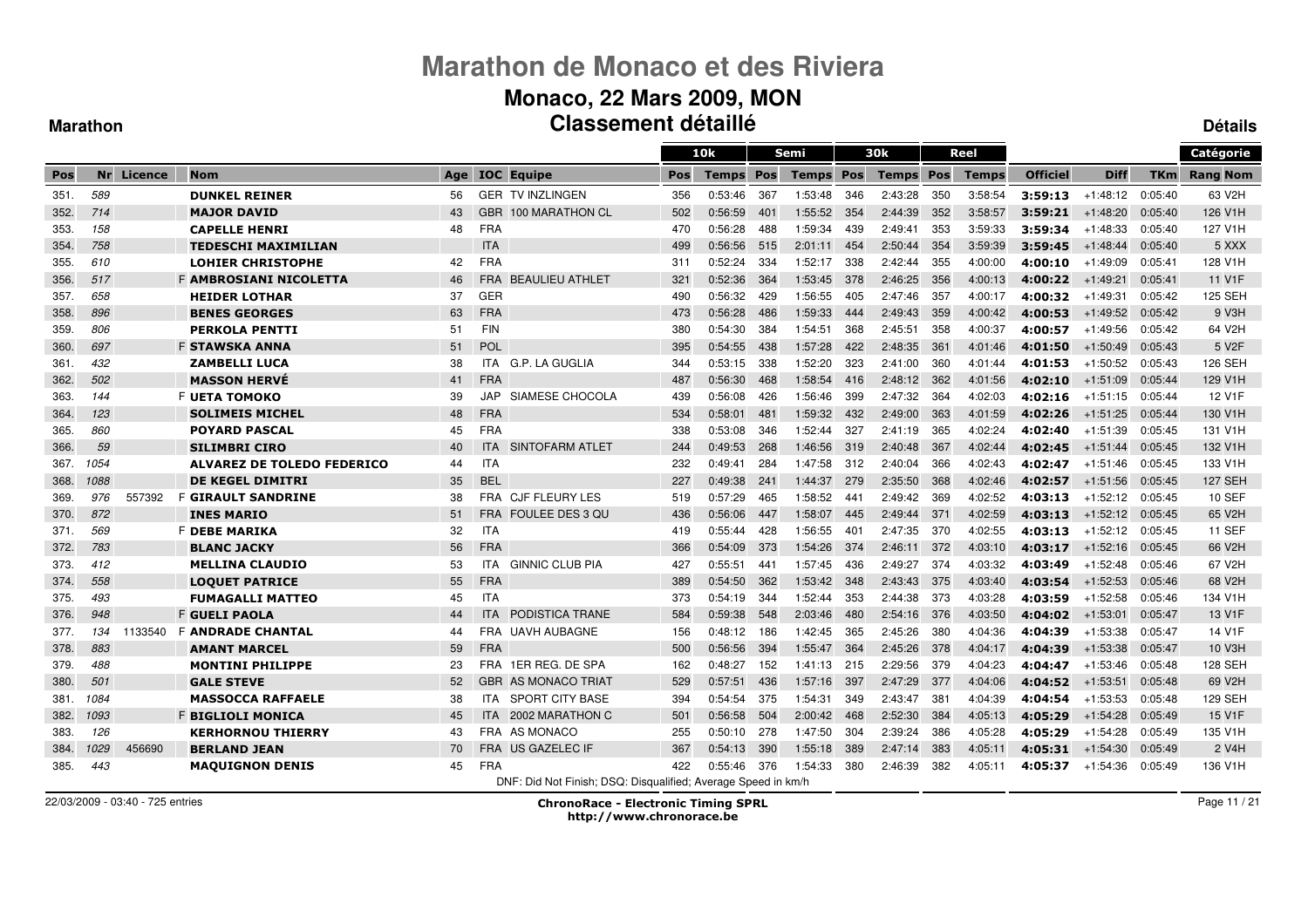#### **Monaco, 22 Mars 2009, MON Classement détailléDétails**

#### **Marathon**

|      |      |            |                             |     |            |                                                               |     | 10k          |      | <b>Semi</b>      |     | 30k              |      | Reel         |                 |             |            | Catégorie           |
|------|------|------------|-----------------------------|-----|------------|---------------------------------------------------------------|-----|--------------|------|------------------|-----|------------------|------|--------------|-----------------|-------------|------------|---------------------|
| Pos  |      | Nr Licence | <b>Nom</b>                  | Age |            | <b>IOC</b> Equipe                                             | Pos | <b>Temps</b> | Pos  | <b>Temps Pos</b> |     | <b>Temps Pos</b> |      | <b>Temps</b> | <b>Officiel</b> | <b>Diff</b> | <b>TKm</b> | <b>Rang Nom</b>     |
| 386. | 796  |            | <b>LEMMA FABRIZIO</b>       | 37  | <b>ITA</b> |                                                               | 537 | 0:58:07      | 482  | 1:59:32          | 426 | 2:48:40          | 385  | 4:05:21      | 4:05:44         | $+1:54:43$  | 0:05:49    | 130 SEH             |
| 387. | 744  |            | <b>CHARPIN ERIC</b>         |     | <b>FRA</b> |                                                               | 348 | 0:53:27      | 396  | 1:55:48          | 396 | 2:47:27          | 388  | 4:05:36      | 4:05:44         | $+1:54:43$  | 0:05:49    | 6 XXX               |
| 388. | 905  |            | <b>BOTTIN JEAN-MARC</b>     | 49  | <b>FRA</b> |                                                               | 454 | 0:56:17      | 459  | 1:58:31          | 415 | 2:48:05          | 389  | 4:05:39      | 4:05:49         | +1:54:48    | 0:05:49    | 70 V2H              |
| 389. | 694  |            | <b>NORTHCROFT DAVID</b>     | 69  |            | <b>GBR MAIDSTONE HARRI</b>                                    | 539 | 0:58:08      | 500  | 2:00:15          | 438 | 2:49:34          | 387  | 4:05:31      | 4:05:54         | $+1:54:53$  | 0:05:49    | 3 V <sub>4</sub> H  |
| 390  | 958  |            | <b>GERENTON FRÉDÉRIC</b>    | 40  | <b>FRA</b> |                                                               | 329 | 0:52:51      | 365  | 1:53:46          | 387 | 2:47:00          | 391  | 4:05:53      | 4:06:02         | $+1:55:01$  | 0:05:49    | 137 V1H             |
| 391. | 600  |            | <b>TUBERGA ENRICO</b>       | 49  | <b>ITA</b> |                                                               | 468 | 0:56:27      | 484  | 1:59:33          | 424 | 2:48:40          | 392  | 4:06:00      | 4:06:05         | $+1.55.04$  | 0:05:49    | 71 V2H              |
| 392. | 648  |            | <b>BRAILLY JEAN-MARIE</b>   | 51  | <b>BEL</b> |                                                               | 507 | 0:57:14      | 461  | 1:58:35          | 433 | 2:49:11          | 390  | 4:05:49      | 4:06:15         | $+1:55:14$  | 0:05:50    | 72 V2H              |
| 393. | 577  |            | <b>ZARA MATTEO</b>          | 30  | <b>ITA</b> | <b>TRIATHLON LECCO</b>                                        | 345 | 0:53:16      | 358  | 1:53:23          | 385 | 2:46:50          | 395  | 4:06:19      | 4:06:25         | $+1.55.24$  | 0:05:50    | 131 SEH             |
| 394. | 597  |            | <b>TAZIOLI DIEGO</b>        | 22  | <b>ITA</b> | PODISTICA MISER                                               | 306 | 0:52:05      | 326  | 1:51:19          | 340 | 2:42:45          | 396  | 4:06:23      | 4:06:30         | $+1:55:29$  | 0:05:50    | 132 SEH             |
| 395. | 527  |            | <b>GORI LUCIANO</b>         | 48  | <b>ITA</b> | <b>PODISTICA MISER</b>                                        | 303 | 0:52:04      | 325  | 1:51:18          | 335 | 2:42:38          | 397  | 4:06:26      | 4:06:33         | $+1.55.32$  | 0:05:50    | 138 V1H             |
| 396. | 572  |            | <b>GHISONI RENZO</b>        | 52  | <b>ITA</b> |                                                               | 420 | 0:55:44      | 427  | 1:56:55          | 402 | 2:47:35          | 394  | 4:06:18      | 4:06:36         | +1:55:35    | 0:05:50    | 73 V <sub>2</sub> H |
| 397. | 654  |            | <b>FOPPA FEDERICO</b>       | 36  | <b>ITA</b> | <b>ATLETICA ROVELL</b>                                        | 459 | 0:56:19      | 453  | 1:58:22          | 420 | 2:48:28          | 393  | 4:06:10      | 4:06:41         | $+1.55.40$  | 0:05:50    | 133 SEH             |
| 398. | 763  |            | <b>TRINELLI ROBERTO</b>     | 43  | <b>ITA</b> |                                                               | 543 | 0:58:14      | 528  | 2:02:05          | 477 | 2:53:29          | 399  | 4:06:33      | 4:06:46         | +1:55:45    | 0:05:50    | 139 V1H             |
| 399. | 550  |            | <b>LE GOFF MARC</b>         | 34  | <b>FRA</b> |                                                               | 517 | 0:57:28      | 408  | 1:56:19          | 430 | 2:48:55          | 398  | 4:06:28      | 4:06:57         | $+1:55:56$  | 0:05:51    | 134 SEH             |
| 400. | 755  |            | <b>RUYSSCKAERT THIERRY</b>  | 38  | <b>FRA</b> |                                                               | 415 | 0:55:38      | 402  | 1:56:02          | 394 | 2:47:25          | 402  | 4:06:54      | 4:07:11         | $+1:56:10$  | 0:05:51    | 135 SEH             |
| 401. | 484  |            | <b>ORTIZ MICKAEL</b>        | 21  | <b>FRA</b> | 1ER REG. DE SPA                                               | 151 | 0:48:01      | 157  | 1:41:22          | 258 | 2:33:46          | 400  | 4:06:46      | 4:07:11         | $+1:56:10$  | 0:05:51    | 3 ESH               |
| 402. | 957  |            | <b>MAURIN GILLES</b>        | 42  | <b>FRA</b> |                                                               | 412 | 0:55:29      | 424  | 1:56:40          | 408 | 2:47:49          | 401  | 4:06:47      | 4:07:13         | $+1:56:12$  | 0:05:51    | 140 V1H             |
| 403. | 449  |            | <b>MÜLLER WALTER</b>        | 70  | SUI        |                                                               | 516 | 0:57:27      | 514  | 2:01:10          | 470 | 2:52:51          | 403  | 4:07:09      | 4:07:17         | $+1.56.16$  | 0:05:51    | 4 V4H               |
| 404. | 453  |            | <b>PAREAU CHRISTOPHE</b>    | 43  | <b>FRA</b> |                                                               | 469 | 0:56:28      | 443  | 1:57:57          | 418 | 2:48:23          | 406  | 4:07:25      | 4:07:27         | $+1:56:26$  | 0:05:51    | 141 V1H             |
| 405. | 941  |            | <b>ROBICHON JEAN CLAUDE</b> | 57  | <b>FRA</b> | SPIRIDON 06                                                   | 455 | 0:56:17      | -414 | 1:56:28          | 382 | 2:46:43          | 404  | 4:07:12      | 4:07:33         | $+1:56:32$  | 0:05:52    | 74 V2H              |
| 406. | 170  |            | <b>SECCO PAOLO</b>          | 41  | <b>ITA</b> |                                                               | 320 | 0:52:35      | 316  | 1:50:35          | 325 | 2:41:10          | 408  | 4:07:32      | 4:07:35         | $+1:56:34$  | 0:05:52    | 142 V1H             |
| 407. | 104  |            | <b>SAGOT CHRISTIAN</b>      | 67  | <b>FRA</b> | <b>PILOTE NOENE</b>                                           | 309 | 0:52:20      | 371  | 1:54:05          | 372 | 2:46:04          | 412  | 4:07:38      | 4:07:40         | $+1:56:39$  | 0:05:52    | 11 V3H              |
| 408. | 770  |            | <b>F MEIJER MANON</b>       | 45  | <b>NED</b> |                                                               | 409 | 0:55:27      | 442  | 1:57:45          | 427 | 2:48:44          | 411  | 4:07:36      | 4:07:41         | $+1:56:40$  | 0:05:52    | 16 V1F              |
| 409. | 698  |            | <b>BRICNET OLIVIER</b>      | 32  | <b>FRA</b> |                                                               | 491 | 0:56:32      | 348  | 1.52.45          | 343 | 2:43:00          | 407  | 4:07:26      | 4:07:42         | $+1.56.41$  | 0:05:52    | 136 SEH             |
| 410. | 859  |            | <b>COLINOT YVES</b>         | 48  | <b>FRA</b> |                                                               | 376 | 0:54:25      | 339  | 1:52:22          | 388 | 2:47:10          | 405  | 4:07:19      | 4:07:45         | $+1:56:44$  | 0:05:52    | 143 V1H             |
| 411. | 410  |            | <b>MERLI ANGELO</b>         | 43  | <b>ITA</b> |                                                               | 478 | 0:56:29      | 498  | 2:00:10          | 447 | 2:49:47          | 409  | 4:07:34      | 4:07:53         | $+1:56:52$  | 0:05:52    | 144 V1H             |
| 412. | 458  |            | <b>MERIALDI ANGELO</b>      | 40  | <b>ITA</b> | <b>TRIATHLON GENOV</b>                                        | 479 | 0:56:29      | 499  | 2:00:10          | 448 | 2:49:49          | 410  | 4:07:34      | 4:07:53         | +1:56:52    | 0:05:52    | 145 V1H             |
| 413. | 814  |            | <b>FRACHISSE CLAUDE</b>     | 41  | <b>FRA</b> |                                                               | 282 | 0:51:19      | 304  | 1:49:05          | 320 | 2:40:50          | 414  | 4:07:48      | 4:07:53         | $+1:56:52$  | 0:05:52    | 146 V1H             |
| 414. | 1017 |            | <b>MAILLOU BRUNO</b>        | 41  | <b>FRA</b> |                                                               | 363 | 0:54:02      | 380  | 1:54:44          | 379 | 2:46:34          | 415  | 4:08:17      | 4:08:26         | $+1.57.25$  | 0:05:53    | 147 V1H             |
| 415. | 836  |            | <b>GILBERT FRÉDÉRIC</b>     | 45  | <b>FRA</b> |                                                               | 270 | 0:50:54      | 322  | 1.51.11          | 357 | 2:44:59          | 416  | 4:08:26      | 4:08:41         | $+1.57.40$  | 0:05:53    | 148 V1H             |
| 416. | 430  |            | <b>CUADRA MANU</b>          | 40  | <b>FRA</b> |                                                               | 388 | 0:54:49      | 366  | 1:53:47          | 375 | 2:46:12          | -413 | 4:07:44      | 4:08:57         | $+1.57.56$  | 0:05:54    | 149 V1H             |
| 417. | 933  |            | <b>PEPINO JEAN MICHEL</b>   | 31  | <b>FRA</b> | <b>CSM ST. TROPEZ</b>                                         | 434 | 0:56:05      | 421  | 1:56:35          | 406 | 2:47:47          | 419  | 4:08:55      | 4:08:59         | $+1:57:58$  | 0:05:54    | 137 SEH             |
| 418. | 932  |            | <b>CONTE FABIEN</b>         | 34  | <b>FRA</b> | <b>CSM ST. RAPHAEL</b>                                        | 435 | 0:56:05      | 420  | 1:56:35          | 407 | 2:47:48          | 420  | 4:08:56      | 4:09:00         | $+1.57.59$  | 0:05:54    | 138 SEH             |
| 419. | 1013 |            | <b>PALMIERI FRANCK</b>      | 39  | <b>FRA</b> |                                                               | 449 | 0:56:15      | 448  | 1:58:09          | 443 | 2:49:42          | 418  | 4:08:47      | 4:09:04         | $+1.58.03$  | 0:05:54    | 150 V1H             |
| 420. | 172  |            | <b>SANGUINETTI ERIK</b>     | 44  | <b>FRA</b> |                                                               | 699 | 1:05:08      | 641  | 2:11:41          | 542 | 3:01:10          | 417  | 4:08:35      | 4:09:12         | $+1:58:11$  | 0:05:54    | 151 V1H             |
|      |      |            |                             |     |            | DNF: Did Not Finish; DSQ: Disqualified; Average Speed in km/h |     |              |      |                  |     |                  |      |              |                 |             |            |                     |

22/03/2009 - 03:40 - 725 entries

ChronoRace - Electronic Timing SPRL

http://www.chronorace.be

Page 12 / 21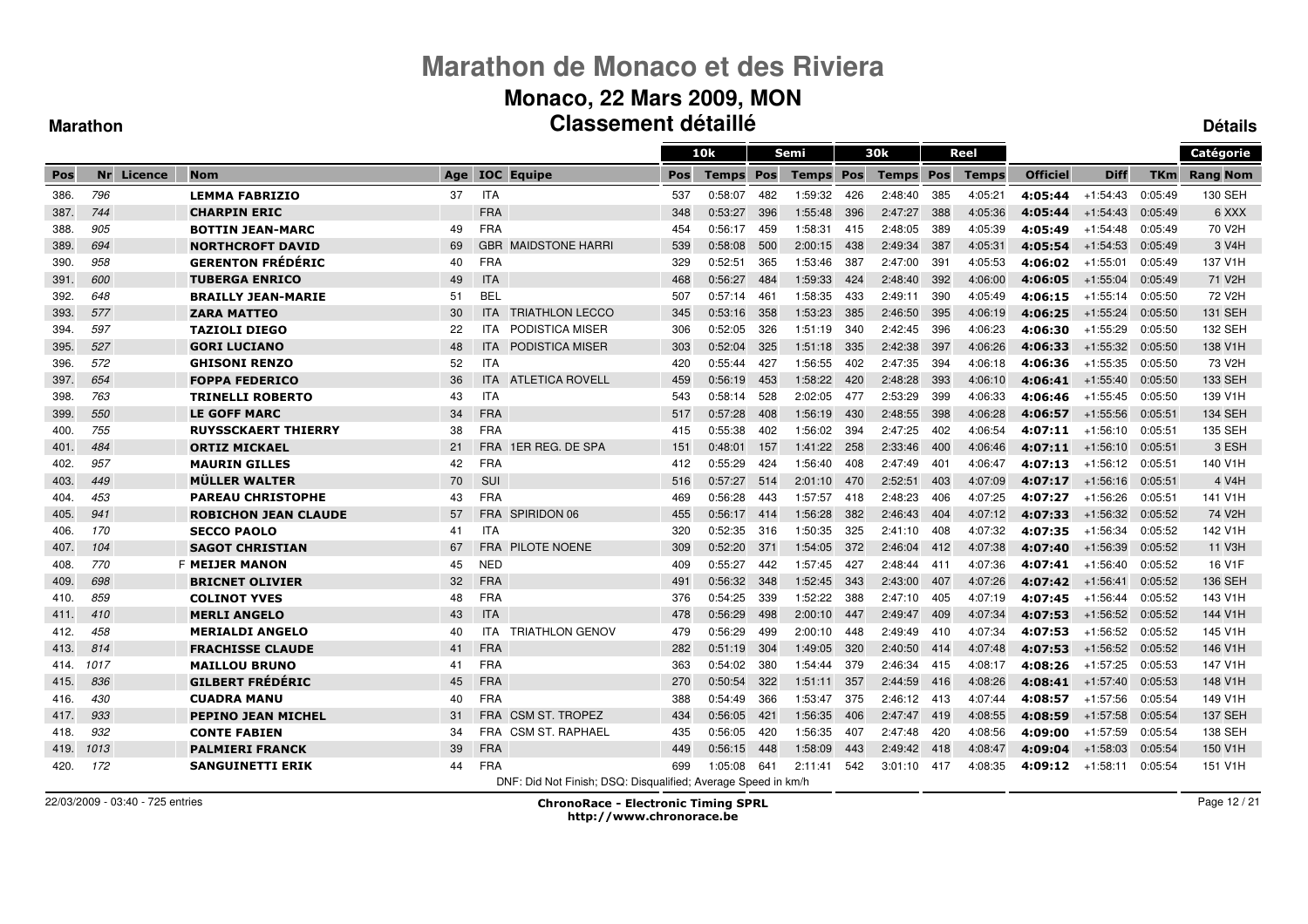#### **Monaco, 22 Mars 2009, MON Classement détailléDétails**

#### **Marathon**

|      |      |            |                                 |     |            |                                                               |            | 10k     |     | Semi        |      | 30 <sub>k</sub>  |      | Reel         |                 |             |            | Catégorie           |
|------|------|------------|---------------------------------|-----|------------|---------------------------------------------------------------|------------|---------|-----|-------------|------|------------------|------|--------------|-----------------|-------------|------------|---------------------|
| Pos  |      | Nr Licence | <b>Nom</b>                      | Age |            | <b>IOC</b> Equipe                                             | <b>Pos</b> | Temps   | Pos | Temps       | Pos  | <b>Temps Pos</b> |      | <b>Temps</b> | <b>Officiel</b> | <b>Diff</b> | <b>TKm</b> | <b>Rang Nom</b>     |
| 421. | 951  |            | <b>SIROT JEAN MARIE</b>         | 58  | <b>FRA</b> |                                                               | 331        | 0:52:55 | 416 | 1:56:29     | 452  | 2:50:37          | 424  | 4:09:22      | 4:09:30         | $+1.58.29$  | 0:05:54    | 75 V2H              |
| 422. | 705  |            | <b>SAUGET CHRISTOPHE</b>        | 36  | <b>FRA</b> |                                                               | 493        | 0:56:34 | 485 | 1:59:33     | 442  | 2:49:42          | 421  | 4:09:14      | 4:09:32         | $+1:58:31$  | 0:05:54    | <b>139 SEH</b>      |
| 423. | 617  |            | <b>F VAUGHN ALANA</b>           | 23  | <b>USA</b> |                                                               | 322        | 0:52:38 | 328 | 1:51:21     | 462  | 2:51:27          | 423  | 4:09:21      | 4:09:34         | $+1:58:33$  | 0:05:54    | 12 SEF              |
| 424. | 726  |            | <b>F DE RENZIS ANNE</b>         | 29  | <b>FRA</b> |                                                               | 508        | 0:57:15 | 520 | 2:01:37     | 479  | 2:54:01          | 425  | 4:09:26      | 4:09:34         | $+1:58:33$  | 0:05:54    | <b>13 SEF</b>       |
| 425. | 878  |            | <b>ARMENGAUD PIERRE</b>         |     | <b>FRA</b> |                                                               | 466        | 0:56:27 | 449 | 1:58:09     | 437  | 2:49:28          | 422  | 4:09:16      | 4:09:40         | $+1:58:39$  | 0:05:55    | 7 XXX               |
| 426. | 473  |            | <b>MARTIN JULIEN</b>            | 22  | <b>FRA</b> | 1ER REG. DE SPA                                               | 513        | 0:57:25 | 398 | 1:55:52     | 351  | 2:44:13          | 426  | 4:09:35      | 4:10:00         | $+1:58:59$  | 0:05:55    | <b>140 SEH</b>      |
| 427. | 479  |            | <b>HERVIEU STEVEN</b>           | 23  | <b>FRA</b> | 1ER REG. DE SPA                                               | 200        | 0:49:27 | 188 | 1:42:53     | -311 | 2:40:03          | 428  | 4:09:39      | 4:10:01         | $+1:59:00$  | 0:05:55    | <b>141 SEH</b>      |
| 428. | 441  |            | <b>POULAIN ERIC</b>             | 42  | <b>FRA</b> |                                                               | 421        | 0:55:45 | 382 | 1:54:50     | 434  | 2:49:18          | 427  | 4:09:37      | 4:10:03         | $+1:59:02$  | 0:05:55    | 152 V1H             |
| 429. | 695  |            | <b>ANDRE CHRISTOPHE</b>         | 32  | <b>FRA</b> |                                                               | 281        | 0:51:17 | 245 | 1:44:55     | 259  | 2:33:46          | 429  | 4:10:01      | 4:10:15         | $+1:59:14$  | 0:05:55    | 142 SEH             |
| 430. | 130  |            | <b>DI FALCO DOMENICO</b>        | 43  | <b>ITA</b> |                                                               | 562        | 0:58:51 | 507 | 2:00:47     | 464  | 2:51:57          | 430  | 4:10:02      | 4:10:16         | $+1:59:15$  | 0:05:55    | 153 V1H             |
| 431. | 1025 |            | <b>LANCERY FABIEN</b>           | 37  | <b>FRA</b> |                                                               | 488        | 0:56:32 | 501 | 2:00:25     | 485  | 2:54:47          | 431  | 4:10:10      | 4:10:26         | $+1.59.25$  | 0:05:56    | 143 SEH             |
| 432. | 549  |            | <b>F LANZ CLAUDIA</b>           | 40  | <b>GER</b> |                                                               | 588        | 0:59:40 | 536 | 2:02:33     | 482  | 2:54:18          | 432  | 4:10:58      | 4:11:21         | $+2:00:20$  | 0:05:57    | 17 V1F              |
| 433. | 411  |            | <b>PLEULER MARKUS</b>           | 41  | SUI        |                                                               | 587        | 0:59:40 | 537 | 2:02:33     | 481  | 2:54:17          | 433  | 4:10:58      | 4:11:22         | $+2:00:21$  | 0:05:57    | 154 V1H             |
| 434. | 131  |            | <b>MAROTTA CIRO</b>             | 46  | <b>ITA</b> |                                                               | 572        | 0:59:22 | 506 | 2:00:47     | 458  | 2:51:13          | 434  | 4:11:33      | 4:11:47         | $+2:00:46$  | 0:05:58    | 155 V1H             |
| 435. | 898  |            | <b>F CURINCKX NICOLE</b>        | 47  | <b>BEL</b> |                                                               | 628        | 1:00:58 | 593 | 2:06:52     | 528  | 2:59:46          | 435  | 4:11:54      | 4:11:59         | $+2:00:58$  | 0:05:58    | 18 V1F              |
| 436. | 475  |            | <b>FARDIN MIKAEL</b>            | 33  | <b>FRA</b> | 1ER REG. DE SPA                                               | 337        | 0:53:07 | 361 | 1:53:35     | 377  | 2:46:24          | 436  | 4:12:08      | 4:12:31         | $+2:01:30$  | 0:05:59    | <b>144 SEH</b>      |
| 437. | 145  |            | <b>HIRAYAMA ISAO</b>            | 37  | JAP        | SIAMESE CHOCOLA                                               | 104        | 0:45:42 | 98  | 1:35:30     | 112  | 2:21:26          | 440  | 4:12:30      | 4:12:43         | $+2:01:42$  | 0:05:59    | <b>145 SEH</b>      |
| 438. | 710  |            | <b>MENOU RICHARD</b>            | 33  | <b>FRA</b> |                                                               | 585        | 0:59:40 | 578 | 2:06:01     | 520  | 2:59:15          | 437  | 4:12:28      | 4:12:49         | $+2:01:48$  | 0:05:59    | 146 SEH             |
| 439. | 1001 |            | <b>FAYE LIONEL</b>              | 35  | <b>FRA</b> |                                                               | 621        | 1:00:43 | 591 | 2:06:42     | 523  | 2:59:23          | 439  | 4:12:28      | 4:12:49         | $+2:01:48$  | 0:05:59    | <b>147 SEH</b>      |
| 440. | 1002 |            | <b>ROCHE THIERRY</b>            | 40  | <b>FRA</b> |                                                               | 586        | 0:59:40 | 579 | 2:06:02     | 519  | 2:59:15          | 438  | 4:12:28      | 4:12:49         | $+2:01:48$  | 0:05:59    | 156 V1H             |
| 441. | 991  |            | F PELLIZZONI BENEDICTE          | 40  | <b>FRA</b> |                                                               | 486        | 0:56:30 | 495 | 1:59:53     | 455  | 2:50:47          | 442  | 4:12:46      | 4:12:56         | $+2:01:55$  | 0:05:59    | 19 V1F              |
| 442. | 80   |            | <b>ADAM FRANCIS</b>             | 47  | <b>FRA</b> |                                                               | 510        | 0:57:20 | 454 | 1:58:30     | 431  | 2:48:58          | 441  | 4:12:34      | 4:12:58         | $+2:01:57$  | 0:05:59    | 157 V1H             |
| 443. | 605  |            | <b>TOOS ALAIN</b>               | 41  | <b>FRA</b> |                                                               | 484        | 0:56:30 | 469 | 1.59.01     | 461  | 2:51:24          | 444  | 4:13:42      | 4:13:55         | $+2:02:54$  | 0:06:01    | 158 V1H             |
| 444. | 687  |            | <b>COCKSHOTT DAVID</b>          | 41  |            | <b>GBR ILKLEY HARRIERS</b>                                    | 382        | 0:54:34 | 381 | 1:54:50     | 391  | 2:47:18          | 443  | 4:13:37      | 4:13:59         | $+2:02:58$  | 0:06:01    | 159 V1H             |
| 445. | 594  |            | <b>KOLACZEK LUDOVIC</b>         | 32  | <b>FRA</b> |                                                               | 467        | 0:56:27 | 486 | 1:59:33     | 440  | 2:49:41          | 447  | 4:13:59      | 4:14:08         | $+2:03:07$  | 0:06:01    | 148 SEH             |
| 446. | 854  |            | <b>CAUSSE FABIEN</b>            | 31  | <b>FRA</b> |                                                               | 547        | 0:58:30 | 471 | 1:59:10     | 390  | 2:47:17          | 446  | 4:13:54      | 4:14:14         | $+2:03:13$  | 0:06:01    | <b>149 SEH</b>      |
| 447. | 161  |            | <b>KALDE HILLAR</b>             | 47  | <b>EST</b> |                                                               | 573        | 0:59:23 | 547 | 2:03:42     | 496  | 2:56:43          | 445  | 4:13:50      | 4:14:19         | $+2:03:18$  | 0:06:01    | 160 V1H             |
| 448. | 416  |            | <b>PERRIN CHRISTOPHE</b>        | 42  | <b>FRA</b> |                                                               | 387        | 0:54:47 | 357 | 1:53:12 315 |      | 2:40:12          | -448 | 4:14:34      | 4:14:43         | $+2:03:42$  | 0:06:02    | 161 V1H             |
| 449. | 628  | 530217     | F <b>GREGOIRE ISABELLE</b>      | 46  |            | FRA ENTENTE OUEST L                                           | 457        | 0:56:18 | 475 | 1:59:13     | 474  | 2:53:19          | 450  | 4:14:55      | 4:15:03         | $+2:04:02$  | 0:06:02    | 20 V1F              |
| 450. | 499  |            | <b>ALDRIGHETTI LUCA ANTONIO</b> | 45  | <b>ITA</b> |                                                               | 378        | 0:54:27 | 383 | 1:54:50     | 425  | 2:48:40          | 449  | 4:14:52      | 4:15:05         | $+2:04:04$  | 0:06:02    | 162 V1H             |
| 451. | 750  |            | <b>GUMERY YVES</b>              | 50  | <b>FRA</b> |                                                               | 405        | 0:55:14 | 386 | 1:54:53     | 463  | 2:51:57          | 452  | 4:15:15      | 4:15:20         | $+2:04:19$  | 0:06:03    | 76 V <sub>2</sub> H |
| 452. | 520  |            | <b>LASSALLE PHILIPPE</b>        | 57  | <b>FRA</b> |                                                               | 552        | 0:58:34 | 539 | 2:02:54     | 493  | 2:56:18          | 454  | 4:15:30      | 4:15:41         | $+2:04:40$  | 0:06:03    | 77 V2H              |
| 453. | 739  |            | <b>BURBURAN MARCO</b>           | 43  | <b>ITA</b> |                                                               | 374        | 0:54:19 | 352 | 1:52:50     | 356  | 2:44:50          | 451  | 4:15:14      | 4:15:45         | $+2:04:44$  | 0:06:03    | 163 V1H             |
| 454. | 1008 |            | <b>OLIVIER YANN</b>             | 42  | <b>FRA</b> |                                                               | 571        | 0:59:10 | 518 | 2:01:16     | 471  | 2:52:52          | 453  | 4:15:28      | 4:15:55         | $+2:04:54$  | 0:06:03    | 164 V1H             |
| 455. | 708  |            | <b>F JARLIER SYLVIE</b>         | 34  | <b>FRA</b> |                                                               | 347        | 0:53:27 | 393 | 1:55:46     | 472  | 2:53:10          | 457  | 4:16:01      | 4:16:04         | $+2:05:03$  | 0:06:04    | 14 SEF              |
|      |      |            |                                 |     |            | DNF: Did Not Finish; DSQ: Disqualified; Average Speed in km/h |            |         |     |             |      |                  |      |              |                 |             |            |                     |

22/03/2009 - 03:40 - 725 entries

ChronoRace - Electronic Timing SPRL

http://www.chronorace.be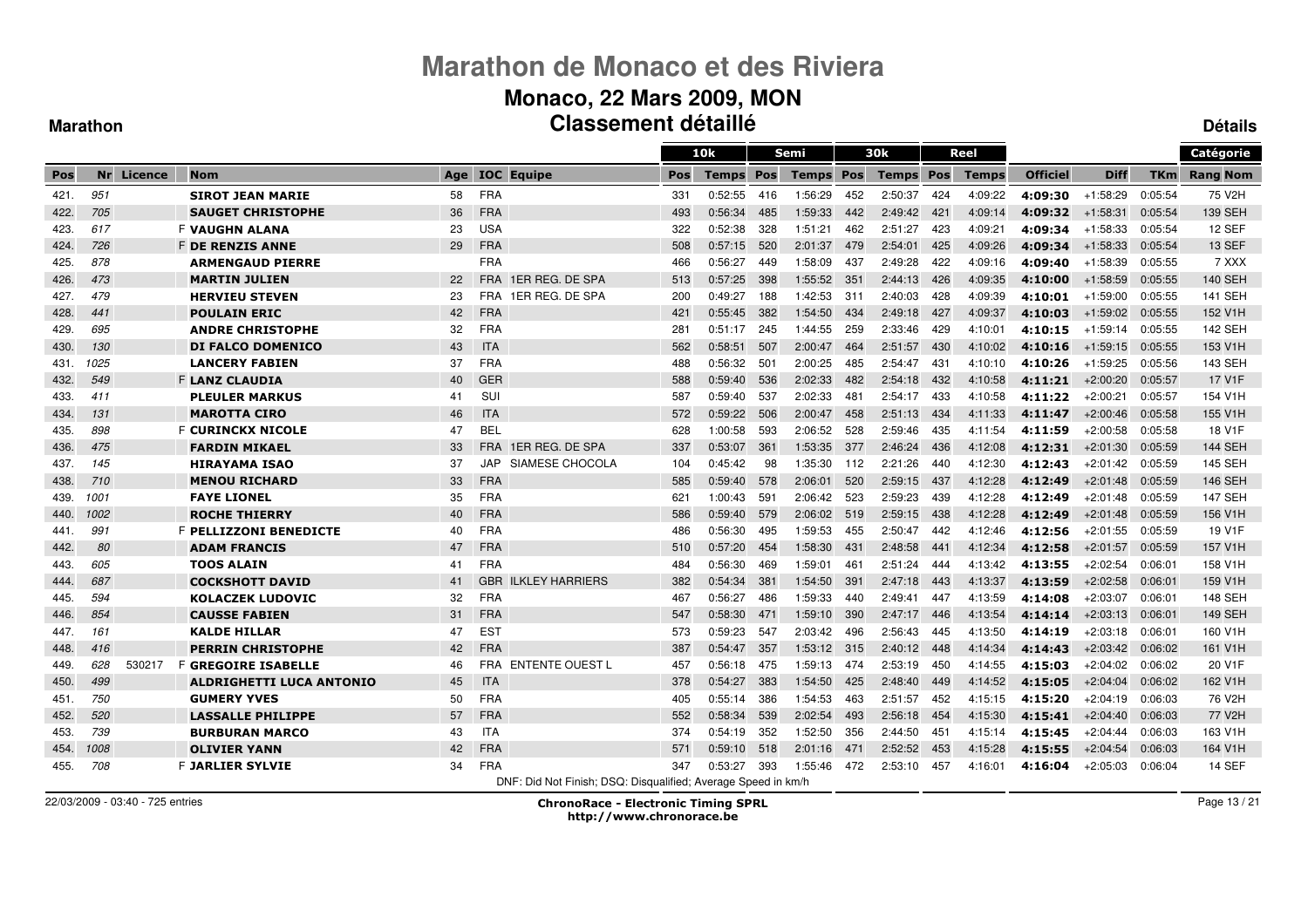#### **Monaco, 22 Mars 2009, MON Classement détailléDétails**

 $\equiv$ 

#### **Marathon**

|      |      |         |                               |     |            |                                                               |     | 10k     |            | Semi         |     | 30k              |     | Reel         |                 |             |         | Catégorie       |
|------|------|---------|-------------------------------|-----|------------|---------------------------------------------------------------|-----|---------|------------|--------------|-----|------------------|-----|--------------|-----------------|-------------|---------|-----------------|
| Pos  | Nr   | Licence | <b>Nom</b>                    | Age |            | <b>IOC</b> Equipe                                             | Pos | Temps   | <b>Pos</b> | <b>Temps</b> | Pos | <b>Temps Pos</b> |     | <b>Temps</b> | <b>Officiel</b> | <b>Diff</b> | TKm     | <b>Rang Nom</b> |
| 456. | 1097 |         | F <b>EYNARD STEPHANIE</b>     | 36  |            | FRA ACP-CROLLES                                               | 316 | 0:52:25 | 351        | 1:52:49      | 456 | 2:51:05          | 455 | 4:16:01      | 4:16:08         | $+2:05:07$  | 0:06:04 | <b>15 SEF</b>   |
| 457. | 1095 |         | <b>OUEGUINER PATRICK</b>      | 41  | <b>FRA</b> |                                                               | 314 | 0:52:25 | 350        | 1:52:49      | 459 | 2:51:19          | 456 | 4:16:01      | 4:16:09         | $+2:05:08$  | 0:06:04 | 165 V1H         |
| 458. | 674  |         | <b>MARVIE LAURENT</b>         | 28  | <b>FRA</b> |                                                               |     |         |            |              |     |                  | 461 | 4:16:43      | 4:16:43         | $+2:05:42$  | 0:06:05 | 150 SEH         |
| 459. | 413  |         | <b>FERRI CLAUDIO</b>          | 66  | <b>ITA</b> |                                                               | 659 | 1:02:09 | 605        | 2:08:08      | 478 | 2:53:40          | 460 | 4:16:43      | 4:16:58         | $+2:05:57$  | 0:06:05 | 12 V3H          |
| 460. | 954  |         | <b>KADAR LASZLO</b>           | 43  | <b>HUN</b> |                                                               | 635 | 1:01:06 | 633        | 2:10:57      | 548 | 3:02:08          | 458 | 4:16:28      | 4:16:58         | $+2:05:57$  | 0:06:05 | 166 V1H         |
| 461. | 989  |         | <b>F JOBA ORSOLYA</b>         | 32  | <b>HUN</b> |                                                               | 634 | 1:01:06 | 634        | 2:10:58      | 591 | 3:06:35          | 459 | 4:16:29      | 4:16:59         | $+2:05:58$  | 0:06:05 | <b>16 SEF</b>   |
| 462. | 838  |         | <b>LEMOINE YANNICK</b>        | 41  | <b>FRA</b> |                                                               | 213 | 0:49:36 | 250        | 1:45:30      | 293 | 2:37:52          | 462 | 4:16:54      | 4:17:05         | $+2:06:04$  | 0:06:05 | 167 V1H         |
| 463. | 634  |         | <b>SCHILLING MARTIN</b>       | 43  | <b>GER</b> |                                                               | 597 | 0:59:49 | 535        | 2:02:32      | 473 | 2:53:18          | 463 | 4:16:54      | 4:17:26         | $+2:06:25$  | 0:06:06 | 168 V1H         |
| 464. | 804  |         | <b>HALLETT LAURENCE</b>       | 51  | <b>GBR</b> |                                                               | 663 | 1:02:22 | 614        | 2:08:49      | 554 | 3:02:23          | 464 | 4:16:59      | 4:17:31         | $+2:06:30$  | 0:06:06 | 78 V2H          |
| 465. | 439  |         | <b>MANN STUART</b>            | 32  | <b>RSA</b> |                                                               | 526 | 0:57:47 | 544        | 2:03:33      | 543 | 3:01:33          | 465 | 4:17:40      | 4:17:52         | $+2:06:51$  | 0:06:06 | <b>151 SEH</b>  |
| 466. | 712  |         | <b>MONTERO CHRISTOPHE</b>     | 34  |            | FRA AS MONACO                                                 | 371 | 0:54:17 | 377        | 1:54:33      | 419 | 2:48:28          | 468 | 4:17:43      | 4:17:59         | $+2:06:58$  | 0:06:06 | 152 SEH         |
| 467. | 1074 |         | <b>F ROBERTS ANN</b>          | 35  |            | <b>GBR BUXTON AC</b>                                          | 643 | 1:01:24 | 619        | 2:09:44      | 581 | 3:05:03          | 466 | 4:17:41      | 4:18:10         | $+2:07:09$  | 0:06:07 | 17 SEF          |
| 468. | 461  |         | <b>LANGEARD CYRIL</b>         | 35  | <b>FRA</b> |                                                               | 694 | 1:04:34 | 657        | 2:13:15      | 588 | 3:05:49          | 467 | 4:17:42      | 4:18:10         | $+2:07:09$  | 0:06:07 | 153 SEH         |
| 469. | 730  |         | <b>FURUICHI HITOSHI</b>       | 59  | <b>JAP</b> |                                                               | 492 | 0:56:33 | 497        | 2:00:00      | 466 | 2:52:19          | 469 | 4:18:00      | 4:18:12         | $+2.07:11$  | 0:06:07 | 13 V3H          |
| 470. | 862  |         | <b>MARTIN TIM</b>             | 42  | <b>USA</b> |                                                               | 433 | 0:56:05 | 405        | 1:56:09      | 449 | 2:50:06          | 470 | 4:18:08      | 4:18:41         | $+2:07:40$  | 0:06:07 | 169 V1H         |
| 471. | 72   |         | <b>F MURPHY LORNA</b>         | 29  | <b>GBR</b> |                                                               | 524 | 0:57:45 | 474        | 1:59:13      | 484 | 2:54:39          | 471 | 4:18:22      | 4:18:50         | $+2:07:49$  | 0:06:08 | 18 SEF          |
| 472. | 1085 |         | <b>CALLEBAUT KARL</b>         | 37  | <b>BEL</b> |                                                               | 641 | 1:01:22 | 585        | 2:06:23      | 536 | 3:00:31          | 472 | 4:18:46      | 4:19:10         | $+2:08:09$  | 0:06:08 | 154 SEH         |
| 473. | 1086 |         | <b>VAN DER VEKEN ALAIN</b>    | 38  | <b>BEL</b> |                                                               | 642 | 1:01:22 | 584        | 2:06:23      | 535 | 3:00:30          | 473 | 4:18:47      | 4:19:10         | $+2:08:09$  | 0:06:08 | <b>155 SEH</b>  |
| 474. | 1006 |         | <b>NAGYMARCZI PETER</b>       | 25  | <b>HUN</b> |                                                               | 611 | 1:00:29 | 540        | 2:03:20      | 491 | 2:56:00          | 474 | 4:18:50      | 4:19:14         | $+2:08:13$  | 0:06:08 | 156 SEH         |
| 475. | 526  |         | <b>DOMINICI FULVIO</b>        | 43  | <b>ITA</b> | <b>PODISTICA MISER</b>                                        | 482 | 0:56:29 | 477        | 1.59.26      | 460 | 2:51:22          | 475 | 4:19:10      | 4:19:36         | $+2:08:35$  | 0:06:09 | 170 V1H         |
| 476. | 967  |         | <b>PRUDON ALEXANDRE</b>       | 25  | <b>FRA</b> |                                                               | 483 | 0:56:29 | 490        | 1:59:35      |     |                  | 476 | 4:19:28      | 4:19:47         | $+2:08:46$  | 0:06:09 | <b>157 SEH</b>  |
| 477. | 522  |         | <b>GIBB MATTHEW</b>           | 31  | CAN        |                                                               | 527 | 0:57:48 | 538        | 2:02:44      | 497 | 2:56:48          | 477 | 4:19:32      | 4:19:56         | $+2:08:55$  | 0:06:09 | <b>158 SEH</b>  |
| 478. | 490  |         | <b>POURCELET JEAN</b>         | 37  | <b>FRA</b> | 1ER REG. DE SPA                                               | 485 | 0:56:30 | 502        | 2:00:28      | 486 | 2:54:47          | 479 | 4:19:57      | 4:20:08         | $+2:09:07$  | 0:06:09 | 159 SEH         |
| 479. | 487  |         | <b>LETOCART ALEXIS</b>        | 21  | <b>FRA</b> | 1ER REG. DE SPA                                               | 204 | 0:49:35 | 273        | 1.47.25      | 370 | 2:45:59          | 478 | 4:19:45      | 4:20:09         | $+2:09:08$  | 0:06:09 | 4 ESH           |
| 480. | 54   |         | <b>MOCHNAC JAROSLAV</b>       | 40  | <b>CZE</b> |                                                               | 288 | 0:51:37 | 329        | 1:51:38      | 417 | 2:48:23          | 482 | 4:20:14      | 4:20:29         | $+2:09:28$  | 0:06:10 | 171 V1H         |
| 481. | 734  |         | <b>SZWARNOWIECKI JAROSLAW</b> | 42  | POL        |                                                               | 541 | 0:58:13 | 491        | 1:59:43      | 488 | 2:55:08          | 481 | 4:20:14      | 4:20:32         | $+2:09:31$  | 0:06:10 | 172 V1H         |
| 482. | 724  |         | <b>BUCZYNSKI LESZEK</b>       | 55  | <b>GER</b> |                                                               | 542 | 0:58:13 | 494        | 1:59:53      | 489 | 2:55:08          | 480 | 4:20:13      | 4:20:32         | $+2:09:31$  | 0:06:10 | 79 V2H          |
| 483. | 1066 |         | <b>TOTI GIUSEPPE</b>          | 48  | <b>ITA</b> | <b>ATLETICE VILLON</b>                                        | 567 | 0:59:06 | 517        | 2:01:13      | 476 | 2:53:27          | 483 | 4:20:21      | 4:20:41         | $+2:09:40$  | 0:06:10 | 173 V1H         |
| 484. | 1067 |         | <b>TRAVELLA CRISTIANO</b>     | 38  | ITA.       | <b>ATLETICA VILLON</b>                                        | 624 | 1:00:44 | 566        | 2:04:59      | 537 | 3:00:42          | 484 | 4:20:22      | 4:20:42         | $+2:09:41$  | 0:06:10 | 160 SEH         |
| 485. | 815  |         | <b>SCHLEDERER STEPHANE</b>    | 44  | <b>FRA</b> |                                                               | 671 | 1:02:33 | 603        | 2:08:02      | 562 | 3:02:48          | 485 | 4:20:41      | 4:21:07         | $+2:10:06$  | 0:06:11 | 174 V1H         |
| 485. | 816  |         | <b>F SCHLEDERER NICOLE</b>    | 45  | <b>FRA</b> | <b>RUNNING EVASION</b>                                        | 672 | 1:02:33 | 604        | 2:08:04      | 563 | 3:02:49          | 486 | 4:20:42      | 4:21:07         | $+2:10:06$  | 0:06:11 | 21 V1F          |
| 487. | 460  |         | <b>VINOT CHERISTIAN</b>       | 63  | <b>FRA</b> |                                                               | 476 | 0:56:28 | 478        | 1:59:27      | 457 | 2:51:10          | 490 | 4:21:00      | 4:21:10         | $+2:10:09$  | 0:06:11 | 14 V3H          |
| 487. | 653  |         | <b>DEGERLID STEIN</b>         | 68  | <b>SWE</b> |                                                               | 509 | 0:57:18 | 531        | 2:02:16      | 502 | 2:57:24          | 487 | 4:20:57      | 4:21:10         | $+2:10:09$  | 0:06:11 | 14 V3H          |
| 489. | 809  |         | <b>F SINDING GRY</b>          | 39  | <b>NOR</b> |                                                               | 570 | 0:59:10 | 541        | 2:03:25      | 499 | 2:57:11          | 488 | 4:20:58      | 4:21:22         | $+2:10:21$  | 0:06:11 | 22 V1F          |
| 490. | 64   |         | <b>SINDING HENRIK</b>         | 40  | <b>NOR</b> |                                                               | 569 | 0:59:10 | 542        | 2:03:25      | 500 | 2:57:11          | 489 | 4:20:58      | 4:21:23         | $+2:10:22$  | 0:06:11 | 175 V1H         |
|      |      |         |                               |     |            | DNF: Did Not Finish; DSQ: Disqualified; Average Speed in km/h |     |         |            |              |     |                  |     |              |                 |             |         |                 |

22/03/2009 - 03:40 - 725 entries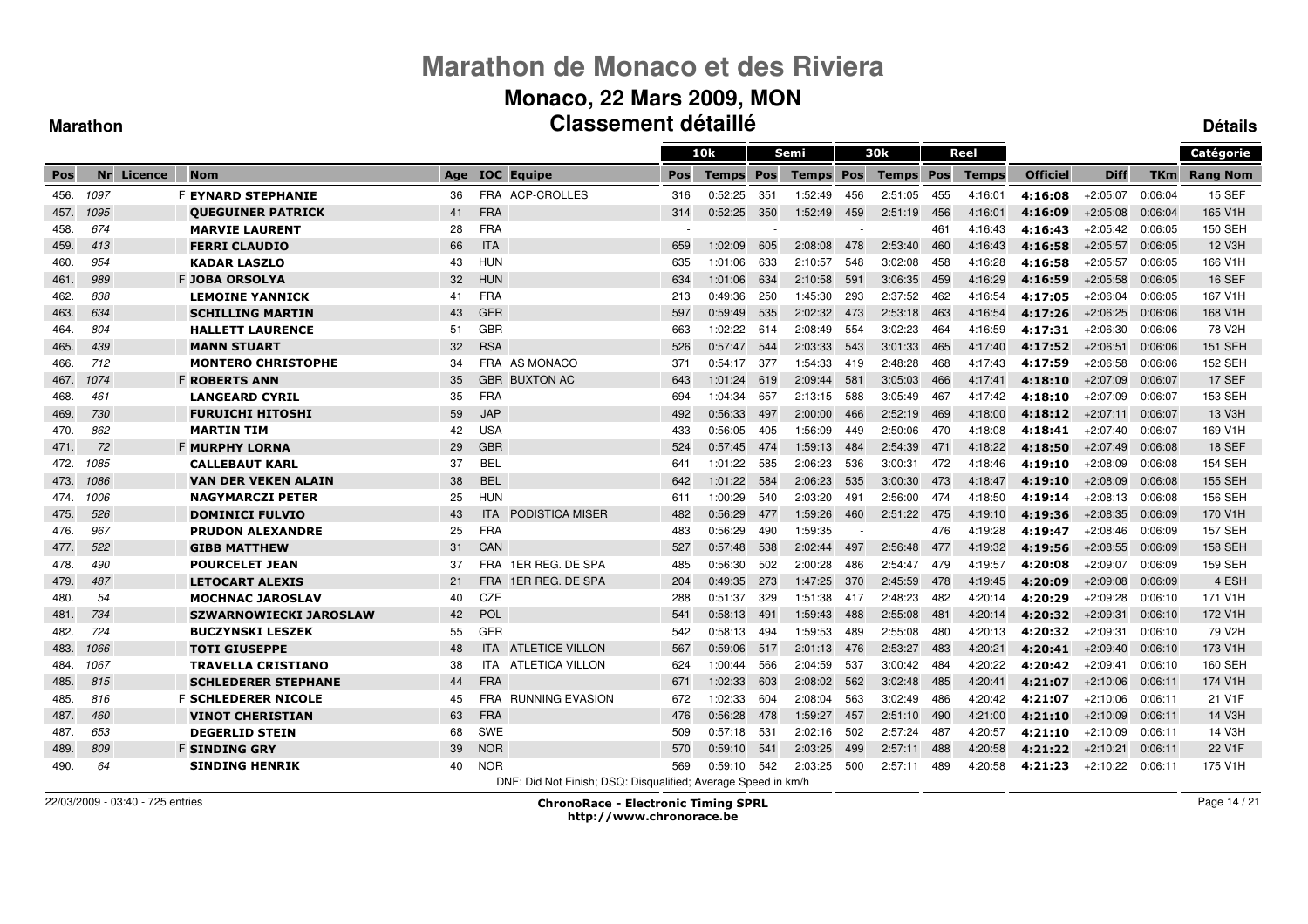#### **Monaco, 22 Mars 2009, MON Classement détailléDétails**

 $\equiv$ 

#### **Marathon**

|      |      |            |                              |     |            |                                                               |     | 10k          |     | <b>Semi</b>      |                          | 30k              |     | Reel         |                 |             |            | Catégorie           |
|------|------|------------|------------------------------|-----|------------|---------------------------------------------------------------|-----|--------------|-----|------------------|--------------------------|------------------|-----|--------------|-----------------|-------------|------------|---------------------|
| Pos  |      | Nr Licence | <b>Nom</b>                   | Age |            | <b>IOC</b> Equipe                                             | Pos | <b>Temps</b> | Pos | <b>Temps Pos</b> |                          | <b>Temps Pos</b> |     | <b>Temps</b> | <b>Officiel</b> | <b>Diff</b> | <b>TKm</b> | <b>Rang Nom</b>     |
| 491. | 676  |            | <b>DIANO PHILIPPE</b>        | 41  | <b>FRA</b> |                                                               | 446 | 0:56:14      | 503 | 2:00:42          | 514                      | 2:58:56          | 491 | 4:21:05      | 4:21:26         | $+2:10:25$  | 0:06:11    | 176 V1H             |
| 492. | 436  |            | <b>F DELLION NATHALIE</b>    | 44  | <b>FRA</b> | SPIRIDON 06                                                   | 689 | 1:04:00      | 628 | 2:10:44          | 583                      | 3:05:05          | 493 | 4:21:30      | 4:21:35         | $+2:10:34$  | 0:06:11    | 23 V <sub>1</sub> F |
| 493. | 437  |            | <b>BADELLINO MARCO</b>       | 37  | <b>ITA</b> |                                                               | 531 | 0:57:52      | 546 | 2:03:40          | 503                      | 2:57:33          | 495 | 4:21:34      | 4:21:45         | $+2:10:44$  | 0:06:12    | 161 SEH             |
| 494. | 945  |            | <b>COLLE CHRISTOPHE</b>      | 43  | <b>FRA</b> |                                                               | 523 | 0:57:44      | 523 | 2:01:41          | 487                      | 2:54:58          | 494 | 4:21:32      | 4:21:51         | $+2:10:50$  | 0:06:12    | 177 V1H             |
| 495. | 442  |            | <b>BUIRETTE GUY</b>          | 38  | <b>FRA</b> |                                                               | 423 | 0:55:46      | 387 | 1:55:12          | 453                      | 2:50:43          | 492 | 4:21:25      | 4:21:52         | $+2:10:51$  | 0:06:12    | 162 SEH             |
| 496. | 908  |            | <b>GARD CHRISTOPHE</b>       | 44  | <b>FRA</b> |                                                               | 312 | 0:52:24      | 363 | 1:53:43          | 428                      | 2:48:45          | 496 | 4:21:49      | 4:21:59         | $+2:10:58$  | 0:06:12    | 178 V1H             |
| 497. | 1005 |            | <b>SABA DIDIER</b>           | 38  | <b>FRA</b> |                                                               | 260 | 0:50:35      | 302 | 1:48:47          | 369                      | 2:45:55          | 497 | 4:21:55      | 4:22:06         | $+2:11:05$  | 0:06:12    | 163 SEH             |
| 498. | 640  |            | <b>VITSE ERIC</b>            | 51  | <b>FRA</b> |                                                               | 603 | 1:00:17      | 571 | 2:05:31          | 512                      | 2:58:41          | 498 | 4:21:58      | 4:22:07         | $+2:11:06$  | 0:06:12    | 80 V2H              |
| 499. | 586  |            | <b>DUPONT ERIC</b>           | 49  | <b>FRA</b> | SPIRIDON 06                                                   | 605 | 1:00:17      | 572 | 2:05:31          | 545                      | 3:01:56          | 499 | 4:21:58      | 4:22:08         | $+2:11:07$  | 0:06:12    | 81 V2H              |
| 500. | 604  |            | <b>LOUIS ALAIN</b>           | 54  | <b>FRA</b> |                                                               | 398 | 0:55:06      | 434 | 1.57.14          | 469                      | 2:52:46          | 500 | 4:22:10      | 4:22:18         | $+2:11:17$  | 0:06:12    | 82 V2H              |
| 501. | 761  |            | <b>PORADA KLAUS MICHAEL</b>  | 52  |            | <b>GER LG OBERSEE</b>                                         | 564 | 0:58:56      | 550 | 2:03:53          | 511                      | 2:58:26          | 501 | 4:22:11      | 4:22:29         | $+2:11:28$  | 0:06:13    | 83 V2H              |
| 502. | 778  |            | <b>VISCONTI ANDREA MARIO</b> | 24  | <b>ITA</b> |                                                               | 377 | 0:54:26      | 333 | 1:52:17          | 429                      | 2:48:48          | 503 | 4:22:16      | 4:22:29         | $+2:11:28$  | 0:06:13    | <b>164 SEH</b>      |
| 503. | 168  | 421452     | <b>DEVOUX FABIEN</b>         | 30  |            | FRA AC LANCON.                                                | 471 | 0:56:28      | 483 | 1:59:33          | $\overline{\phantom{a}}$ |                  | 504 | 4:22:21      | 4:22:33         | $+2:11:32$  | 0:06:13    | 165 SEH             |
| 504. | 979  |            | <b>SCHMIDT RALF</b>          | 28  | <b>GER</b> |                                                               | 607 | 1:00:20      | 551 | 2:03:54          | 510                      | 2:58:26          | 502 | 4:22:11      | 4:22:40         | $+2:11:39$  | 0:06:13    | 166 SEH             |
| 505. | 678  |            | <b>RINALDI ANTONIO</b>       | 48  | <b>GBR</b> |                                                               | 403 | 0:55:12      | 435 | 1 57:14          | 412                      | 2:48:01          | 505 | 4:22:26      | 4:22:47         | $+2:11:46$  | 0:06:13    | 179 V1H             |
| 506. | 732  |            | <b>GUILLOT PHILIPPE</b>      | 39  | <b>FRA</b> |                                                               | 496 | 0:56:52      | 419 | 1:56:32          | $\overline{\phantom{a}}$ |                  | 507 | 4:22:46      | 4:23:07         | $+2:12:06$  | 0:06:14    | 180 V1H             |
| 507. | 587  |            | <b>F GUARDONE ALESSANDRA</b> | 37  | <b>ITA</b> |                                                               | 665 | 1:02:23      | 615 | 2:08:50          | 555                      | 3:02:27          | 506 | 4:22:42      | 4:23:12         | $+2:12:11$  | 0:06:14    | <b>19 SEF</b>       |
| 508. | 897  |            | <b>DE PRADA LAURENT</b>      | 34  | <b>FRA</b> |                                                               | 450 | 0:56:15      | 440 | 1.57.31          | 398                      | 2:47:32          | 508 | 4:23:05      | 4:23:25         | $+2:12:24$  | 0:06:14    | <b>167 SEH</b>      |
| 509. | 722  |            | <b>F TAYLOR KATE</b>         | 47  | <b>GBR</b> | <b>BAILDON RUNNERS</b>                                        | 512 | 0:57:21      | 534 | 2:02:24          | 527                      | 2:59:36          | 509 | 4:23:29      | 4:23:51         | $+2:12:50$  | 0:06:15    | 24 V1F              |
| 510. | 624  |            | <b>GHIRARDI FABRIZIO</b>     | 46  | <b>ITA</b> | C.S.C.AMICI DEL                                               | 463 | 0:56:24      | 496 | 1:59:58          | 506                      | 2:57:39          | 510 | 4:23:44      | 4:24:03         | $+2:13:02$  | 0:06:15    | 181 V1H             |
| 511. | 1027 |            | <b>FIORE JEAN PIERRE</b>     | 65  | FRA        |                                                               | 365 | 0:54:06      | 512 | 2:00:58          | 521                      | 2:59:16          | 512 | 4:24:15      | 4:24:20         | $+2:13:19$  | 0:06:15    | 16 V3H              |
| 512. | 557  |            | <b>BACCHI JACQUES</b>        | 56  | <b>FRA</b> |                                                               | 546 | 0:58:29      | 529 | 2:02:05          | 507                      | 2:57:41          | 511 | 4:24:06      | 4:24:23         | $+2:13:22$  | 0:06:15    | 84 V2H              |
| 513. | 715  |            | <b>F MAJOR LINDA</b>         | 44  | <b>GBR</b> | 100 MARATHON CL                                               | 609 | 1:00:28      | 568 | 2:05:05          | 515                      | 2:59:07          | 513 | 4:24:22      | 4:24:46         | $+2:13:45$  | 0:06:16    | 25 V1F              |
| 514. | 1042 |            | <b>SHIDA YOSHIO</b>          | 43  | <b>JAP</b> |                                                               | 574 | 0:59:24      | 565 | 2:04:59          | 518                      | 2:59:15          | 514 | 4:24:39      | 4:24:55         | $+2:13:54$  | 0:06:16    | 182 V1H             |
| 515. | 637  |            | <b>LOPATKA REINHOLD</b>      | 48  | AUT        | PONIGL ROAD RUN                                               | 313 | 0:52:24      | 355 | 1:53:08          | 411                      | 2:47:56          | 517 | 4:24:56      | 4:25:05         | $+2:14:04$  | 0:06:16    | 183 V1H             |
| 516. | 645  |            | <b>F SLOVER STACEY</b>       | 42  | <b>USA</b> |                                                               | 599 | 0:59:57      | 575 | 2:05:40          | 532                      | 3:00:00          | 515 | 4:24:48      | 4:25:17         | $+2:14:16$  | 0:06:17    | 26 V <sub>1</sub> F |
| 517. | 646  |            | <b>HATCHER DANNY</b>         | 48  | <b>USA</b> |                                                               | 600 | 0:59:57      | 574 | 2:05:40          | 533                      | 3:00:00          | 516 | 4:24:48      | 4:25:17         | $+2:14:16$  | 0:06:17    | 184 V1H             |
| 518. | 1004 |            | <b>OLTOLINI RICCARDO</b>     | 32  | <b>ITA</b> | AIDO PADERNO D'                                               | 557 | 0:58:42      | 543 | 2:03:25          | 553                      | 3:02:23          | 518 | 4:25:08      | 4:25:29         | $+2:14:28$  | 0:06:17    | <b>168 SEH</b>      |
| 519. | 626  |            | <b>MASSERANO IVO</b>         | 73  | <b>ITA</b> | <b>CEDAS FIAT</b>                                             | 498 | 0:56:54      | 516 | 2:01:12          | 501                      | 2:57:12          | 520 | 4:25:30      | 4:25:33         | $+2:14:32$  | 0:06:17    | 5 V4H               |
| 520. | 749  |            | <b>KALJUNEN JANI</b>         | 26  | <b>FIN</b> | <b>SAMMUN KUNTO</b>                                           | 410 | 0:55:28      | 450 | 1:58:16          | 490                      | 2:55:56          | 519 | 4:25:19      | 4:25:40         | $+2:14:39$  | 0:06:17    | <b>169 SEH</b>      |
| 521. | 776  |            | <b>EMBERTON JAMES</b>        | 24  | <b>GBR</b> |                                                               | 673 | 1:02:46      | 631 | 2:10:48          | 576                      | 3:04:43          | 521 | 4:25:33      | 4:25:41         | $+2:14:40$  | 0:06:17    | 170 SEH             |
| 522. | 880  |            | <b>DIACON JEAN FRANCOIS</b>  | 44  | <b>FRA</b> |                                                               | 461 | 0:56:22      | 521 | 2:01:37          | 516                      | 2:59:09          | 522 | 4:25:39      | 4:25:57         | $+2:14:56$  | 0:06:18    | 185 V1H             |
| 523. | 1019 | 1186121    | <b>BOURY CHRISTOPHE</b>      | 36  | <b>FRA</b> | <b>COURIR EN BAIE</b>                                         | 221 | 0:49:37      | 248 | 1.45.17          | 361                      | 2:45:17          | 524 | 4:25:59      | 4:26:03         | $+2:15:02$  | 0:06:18    | 171 SEH             |
| 524. | 444  |            | <b>F SKOTT SARI</b>          | 46  | <b>FIN</b> |                                                               | 615 | 1:00:32      | 586 | 2:06:29          | 552                      | 3:02:19          | 523 | 4:25:43      | 4:26:17         | $+2:15:16$  | 0:06:18    | 27 V1F              |
| 525. | 503  |            | <b>BERTOLI FAUSTO</b>        | 47  | <b>ITA</b> |                                                               | 627 | 1:00:46      | 602 | 2:08:02 570      |                          | 3:03:32          | 525 | 4:26:23      | 4:26:51         | $+2:15:50$  | 0:06:19    | 186 V1H             |
|      |      |            |                              |     |            | DNF: Did Not Finish; DSQ: Disqualified; Average Speed in km/h |     |              |     |                  |                          |                  |     |              |                 |             |            |                     |

22/03/2009 - 03:40 - 725 entries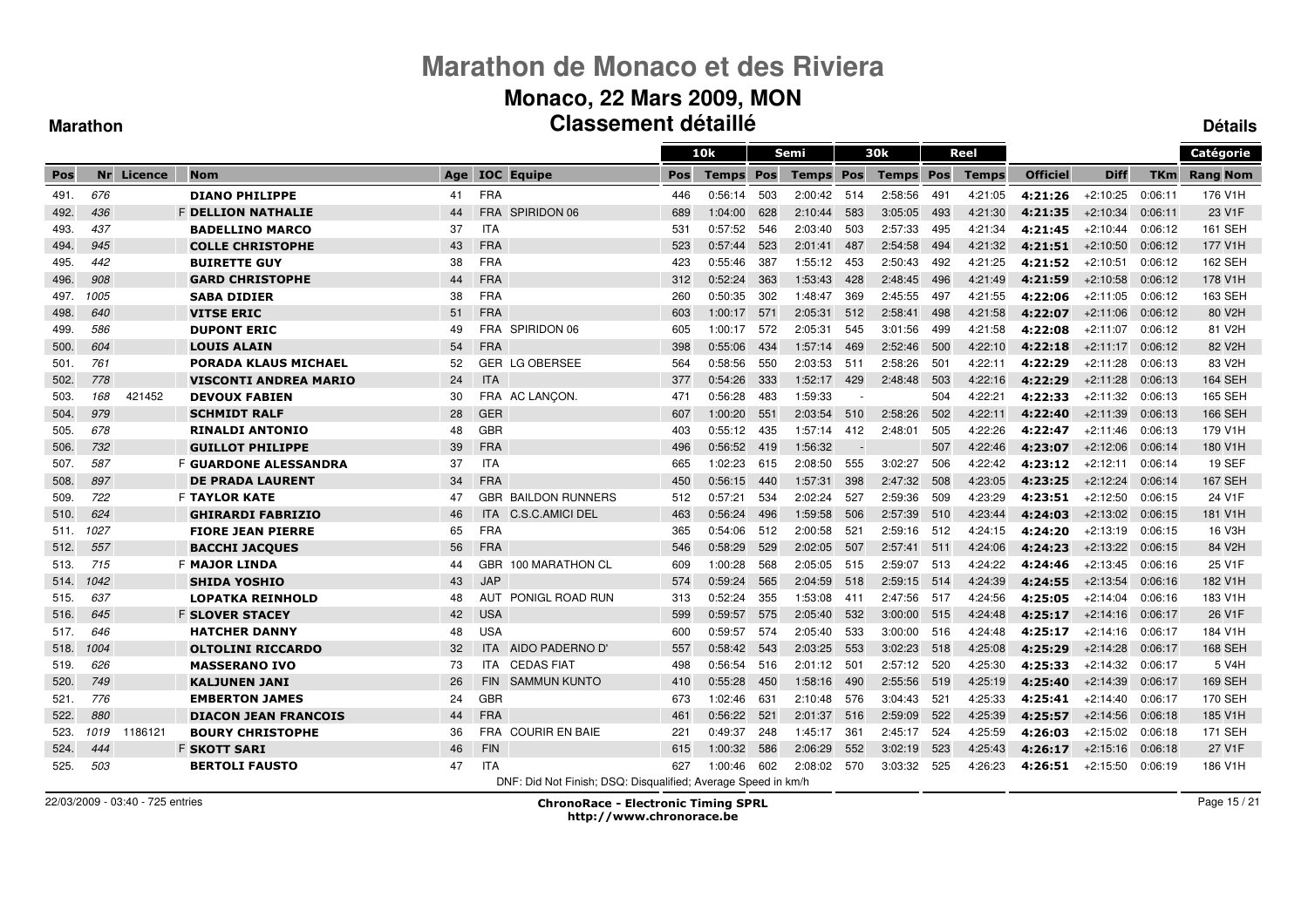### **Monaco, 22 Mars 2009, MON Classement détaillé**

#### **Marathon**

**Détails**

|      |      |            |                                |     |            |                                                               |     | 10k          |     | Semi         |      | 30k              |     | Reel         |                 |             |         | Catégorie           |
|------|------|------------|--------------------------------|-----|------------|---------------------------------------------------------------|-----|--------------|-----|--------------|------|------------------|-----|--------------|-----------------|-------------|---------|---------------------|
| Pos  |      | Nr Licence | <b>Nom</b>                     | Age |            | <b>IOC</b> Equipe                                             | Pos | <b>Temps</b> | Pos | <b>Temps</b> | Pos  | <b>Temps Pos</b> |     | <b>Temps</b> | <b>Officiel</b> | <b>Diff</b> | TKm     | <b>Rang Nom</b>     |
| 526. | 95   |            | <b>GOJARD ALAIN</b>            | 49  |            | FRA PILOTE NOENE                                              | 386 | 0:54:37      | 451 | 1:58:18      | 504  | 2:57:36          | 527 | 4:27:20      | 4:27:20         | $+2:16:19$  | 0:06:20 | 85 V2H              |
| 527. | 874  |            | <b>DUTOIS DIDIER</b>           | 44  |            | <b>FRA SPIRIDON MELLOI</b>                                    | 545 | 0:58:28      | 567 | 2:05:04      | 534  | 3:00:25          | 526 | 4:27:06      | 4:27:24         | $+2:16:23$  | 0:06:20 | 187 V1H             |
| 528. | 665  |            | <b>PLOUY STEPHANE</b>          | 44  | <b>FRA</b> |                                                               | 416 | 0:55:40      | 470 | 1:59:06      | 495  | 2:56:32          | 529 | 4:27:31      | 4:27:39         | $+2:16:38$  | 0:06:20 | 188 V1H             |
| 529. | 1064 |            | <b>MARINI ACHILLE LUCA</b>     | 40  | <b>ITA</b> | ASD MARATHON TE                                               | 626 | 1:00:45      | 569 | 2:05:10      | 538  | 3:00:42          | 528 | 4:27:26      | 4:27:46         | $+2:16:45$  | 0:06:20 | 189 V1H             |
| 530. | 452  |            | <b>BOVOLATO JORIO</b>          | 56  | <b>ITA</b> |                                                               | 530 | 0:57:52      | 558 | 2:04:16      | 565  | 3:02:57          | 530 | 4:27:42      | 4:27:52         | $+2:16:51$  | 0:06:20 | 86 V2H              |
| 531. | 1055 |            | <b>HERRERO FRANCISCO</b>       | 58  | <b>ESP</b> |                                                               | 632 | 1:01:04      | 595 | 2:07:04      | 564  | 3:02:49          | 531 | 4:28:12      | 4:28:38         | $+2:17:37$  | 0:06:22 | 87 V2H              |
| 532. | 1081 |            | <b>GOMEZ SANCHEZ DAVID</b>     | 56  | <b>ESP</b> |                                                               | 631 | 1:01:04      | 594 | 2:06:55      | 544  | 3:01:36          | 533 | 4:28:12      | 4:28:38         | $+2:17:37$  | 0:06:22 | 88 V2H              |
| 533. | 128  |            | <b>ORTEGA RAMOS JOSE MARIA</b> | 53  | <b>ESP</b> |                                                               | 633 | 1:01:04      | 596 | 2:07:05      | 561  | 3:02:45          | 532 | 4:28:12      | 4:28:38         | $+2:17:37$  | 0:06:22 | 89 V <sub>2</sub> H |
| 534. | 810  |            | <b>CREUZENET FRANCK</b>        | 37  | <b>FRA</b> |                                                               | 411 | 0:55:29      | 423 | 1:56:40      | 475  | 2:53:21          | 534 | 4:28:17      | 4:28:43         | $+2:17:42$  | 0:06:22 | 172 SEH             |
| 535. | 465  |            | <b>DETREZ ANTHONY</b>          | 23  | <b>FRA</b> | 1ER REG. DE SPA                                               | 437 | 0:56:07      | 431 | 1:57:08      |      |                  | 535 | 4:28:19      | 4:28:43         | $+2:17:42$  | 0:06:22 | 173 SEH             |
| 536. | 518  |            | <b>CORIO PHILIPPE</b>          | 48  | <b>FRA</b> |                                                               | 598 | 0:59:51      | 609 | 2:08:35      | 586  | 3:05:28          | 537 | 4:28:49      | 4:29:10         | $+2:18:09$  | 0:06:22 | 190 V1H             |
| 537. | 454  |            | <b>MARCHAIS CHRISTIAN</b>      | 53  | <b>FRA</b> |                                                               | 698 | 1:04:47      | 660 | 2:13:28      | 608  | 3:10:25          | 536 | 4:28:43      | 4:29:23         | $+2:18:22$  | 0:06:23 | 90 V2H              |
| 538. | 74   |            | <b>POUJOL CHRISTOPHE</b>       | 39  |            | FRA MJC PLAN DE CUQ                                           | 652 | 1:01:56      | 638 | 2:11:10      | 600  | 3:08:25          | 542 | 4:29:40      | 4:29:41         | $+2:18:40$  | 0:06:23 | 191 V1H             |
| 539. | 998  | 646857     | <b>GRONDIN ALAIN</b>           | 33  | <b>FRA</b> |                                                               | 425 | 0:55:48      | 492 | 1:59:48      | 505  | 2:57:38          | 540 | 4:29:30      | 4:29:47         | $+2:18:46$  | 0:06:23 | <b>174 SEH</b>      |
| 540. | 1012 |            | <b>CHRISTOPHE VERAN</b>        | 35  | <b>FRA</b> |                                                               | 475 | 0:56:28      | 452 | 1:58:22      | 435  | 2:49:26          | 541 | 4:29:34      | 4:29:54         | $+2:18:53$  | 0:06:23 | 175 SEH             |
| 541. | 997  |            | <b>PÁL GÁBOR</b>               | 30  | <b>HUN</b> |                                                               | 579 | 0:59:27      | 554 | 2:04:03      | 524  | 2:59:25          | 539 | 4:29:29      | 4:29:57         | $+2:18:56$  | 0:06:23 | 176 SEH             |
| 542. | 918  |            | <b>MOSCO FABIO</b>             | 47  | <b>ITA</b> | ASSINDUSTRIA RO                                               | 648 | 1:01:44      | 607 | 2:08:33      | 569  | 3:03:31          | 538 | 4:29:28      | 4:29:57         | $+2:18:56$  | 0:06:23 | 192 V1H             |
| 543. | 817  |            | <b>GINDRE STEPHANE</b>         | 34  | <b>FRA</b> |                                                               | 559 | 0:58:47      | 592 | 2:06:48      | 573  | 3:04:03          | 543 | 4:30:03      | 4:30:09         | $+2:19:08$  | 0:06:24 | <b>177 SEH</b>      |
| 544. | 471  |            | <b>DARRIEUS AMAURY</b>         | 26  | <b>FRA</b> | 1ER REG. DE SPA                                               | 591 | 0:59:43      | 560 | 2:04:27      | 547  | 3:02:06          | 544 | 4:30:17      | 4:30:41         | $+2:19:40$  | 0:06:24 | 178 SEH             |
| 545. | 467  |            | <b>DHELF VALENTIN</b>          | 24  | <b>FRA</b> | 1ER REG. DE SPA                                               | 472 | 0:56:28      | 489 | 1:59:34      | 539  | 3:00:50          | 545 | 4:30:18      | 4:30:43         | $+2:19:42$  | 0:06:24 | 179 SEH             |
| 546. | 463  |            | <b>ETTORI SEBASTIEN</b>        | 20  | <b>FRA</b> | 1ER REG. DE SPA                                               | 474 | 0:56:28      | 463 | 1:58:52      | 400  | 2:47:34          | 546 | 4:30:18      | 4:30:43         | $+2:19:42$  | 0:06:24 | 5 ESH               |
| 547. | 468  |            | <b>BOULLE ADRIEN</b>           | 25  | <b>FRA</b> | 1ER REG. DE SPA                                               | 548 | 0:58:31      | 590 | 2:06:40      | 541  | 3:00:59          | 547 | 4:30:18      | 4:30:43         | $+2:19:42$  | 0:06:24 | <b>180 SEH</b>      |
| 548. | 1060 |            | <b>SEARCY ANGUS</b>            | 43  | <b>GBR</b> |                                                               | 494 | 0:56:44      | 563 | 2:04:30      | 571  | 3:03:34          | 548 | 4:30:46      | 4:31:00         | $+2:19:59$  | 0:06:25 | 193 V1H             |
| 549. | 593  | 297715     | <b>RUSSIAS PIERRE</b>          | 64  |            | FRA ASPTT BORDEAUX                                            | 497 | 0:56:54      | 505 | 2:00:44      | 494  | 2:56:23          | 550 | 4:31:13      | 4:31:18         | $+2:20:17$  | 0:06:25 | 17 V3H              |
| 550. | 942  |            | <b>F HANNES MARIA</b>          | 57  | <b>BEL</b> |                                                               | 646 | 1:01:36      | 636 | 2:11:03      | -601 | 3:08:29          | 551 | 4:31:21      | 4:31:26         | $+2:20:25$  | 0:06:25 | 6 V2F               |
| 551. | 1090 |            | <b>BORGGREVE ROELOF</b>        | 47  | <b>NED</b> |                                                               | 645 | 1:01:31      | 616 | 2:09:11      | 589  | 3:05:54          | 549 | 4:31:03      | 4:31:28         | $+2:20:27$  | 0:06:26 | 194 V1H             |
| 552. | 350  |            | <b>F BEYOU MARINA</b>          | 30  | <b>FRA</b> |                                                               | 359 | 0:53:54      | 392 | 1:55:31      | 450  | 2:50:22          | 553 | 4:31:47      | 4:31:48         | $+2:20:47$  | 0:06:26 | <b>20 SEF</b>       |
| 553. | 830  |            | <b>F CONVERT DANIELLE</b>      | 51  | <b>FRA</b> |                                                               | 554 | 0:58:35      | 570 | 2:05:19      | 550  | 3:02:10          | 554 | 4:31:53      | 4:32:10         | $+2:21:09$  | 0:06:27 | 7 V <sub>2</sub> F  |
| 554. | 579  |            | <b>WOILLOT OLIVIER</b>         | 41  | <b>FRA</b> |                                                               | 565 | 0:58:56      | 524 | 2:01:41      | 492  | 2:56:10          | 552 | 4:31:44      | 4:32:15         | $+2:21:14$  | 0:06:27 | 195 V1H             |
| 555. | 680  |            | <b>BENNETT PETER</b>           | 34  | <b>USA</b> |                                                               | 664 | 1:02:23      | 646 | 2:12:14      | 612  | 3:12:06          | 555 | 4:32:24      | 4:32:43         | $+2:21:42$  | 0:06:27 | <b>181 SEH</b>      |
| 556. | 900  |            | <b>BARBERIS SERGIO</b>         | 37  | <b>ITA</b> |                                                               | 440 | 0:56:08      | 466 | 1:58:53      | 529  | 2:59:48          | 556 | 4:32:41      | 4:32:54         | $+2:21:53$  | 0:06:28 | 182 SEH             |
| 557. | 408  |            | <b>HAZLEWOOD JOHN</b>          | 42  | <b>USA</b> |                                                               | 583 | 0:59:36      | 620 | 2:09:50      | 595  | 3:07:38          | 557 | 4:32:43      | 4:32:56         | $+2:21:55$  | 0:06:28 | 196 V1H             |
| 558. | 677  |            | <b>ADAMCZYK GUILLAUME</b>      | 35  |            | FRA ONN                                                       | 370 | 0:54:16      | 462 | 1:58:38      | 556  | 3:02:34          | 558 | 4:33:18      | 4:33:31         | $+2:22:30$  | 0:06:28 | 183 SEH             |
| 559. | 1044 |            | <b>THOMAS MICHEL</b>           | 54  | <b>FRA</b> |                                                               | 595 | 0:59:44      | 583 | 2:06:18      | 579  | 3:04:59          | 559 | 4:33:19      | 4:33:46         | $+2:22:45$  | 0:06:29 | 91 V2H              |
| 560. | 581  |            | <b>ROODUIJN MARK PETER</b>     | 44  | <b>NED</b> |                                                               | 667 | 1:02:25      | 653 | 2:13:01      | 615  | 3:12:55          | 560 | 4:34:07      | 4:34:34         | $+2:23:33$  | 0:06:30 | 197 V1H             |
|      |      |            |                                |     |            | DNF: Did Not Finish; DSQ: Disqualified; Average Speed in km/h |     |              |     |              |      |                  |     |              |                 |             |         |                     |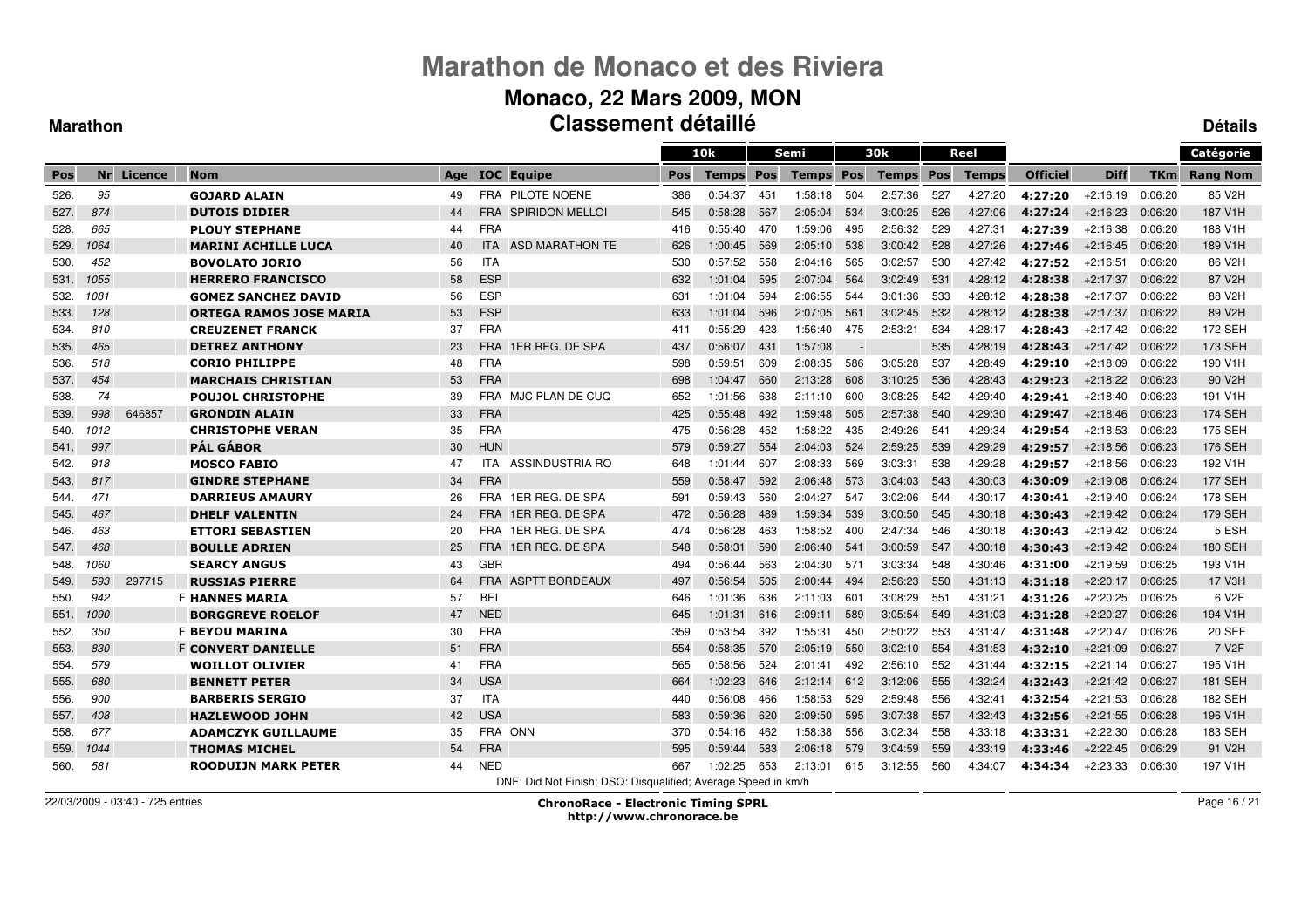### **Monaco, 22 Mars 2009, MON Classement détaillé**

#### **Marathon**

**Détails**

|      |      |            |                               |     |            |                                                               |     | 10k     |     | Semi         |     | 30k              |     | Reel         |                 |             |         | Catégorie           |
|------|------|------------|-------------------------------|-----|------------|---------------------------------------------------------------|-----|---------|-----|--------------|-----|------------------|-----|--------------|-----------------|-------------|---------|---------------------|
| Pos  |      | Nr Licence | <b>Nom</b>                    | Age |            | <b>IOC</b> Equipe                                             | Pos | Temps   | Pos | <b>Temps</b> | Pos | <b>Temps Pos</b> |     | <b>Temps</b> | <b>Officiel</b> | <b>Diff</b> | TKm     | <b>Rang Nom</b>     |
| 561. | 1089 |            | <b>WIEGAND STEFAN</b>         | 46  |            | <b>GER TUSPO BORKEN</b>                                       | 674 | 1:03:15 | 666 | 2:13:56      | 605 | 3:09:59          | 561 | 4:34:44      | 4:34:56         | $+2:23:55$  | 0:06:30 | 198 V1H             |
| 562. | 774  |            | <b>DIETERLE ARNAUD</b>        | 31  | <b>FRA</b> |                                                               | 458 | 0:56:19 | 476 | 1:59:13      | 483 | 2:54:35          | 562 | 4:34:46      | 4:35:00         | $+2:23:59$  | 0:06:31 | <b>184 SEH</b>      |
| 563. | 873  |            | <b>AMRANI RACHID</b>          | 60  |            | FRA FOULEE DES 3 QU                                           | 447 | 0:56:14 | 513 | 2:01:02      | 540 | 3:00:55          | 563 | 4:35:03      | 4:35:15         | $+2:24:14$  | 0:06:31 | 18 V3H              |
| 564. | 754  |            | <b>GAGLIO PIERRE FRANCOIS</b> | 43  | <b>FRA</b> |                                                               | 464 | 0:56:25 | 493 | 1:59:50      | 509 | 2:57:56          | 564 | 4:35:12      | 4:35:34         | $+2:24:33$  | 0:06:31 | 199 V1H             |
| 565. | 911  |            | <b>HARROD JONATHAN</b>        | 59  | <b>GBR</b> |                                                               | 536 | 0.58:06 | 588 | 2:06:30      | 592 | 3:07:02          | 566 | 4:35:39      | 4:35:45         | $+2:24:44$  | 0:06:32 | 19 V3H              |
| 566. | 623  |            | <b>FERRARA LUIGI</b>          | 31  | <b>ITA</b> |                                                               | 465 | 0:56:27 | 510 | 2:00:54      | 522 | 2:59:18          | 568 | 4:35:50      | 4:35:57         | $+2:24:56$  | 0:06:32 | <b>185 SEH</b>      |
| 567. | 699  |            | <b>TOMATIS RAYMOND</b>        | 60  | <b>FRA</b> |                                                               | 618 | 1:00:38 | 599 | 2:07:29      | 567 | 3:03:16          | 565 | 4:35:28      | 4:35:57         | $+2:24:56$  | 0:06:32 | 20 V3H              |
| 568. | 464  |            | <b>SAID BEN OMAR</b>          | 24  | <b>FRA</b> | 1ER REG. DE SPA                                               | 445 | 0:56:13 | 464 | 1:58:52      | 530 | 2:59:52          | 567 | 4:35:49      | 4:36:16         | $+2:25:15$  | 0:06:32 | 186 SEH             |
| 569. | 565  |            | <b>JUGET SACHENKA</b>         | 34  | <b>FRA</b> |                                                               | 549 | 0:58:31 | 522 | 2:01:39      | 525 | 2:59:26          | 570 | 4:36:15      | 4:36:31         | $+2:25:30$  | 0:06:33 | <b>187 SEH</b>      |
| 570. | 955  |            | <b>KOVACS SANDOR</b>          | 37  | <b>HUN</b> |                                                               | 563 | 0:58:56 | 519 | 2:01:37      | 546 | 3:02:04          | 569 | 4:36:06      | 4:36:37         | $+2:25:36$  | 0:06:33 | <b>188 SEH</b>      |
| 571. | 435  |            | <b>F MATTE SUE</b>            | 50  | CAN        |                                                               | 685 | 1:03:36 | 655 | 2:13:02      | 610 | 3:12:02          | 571 | 4:36:22      | 4:36:51         | $+2:25:50$  | 0:06:33 | 8 V <sub>2</sub> F  |
| 572. | 657  |            | <b>GIROMINI MAURO</b>         | 52  | <b>ITA</b> | ATLETICA LUNIGI                                               | 418 | 0:55:42 | 445 | 1.57.59      | 517 | 2:59:11          | 572 | 4:36:35      | 4:37:03         | $+2:26:02$  | 0:06:33 | 92 V <sub>2</sub> H |
| 573. | 417  |            | <b>ROSSO GIAN PIERO</b>       | 59  | <b>ITA</b> | SOCIETA SANREMO                                               | 489 | 0:56:32 | 508 | 2:00:47      | 549 | 3:02:09          | 575 | 4:37:07      | 4:37:17         | $+2:26:16$  | 0:06:34 | 21 V3H              |
| 574. | 1061 |            | <b>BERT JOOST</b>             | 52  | <b>BEL</b> | <b>WDTD</b>                                                   | 560 | 0:58:49 | 580 | 2:06:09      | 596 | 3:07:47          | 574 | 4:37:03      | 4:37:28         | $+2:26:27$  | 0:06:34 | 93 V <sub>2</sub> H |
| 575. | 521  |            | <b>VANDERBULCKE NICK</b>      | 33  | <b>BEL</b> |                                                               | 561 | 0:58:51 | 581 | 2:06:10      | 597 | 3:07:47          | 573 | 4:37:03      | 4:37:28         | $+2:26:27$  | 0:06:34 | 189 SEH             |
| 576. | 424  |            | <b>MENN MARTIN</b>            | 40  | <b>GER</b> | <b>ULTRA TEAM CRON</b>                                        | 576 | 0:59:25 | 621 | 2:09:55      | 590 | 3:06:33          | 576 | 4:37:12      | 4:37:32         | $+2:26:31$  | 0:06:34 | 200 V1H             |
| 577. | 819  |            | <b>IHANTOJA MATTI</b>         | 25  | <b>FIN</b> |                                                               | 558 | 0:58:43 | 552 | 2:03:55      | 580 | 3:05:00          | 577 | 4:37:42      | 4:38:04         | $+2:27:03$  | 0:06:35 | 190 SEH             |
| 578. | 825  |            | <b>CHAUDON ARTHUR</b>         | 51  | <b>BRE</b> | <b>CORREIOS</b>                                               | 636 | 1:01:10 | 613 | 2:08:47      | 582 | 3:05:03          | 578 | 4:37:57      | 4:38:24         | $+2:27:23$  | 0:06:35 | 94 V <sub>2</sub> H |
| 579. | 849  |            | <b>VERCHAIN ROGER</b>         | 49  | <b>FRA</b> |                                                               | 625 | 1:00:45 | 597 | 2:07:08      | 574 | 3:04:25          | 580 | 4:38:06      | 4:38:30         | $+2:27:29$  | 0:06:36 | 95 V <sub>2</sub> H |
| 580. | 939  |            | <b>HASSANI KANOUNI KARIM</b>  | 48  | <b>FRA</b> |                                                               | 691 | 1:04:18 | 671 | 2:14:09      | 628 | 3:15:00          | 579 | 4:38:00      | 4:38:34         | $+2:27:33$  | 0:06:36 | 201 V1H             |
| 581. | 944  |            | <b>ECOCHARD PATRICK</b>       | 54  | <b>FRA</b> |                                                               | 525 | 0:57:47 | 525 | 2:01:42      | 526 | 2:59:33          | 581 | 4:38:17      | 4:38:35         | $+2:27:34$  | 0:06:36 | 96 V2H              |
| 582. | 691  |            | <b>KIPFER MATHIAS</b>         | 28  | <b>SUI</b> |                                                               | 555 | 0:58:41 | 553 | 2:03:56      | 584 | 3:05:12          | 582 | 4:38:34      | 4:38:55         | $+2:27:54$  | 0:06:36 | <b>191 SEH</b>      |
| 583. | 765  |            | <b>TOTELE ANTOINE</b>         | 41  | <b>FRA</b> |                                                               | 505 | 0:57:10 | 532 | 2:02:22      | 559 | 3:02:41          | 584 | 4:38:54      | 4:39:04         | $+2:28:03$  | 0:06:36 | 202 V1H             |
| 584. | 629  |            | <b>BULLA MARCO</b>            | 44  | <b>ITA</b> |                                                               | 577 | 0:59:25 | 576 | 2:05:44      | 551 | 3:02:12          | 583 | 4:38:46      | 4:39:04         | $+2:28:03$  | 0:06:36 | 203 V1H             |
| 585. | 592  |            | <b>CHILLI CHRISTIAN</b>       | 49  | <b>FRA</b> |                                                               | 495 | 0:56:50 | 527 | 2:01:52      | 585 | 3:05:16          | 585 | 4:39:05      | 4:39:28         | $+2:28:27$  | 0:06:37 | 97 V2H              |
| 586. | 833  |            | <b>CARTLEDGE RAYMOND</b>      | 61  | <b>GBR</b> |                                                               | 630 | 1:00:58 | 617 | 2:09:22      | 598 | 3:08:07          | 586 | 4:39:14      | 4:39:32         | $+2:28:31$  | 0:06:37 | 22 V3H              |
| 587. | 1000 |            | <b>MORAND JEAN-BAPTISTE</b>   | 32  | <b>FRA</b> |                                                               | 595 | 0:59:44 | 608 | 2:08:33      | 606 | 3:10:09          | 587 | 4:39:35      | 4:39:45         | $+2:28:44$  | 0:06:37 | 192 SEH             |
| 588. | 751  |            | <b>F ROSA FLORENCE</b>        | 46  | <b>FRA</b> | <b>AJVN</b>                                                   | 601 | 0:59:59 | 623 | 2:10:00      | 609 | 3:10:55          | 590 | 4:40:13      | 4:40:18         | $+2:29:17$  | 0:06:38 | 28 V1F              |
| 589. | 469  |            | <b>AYMARD REGIS</b>           | 27  | <b>FRA</b> | 1ER REG. DE SPA                                               | 550 | 0:58:31 | 589 | 2:06:40      | 568 | 3:03:19          | 588 | 4:39:53      | 4:40:18         | $+2:29:17$  | 0:06:38 | 193 SEH             |
| 590. | 1082 |            | <b>F REPETTI WILMA</b>        | 47  | <b>ITA</b> | G.P. CASALESE                                                 | 687 | 1:03:54 | 674 | 2:14:44      | 622 | 3:13:40          | 589 | 4:40:12      | 4:40:30         | $+2:29:29$  | 0:06:38 | 29 V1F              |
| 591. | 1078 |            | <b>HUZEN HENK</b>             | 52  | <b>NED</b> |                                                               | 677 | 1:03:16 | 659 | 2:13:24      | 613 | 3:12:16          | 591 | 4:40:15      | 4:40:32         | $+2:29:31$  | 0:06:38 | 98 V <sub>2</sub> H |
| 592. | 77   |            | <b>GAISBERGER FRANZ</b>       | 45  | <b>AUT</b> | <b>RIEGERSBURG</b>                                            | 532 | 0:57:53 | 598 | 2:07:18      | 508 | 2:57:47          | 595 | 4:41:22      | 4:41:26         | $+2:30:25$  | 0:06:40 | 204 V1H             |
| 593. | 519  |            | <b>AMIOUR ALLAOUA</b>         | 40  | <b>FRA</b> |                                                               | 654 | 1:02:04 | 643 | 2:11:50      | 632 | 3:15:50          | 592 | 4:40:54      | 4:41:36         | $+2:30:35$  | 0:06:40 | 205 V1H             |
| 594. | 541  |            | <b>HMANA WAJONGA</b>          | 24  | <b>FRA</b> |                                                               | 426 | 0:55:49 | 417 | 1:56:29      | 446 | 2:49:46          | 593 | 4:41:18      | 4:41:38         | $+2:30:37$  | 0:06:40 | <b>194 SEH</b>      |
| 595. | 946  |            | <b>ADET FRANCOIS</b>          | 48  | <b>FRA</b> |                                                               | 604 | 1:00:17 | 577 | 2:05:46      | 513 | 2:58:45          | 594 | 4:41:21      | 4:41:41         | $+2:30:40$  | 0:06:40 | 206 V1H             |
|      |      |            |                               |     |            | DNF: Did Not Finish; DSQ: Disqualified; Average Speed in km/h |     |         |     |              |     |                  |     |              |                 |             |         |                     |

22/03/2009 - 03:40 - 725 entries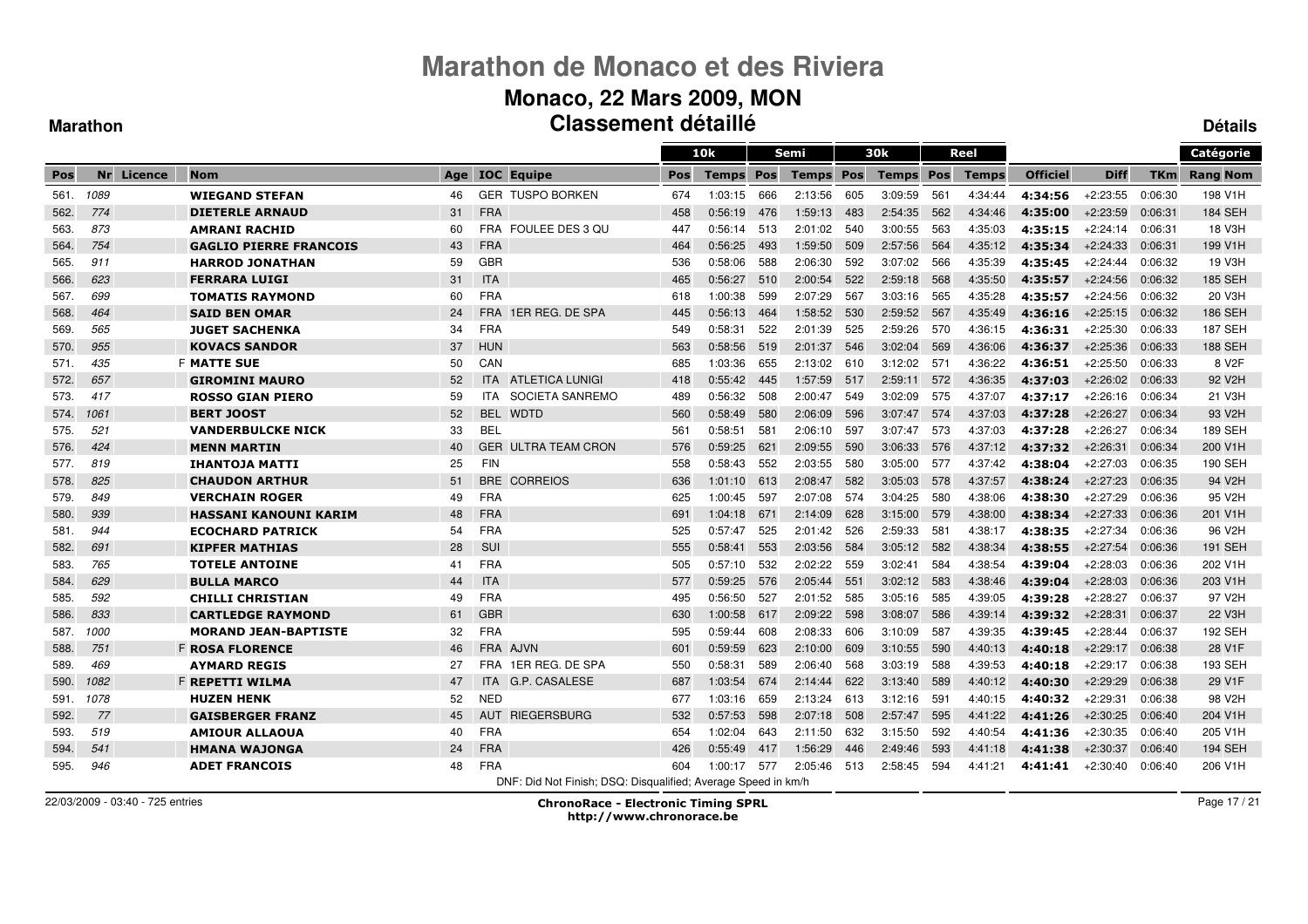#### **Monaco, 22 Mars 2009, MON Classement détailléDétails**

 $\equiv$ 

#### **Marathon**

|      |      |                |                                 |     |            |                                                               |     | 10k          |     | Semi         |     | 30k              |     | Reel         |                 |             |            | Catégorie            |
|------|------|----------------|---------------------------------|-----|------------|---------------------------------------------------------------|-----|--------------|-----|--------------|-----|------------------|-----|--------------|-----------------|-------------|------------|----------------------|
| Pos  | Nr   | <b>Licence</b> | <b>Nom</b>                      | Age |            | <b>IOC</b> Equipe                                             | Pos | <b>Temps</b> | Pos | <b>Temps</b> | Pos | <b>Temps Pos</b> |     | <b>Temps</b> | <b>Officiel</b> | <b>Diff</b> | <b>TKm</b> | <b>Rang Nom</b>      |
| 596. | 660  | 222326         | F DERENONCOURT RODITH           | 60  | <b>FRA</b> |                                                               | 686 | 1:03:53      | 661 | 2:13:37      | 619 | 3:13:24          | 596 | 4:41:22      | 4:41:44         | $+2:30:43$  | 0:06:40    | 1 V3F                |
| 597. | 1011 |                | <b>FISCHER VINCENT</b>          | 43  | <b>FRA</b> |                                                               | 656 | 1:02:06      | 624 | 2:10:18      | 604 | 3:09:47          | 597 | 4:41:23      | 4:41:45         | $+2:30:44$  | 0:06:40    | 207 V1H              |
| 598. | 848  |                | <b>BECCHIO GIOVANNI</b>         | 44  | <b>ITA</b> |                                                               | 697 | 1:04:41      | 677 | 2:15:15      | 623 | 3:13:51          | 598 | 4:41:46      | 4:42:09         | $+2:31:08$  | 0:06:41    | 208 V1H              |
| 599. | 98   |                | <b>GRANGE MICHEL</b>            | 54  | FRA        | <b>PILOTE NOENE</b>                                           | 506 | 0:57:14      | 549 | 2:03:48      | 558 | 3:02:39          | 602 | 4:42:29      | 4:42:32         | $+2.31.31$  | 0:06:41    | 99 V <sub>2</sub> H  |
| 600. | 422  |                | <b>HUBER JUERGEN</b>            | 57  | <b>GER</b> | ULTRA TEAM CRON                                               | 578 | 0:59:26      | 622 | 2:09:55      | 603 | 3:09:39          | 601 | 4:42:26      | 4:42:45         | $+2.31.44$  | 0:06:42    | 100 V2H              |
| 601. | 733  |                | F SZWARNOWIECKA MARZENA         | 41  | <b>POL</b> |                                                               | 706 | 1:08:02      | 694 | 2:20:47      | 647 | 3:19:58          | 599 | 4:42:20      | 4:42:51         | $+2:31:50$  | 0:06:42    | 30 V <sub>1</sub> F  |
| 602. | 720  |                | <b>KOWALSKA BOZENA</b>          | 47  | POL        |                                                               | 705 | 1:08:02      | 693 | 2:20:47      | 646 | 3:19:58          | 600 | 4:42:21      | 4:42:51         | $+2:31:50$  | 0:06:42    | 209 V1H              |
| 603. | 433  |                | <b>GAZZOTTI CORRADO</b>         | 43  | <b>ITA</b> | G.P. LA GUGLIA                                                | 528 | 0:57:49      | 556 | 2:04:06      | 560 | 3:02:42          | 603 | 4:42:57      | 4:43:06         | $+2:32:05$  | 0:06:42    | 210 V1H              |
| 604. | 950  |                | <b>F BÄHRLE HOSSBACH MARION</b> | 38  | GER        |                                                               | 675 | 1:03:16      | 668 | 2:13:57      | 631 | 3:15:25          | 605 | 4:43:17      | 4:43:29         | $+2:32:28$  | 0:06:43    | 21 SEF               |
| 605. | 949  |                | <b>BÂHRLE ANDREAS</b>           | 40  | <b>GER</b> |                                                               | 676 | 1:03:16      | 667 | 2:13:56      | 630 | 3:15:23          | 606 | 4:43:17      | 4:43:29         | $+2:32:28$  | 0:06:43    | 211 V1H              |
| 606. | 477  |                | <b>CLAVARON MAXIME</b>          | 21  | <b>FRA</b> | 1ER REG. DE SPA                                               | 301 | 0:51:52      | 369 | 1:53:51      | 467 | 2:52:25          | 604 | 4:43:08      | 4:43:30         | $+2:32:29$  | 0:06:43    | 6 ESH                |
| 607. | 707  |                | <b>LHOTELLIER ERIC</b>          | 47  | <b>FRA</b> |                                                               | 681 | 1:03:29      | 649 | 2:12:21      | 626 | 3:14:57          | 607 | 4:43:26      | 4:43:42         | $+2:32:41$  | 0:06:43    | 212 V1H              |
| 608. | 826  |                | <b>NEVES SANDI</b>              | 27  | <b>FRA</b> |                                                               | 368 | 0:54:14      | 480 | 1.59.30      | 531 | 2:59:53          | 608 | 4:43:47      | 4:43:52         | $+2:32:51$  | 0:06:43    | <b>195 SEH</b>       |
| 609. | 818  |                | <b>CECCOLI GERALD</b>           | 38  | <b>FRA</b> |                                                               | 518 | 0:57:29      | 557 | 2:04:11      | 616 | 3:13:05          | 610 | 4:44:01      | 4:44:12         | $+2:33:11$  | 0:06:44    | 196 SEH              |
| 610. | 352  |                | <b>CHAYAMA HIDEKAZU</b>         | 43  | JAP        | <b>COAL AND RANCE</b>                                         | 444 | 0:56:11      | 479 | 1:59:27      | 498 | 2:57:07          | 609 | 4:43:59      | 4:44:19         | $+2:33:18$  | 0:06:44    | 213 V1H              |
| 611. | 885  |                | <b>PAILHES JULIEN</b>           | 31  | <b>FRA</b> |                                                               | 362 | 0:53:59      | 533 | 2:02:24      | 587 | 3:05:40          | 611 | 4:44:21      | 4:44:34         | $+2:33:33$  | 0:06:44    | <b>197 SEH</b>       |
| 612. | 537  |                | <b>MARTOGLIO MARIO</b>          | 53  | <b>ITA</b> |                                                               | 566 | 0:58:57      | 555 | 2:04:03      | 575 | 3:04:32          | 612 | 4:44:43      | 4:45:08         | $+2:34:07$  | 0:06:45    | 101 V <sub>2</sub> H |
| 613. | 940  |                | <b>F LANCEREAU MARIE HELENE</b> | 63  | <b>FRA</b> | SPIRIDON 06                                                   | 619 | 1:00:39      | 640 | 2:11:26      | 617 | 3:13:15          | 614 | 4:45:18      | 4:45:36         | $+2:34:35$  | 0:06:46    | 2 V3F                |
| 614. | 659  | 222327         | <b>DERENONCOURT PIERRE</b>      | 62  | FRA        |                                                               | 684 | 1:03:31      | 673 | 2:14:33      | 633 | 3:16:17          | 616 | 4:45:31      | 4:45:40         | $+2:34:39$  | 0:06:46    | 23 V3H               |
| 615. | 622  |                | <b>MORETTI GIORGIO</b>          | 53  | <b>ITA</b> | <b>ACLI MACERATA</b>                                          | 680 | 1:03:29      | 678 | 2:16:26      | 636 | 3:17:06          | 613 | 4:45:15      | 4:45:44         | $+2:34:43$  | 0:06:46    | 102 V2H              |
| 616. | 681  |                | <b>F NGUYEN YEN</b>             | 46  | USA        |                                                               | 670 | 1:02:31      | 672 | 2:14:27      | 634 | 3:16:23          | 615 | 4:45:28      | 4:45:48         | $+2:34:47$  | 0:06:46    | 31 V1F               |
| 617. | 937  |                | <b>PASTOR MAXIMILIEN</b>        | 42  | <b>ITA</b> |                                                               | 515 | 0:57:26      | 564 | 2:04:37      | 593 | 3:07:21          | 617 | 4:46:01      | 4:46:15         | $+2:35:14$  | 0:06:47    | 214 V1H              |
| 618. | 701  |                | <b>F GREENE TERRIE</b>          | 43  |            | USA MARATHONS INTER                                           | 620 | 1:00:41      | 642 | 2:11:47      | 635 | 3:16:24          | 618 | 4:46:18      | 4:46:47         | $+2:35:46$  | 0:06:47    | 32 V1F               |
| 619. | 621  |                | <b>F BENIGNI MANUELA</b>        | 46  | <b>ITA</b> | <b>ACLI MACERATA</b>                                          | 682 | 1:03:29      | 679 | 2:16:27      | 637 | 3:17:06          | 619 | 4:46:28      | 4:46:56         | $+2:35:55$  | 0:06:48    | 33 V <sub>1</sub> F  |
| 620. | 929  |                | <b>SALVATICO FABIEN</b>         | 39  | <b>FRA</b> |                                                               | 460 | 0:56:22      | 526 | 2:01:49      | 572 | 3:03:35          | 620 | 4:49:39      | 4:49:56         | $+2:38:55$  | 0:06:52    | 215 V1H              |
| 621. | 564  |                | <b>F SOHN CHRISTEL</b>          | 40  | <b>FRA</b> |                                                               | 553 | 0:58:34      | 587 | 2:06:29      | 557 | 3:02:37          | 621 | 4:49:46      | 4:49:56         | $+2:38:55$  | 0:06:52    | 34 V1F               |
| 622. | 846  |                | <b>KOWALSKI DIMITRI</b>         | 31  | <b>FRA</b> |                                                               | 575 | 0:59:25      | 625 | 2:10:19      | 618 | 3:13:19          | 624 | 4:50:03      | 4:50:18         | $+2:39:17$  | 0:06:52    | 198 SEH              |
| 623. | 486  |                | <b>PRIGENT STEEVE</b>           | 33  | <b>FRA</b> | 1ER REG. DE SPA                                               | 589 | 0:59:43      | 561 | 2:04:30      | 578 | 3:04:58          | 622 | 4:50:00      | 4:50:24         | $+2:39:23$  | 0:06:52    | <b>199 SEH</b>       |
| 624. | 492  |                | <b>MAGAN BASTIEN</b>            | 30  | <b>FRA</b> | 1ER REG. DE SPA                                               | 592 | 0:59:43      | 561 | 2:04:30      | 577 | 3:04:57          | 623 | 4:50:01      | 4:50:24         | $+2:39:23$  | 0:06:52    | 200 SEH              |
| 625. | 996  |                | <b>F NAGY JUDIT</b>             | 24  | <b>HUN</b> |                                                               | 613 | 1:00:31      | 665 | 2:13:52      | 639 | 3:18:09          | 625 | 4:50:16      | 4:50:40         | $+2:39:39$  | 0:06:53    | <b>22 SEF</b>        |
| 626. | 877  |                | <b>KUNZ EDMOND</b>              | 45  | <b>FRA</b> |                                                               | 660 | 1:02:09      | 650 | 2:12:28      | 624 | 3:13:56          | 626 | 4:50:46      | 4:51:00         | $+2:39:59$  | 0:06:53    | 216 V1H              |
| 627. | 865  |                | <b>PULLEN MARTIN</b>            | 50  | <b>GBR</b> |                                                               | 580 | 0:59:30      | 627 | 2:10:40      | 625 | 3:13:59          | 627 | 4:50:59      | 4:51:21         | $+2:40:20$  | 0:06:54    | 103 V2H              |
| 628. | 1065 |                | <b>MASLA CARLO</b>              | 47  | <b>ITA</b> | ASD MARATHON TE                                               | 637 | 1:01:11      | 600 | 2:07:34      | 602 | 3:08:50          | 628 | 4:52:35      | 4:52:55         | $+2:41:54$  | 0:06:56    | 217 V1H              |
| 629. | 1016 |                | <b>F TURIET LILIAN</b>          | 55  | <b>HUN</b> |                                                               | 703 | 1:06:17      | 689 | 2:20:02      | 649 | 3:20:26          | 629 | 4 52:47      | 4:53:18         | $+2:42:17$  | 0:06:57    | 9 V <sub>2</sub> F   |
| 630. | 764  |                | <b>MADDOX MARK</b>              | 45  | <b>GBR</b> |                                                               | 649 | 1:01:51      | 647 | 2:12:18      | 611 | 3:12:03          | 630 | 4:55:56      | 4:56:15         | +2:45:14    | 0:07:01    | 218 V1H              |
|      |      |                |                                 |     |            | DNF: Did Not Finish; DSQ: Disqualified; Average Speed in km/h |     |              |     |              |     |                  |     |              |                 |             |            |                      |

22/03/2009 - 03:40 - 725 entries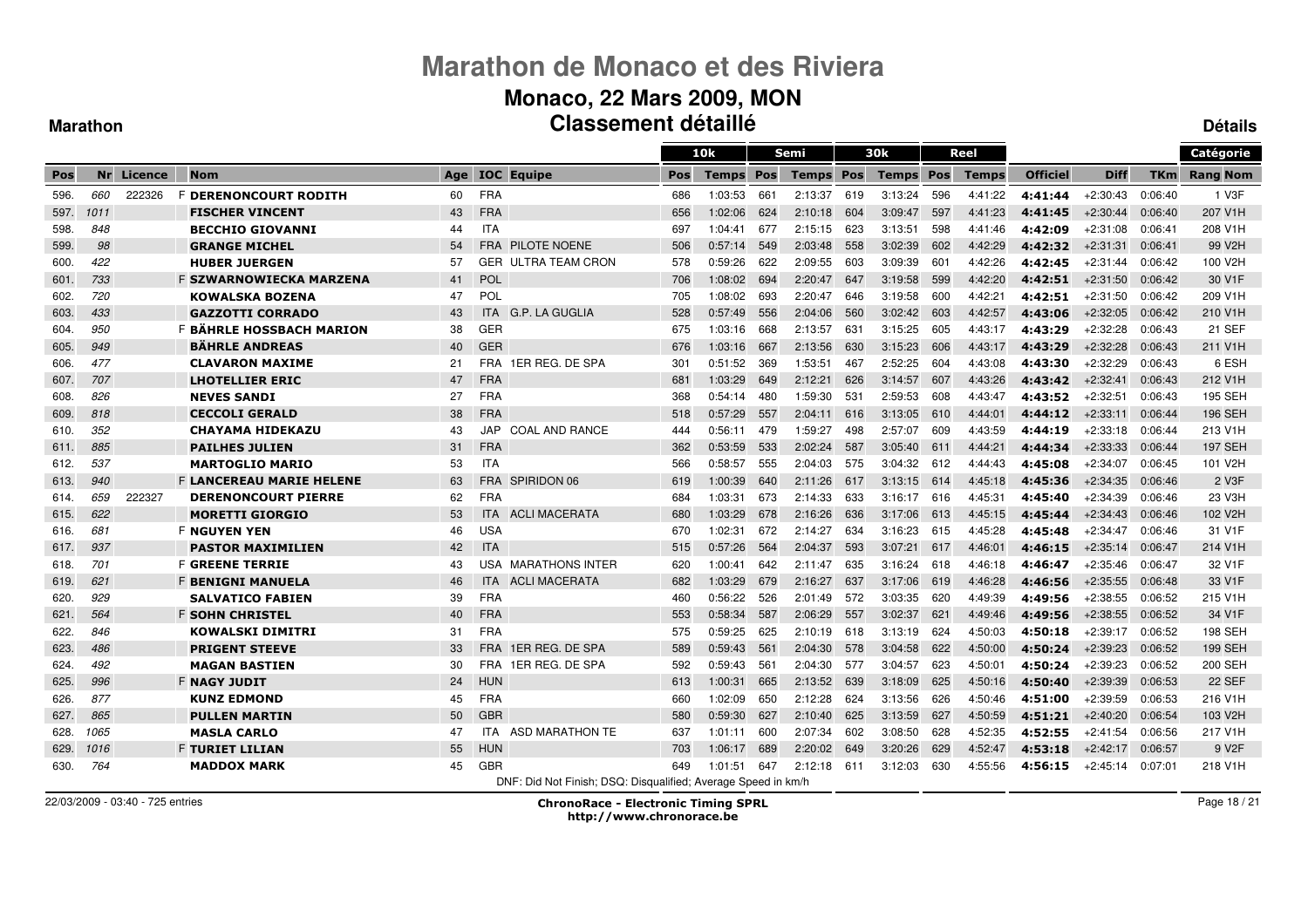#### **Monaco, 22 Mars 2009, MON Classement détailléDétails**

#### **Marathon**

|      |      |         |                               |     |            |                                                               |            | 10k          |     | Semi         |     | 30k              |     | Reel         |                 |             |         | Catégorie           |
|------|------|---------|-------------------------------|-----|------------|---------------------------------------------------------------|------------|--------------|-----|--------------|-----|------------------|-----|--------------|-----------------|-------------|---------|---------------------|
| Pos  | Nr   | Licence | <b>Nom</b>                    | Age |            | <b>IOC</b> Equipe                                             | <b>Pos</b> | <b>Temps</b> | Pos | <b>Temps</b> | Pos | <b>Temps Pos</b> |     | <b>Temps</b> | <b>Officiel</b> | <b>Diff</b> | TKm     | <b>Rang Nom</b>     |
| 631. | 1091 |         | F <b>TESINK CISKA</b>         | 34  | <b>NED</b> |                                                               | 658        | 1:02:08      | 670 | 2:14:06      | 645 | 3:19:16          | 631 | 4:56:00      | 4:56:26         | $+2:45:25$  | 0:07:01 | 23 SEF              |
| 632. | 567  |         | <b>PELIKANUS JULIEN</b>       | 29  | <b>FRA</b> |                                                               | 533        | 0:57:53      | 530 | 2:02:05      | 594 | 3:07:26          | 633 | 4:57:00      | 4:57:00         | $+2:45:59$  | 0:07:02 | <b>201 SEH</b>      |
| 633. | 575  |         | <b>ROODUIJN ERIK</b>          | 54  | <b>NED</b> |                                                               | 666        | 1:02:24      | 654 | 2:13:02      | 614 | 3:12:54          | 632 | 4:56:57      | 4:57:24         | $+2:46:23$  | 0:07:02 | 104 V2H             |
| 634. | 121  |         | <b>FOULON PATRICK</b>         | 59  | <b>FRA</b> |                                                               | 614        | 1:00:31      | 680 | 2:16:36      | 664 | 3:24:52          | 636 | 4:57:12      | 4:57:28         | $+2:46:27$  | 0:07:03 | 24 V3H              |
| 635. | 491  |         | <b>LECLERCO FRANCOIS</b>      | 25  | FRA        | 1ER REG. DE SPA                                               | 679        | 1:03:27      | 648 | 2:12:19      | 651 | 3:20:29          | 635 | 4:57:08      | 4:57:35         | $+2.46.34$  | 0:07:03 | 202 SEH             |
| 636. | 757  |         | <b>NARTEY PHILIP</b>          | 44  | <b>IRL</b> |                                                               | 612        | 1:00:30      | 573 | 2:05:32      | 566 | 3:03:03          | 634 | 4:57:08      | 4:57:40         | $+2.46.39$  | 0:07:03 | 219 V1H             |
| 637. | 470  |         | <b>BANCEL FRANCOIS XAVIER</b> | 24  | <b>FRA</b> | 1ER REG. DE SPA                                               | 551        | 0:58:31      | 626 | 2:10:31      | 640 | 3:18:51          | 637 | 4:57:36      | 4:58:01         | $+2:47:00$  | 0:07:03 | 203 SEH             |
| 638. | 917  |         | <b>NONNATO DAVIDE</b>         | 44  | <b>ITA</b> | <b>ASSINDUSTRIA RO</b>                                        | 700        | 1:05:50      | 690 | 2:20:08      | 659 | 3:24:21          | 638 | 4:58:21      | 4:58:52         | $+2.47:51$  | 0:07:04 | 220 V1H             |
| 639. | 786  |         | <b>STOFFELS MICHAEL</b>       | 38  | GER BMI    |                                                               | 678        | 1:03:25      | 675 | 2:14:46      | 652 | 3:20:41          | 639 | 4:58:52      | 4:59:03         | $+2:48:02$  | 0:07:05 | 204 SEH             |
| 640. | 1035 |         | <b>HOSTEIN LUC</b>            | 46  | <b>FRA</b> |                                                               | 644        | 1:01:27      | 618 | 2:09:26      | 599 | 3:08:12 640      |     | 4:59:03      | 4:59:31         | $+2:48:30$  | 0:07:05 | 221 V1H             |
| 641. | 1052 |         | <b>LAZZARO VINCENZO</b>       | 69  | ITA.       | MARCIATURISMO                                                 | 616        | 1:00:32      | 658 | 2:13:22      | 648 | 3:20:07          | 642 | 5:00:05      | 5:00:11         | $+2:49:10$  | 0:07:06 | 6 V4H               |
| 642. | 485  |         | <b>BISSON THOMAS</b>          | 19  | <b>FRA</b> | 1ER REG. DE SPA                                               | 477        | 0:56:28      | 582 | 2:06:10      | 650 | 3:20:29          | 641 | 5:00:01      | 5:00:27         | $+2.49:26$  | 0:07:07 | 7 ESH               |
| 643. | 999  |         | <b>NICHELE SÉBASTIEN</b>      | 33  | <b>FRA</b> |                                                               | 617        | 1:00:35      | 635 | 2:11:03      | 627 | 3:15:00          | 643 | 5:00:45      | 5:00:55         | $+2:49:54$  | 0:07:07 | 205 SEH             |
| 644. | 969  | 697263  | <b>F REGNIER NATHALIE</b>     | 40  | <b>FRA</b> | ROCHEFORT SPORT                                               | 651        | 1:01:55      | 651 | 2:12:44      | 638 | 3:17:59          | 644 | 5:01:49      | 5:01:59         | $+2:50:58$  | 0:07:09 | 35 V1F              |
| 645. | 489  |         | <b>HURTREL TERRY</b>          | 23  | <b>FRA</b> | 1ER REG. DE SPA                                               | 590        | 0:59:43      | 676 | 2:14:58      | 654 | 3:22:11          | 645 | 5:02:30      | 5:02:57         | $+2:51:56$  | 0:07:10 | 206 SEH             |
| 646. | 438  |         | <b>IWAI KENICHI</b>           | 59  | <b>FRA</b> |                                                               | 709        | 1:08:50      | 702 | 2:24:42      | 675 | 3:27:39          | 646 | 5:03:29      | 5:03:48         | $+2:52:47$  | 0:07:12 | 25 V3H              |
| 647. | 904  |         | <b>F BOTTIN CHRISTINE</b>     | 50  | <b>FRA</b> |                                                               | 701        | 1:05:53      | 686 | 2:19:46      | 662 | 3:24:37          | 648 | 5:03:48      | 5:03:58         | $+2:52:57$  | 0:07:12 | 10 V <sub>2</sub> F |
| 648. | 1047 |         | <b>FOGLIA ERMANNO</b>         | 58  | <b>ITA</b> |                                                               | 695        | 1:04:40      | 688 | 2:19:58      | 661 | 3:24:33          | 647 | 5:03:33      | 5:03:59         | $+2:52:58$  | 0:07:12 | 105 V2H             |
| 649. | 1096 |         | <b>F SAUNIER CAROLINE</b>     | 25  | <b>FRA</b> |                                                               | 657        | 1:02:07      | 637 | 2:11:06      | 629 | 3:15:03          | 650 | 5:04:50      | 5:05:08         | $+2:54:07$  | 0:07:13 | <b>24 SEF</b>       |
| 650. | 643  |         | <b>F STANGNETH INGRID</b>     | 55  | GER        |                                                               | 690        | 1:04:01      | 691 | 2:20:12      | 676 | 3:27:44          | 649 | 5:04:49      | 5:05:20         | $+2:54:19$  | 0:07:14 | 11 V <sub>2</sub> F |
| 651. | 936  |         | <b>F MAES MARIE</b>           | 30  | BEL M.I.   |                                                               | 610        | 1:00:29      | 652 | 2:12:50      | 665 | 3:24:53          | 652 | 5:05:50      | 5:06:04         | $+2:55:03$  | 0:07:15 | <b>25 SEF</b>       |
| 652. | 683  |         | <b>F LE GUENNEC CHANTAL</b>   | 46  | <b>FRA</b> |                                                               | 668        | 1:02:29      | 683 | 2:18:18      | 670 | 3:26:04          | 651 | 5:05:48      | 5:06:12         | $+2:55:11$  | 0:07:15 | 36 V1F              |
| 653. | 672  |         | LE DOZE PHILIPPE              | 41  | <b>FRA</b> |                                                               | 623        | 1:00:44      | 610 | 2:08:40      | 643 | 3:19:11          | 653 | 5:06:22      | 5:06:55         | $+2:55:54$  | 0:07:16 | 222 V1H             |
| 654. | 682  |         | <b>CAVAILLÈS CHRISTOPHE</b>   | 39  | <b>FRA</b> |                                                               | 622        | 1:00:44      | 611 | 2:08:41      | 644 | 3:19:11          | 654 | 5:06:23      | 5:06:56         | $+2:55:55$  | 0.07:16 | 223 V1H             |
| 655. | 792  |         | <b>CAILLAT DAVID</b>          | 41  | <b>FRA</b> |                                                               | 540        | 0:58:10      | 601 | 2:07:49      | 64  | 3:19:02          | 655 | 5:06:49      | 5:07:06         | $+2:56:05$  | 0:07:16 | 224 V1H             |
| 656. | 611  |         | <b>INZAGHI GIORGIO</b>        | 53  | <b>ITA</b> |                                                               | 608        | 1:00:20      | 639 | 2:11:25      | 666 | 3:24:54          | 658 | 5:07:43      | 5:07:49         | $+2:56:48$  | 0:07:17 | 106 V2H             |
| 657. | 808  |         | <b>LIZZI VIRGILIO</b>         | 49  | <b>ITA</b> | A.P.D. PIETRO M                                               | 696        | 1:04:40      | 687 | 2:19:58      | 668 | 3:25:39          | 657 | 5:07:39      | 5:08:05         | $+2:57:04$  | 0:07:18 | 107 V2H             |
| 658. | 721  |         | <b>KOWALSKI KRZYSZTOF</b>     | 51  | <b>POL</b> |                                                               | 717        | 1:10:36      | 705 | 2:28:50      | 683 | 3:34:52          | 656 | 5:07:34      | 5:08:05         | $+2.57:04$  | 0.07:18 | 108 V2H             |
| 659. | 882  |         | <b>JOSSO MICHEL</b>           | 55  | <b>FRA</b> |                                                               | 647        | 1:01:43      | 662 | 2:13:38      | 656 | 3:22:20          | 659 | 5:08:06      | 5:08:36         | $+2.57.35$  | 0:07:18 | 109 V2H             |
| 660. | 472  |         | <b>NICOLAEFF YOURI</b>        | 28  | <b>FRA</b> | 1ER REG. DE SPA                                               | 593        | 0:59:44      | 663 | 2:13:38      | 655 | 3:22:20          | 660 | 5:08:12      | 5:08:36         | $+2.57.35$  | 0:07:18 | 207 SEH             |
| 661. | 538  |         | <b>BEVILACQUA LUCIANO</b>     | 71  | <b>ITA</b> |                                                               | 702        | 1:06:02      | 692 | 2:20:24      | 677 | 3:29:57          | 661 | 5:09:03      | 5:09:20         | $+2:58:19$  | 0:07:19 | 7 V4H               |
| 662. | 506  |         | <b>SENAEME RONALD</b>         | 36  | <b>FRA</b> |                                                               | 535        | 0:58:05      | 632 | 2:10:50      | 663 | 3:24:38          | 662 | 5:09:28      | 5:09:49         | $+2:58:48$  | 0:07:20 | 208 SEH             |
| 663. | 789  |         | <b>CRUCHAUDET CLAUDE</b>      | 52  | <b>FRA</b> |                                                               | 640        | 1:01:20      | 656 | 2:13:10      | 642 | 3:19:08          | 663 | 5:10:34      | 5:10:39         | $+2.59.38$  | 0.07:21 | 110 V2H             |
| 664. | 476  |         | <b>GOJON THIBAULT</b>         | 23  |            | FRA 1ER REG. DE SPA                                           | 514        | 0:57:25      | 545 | 2:03:38      | 620 | 3:13:25          | 665 | 5:11:28      | 5:11:51         | $+3:00:50$  | 0:07:23 | 209 SEH             |
| 665. | 478  |         | <b>REGNIER SEBASTIEN</b>      | 22  | <b>FRA</b> | 1ER REG. DE SPA                                               | 289        | 0:51:37      | 444 | 1:57:58      | 621 | 3:13:26          | 664 | 5:11:25      | 5:11:51         | $+3:00:50$  | 0:07:23 | 210 SEH             |
|      |      |         |                               |     |            | DNF: Did Not Finish; DSQ: Disqualified; Average Speed in km/h |            |              |     |              |     |                  |     |              |                 |             |         |                     |

22/03/2009 - 03:40 - 725 entries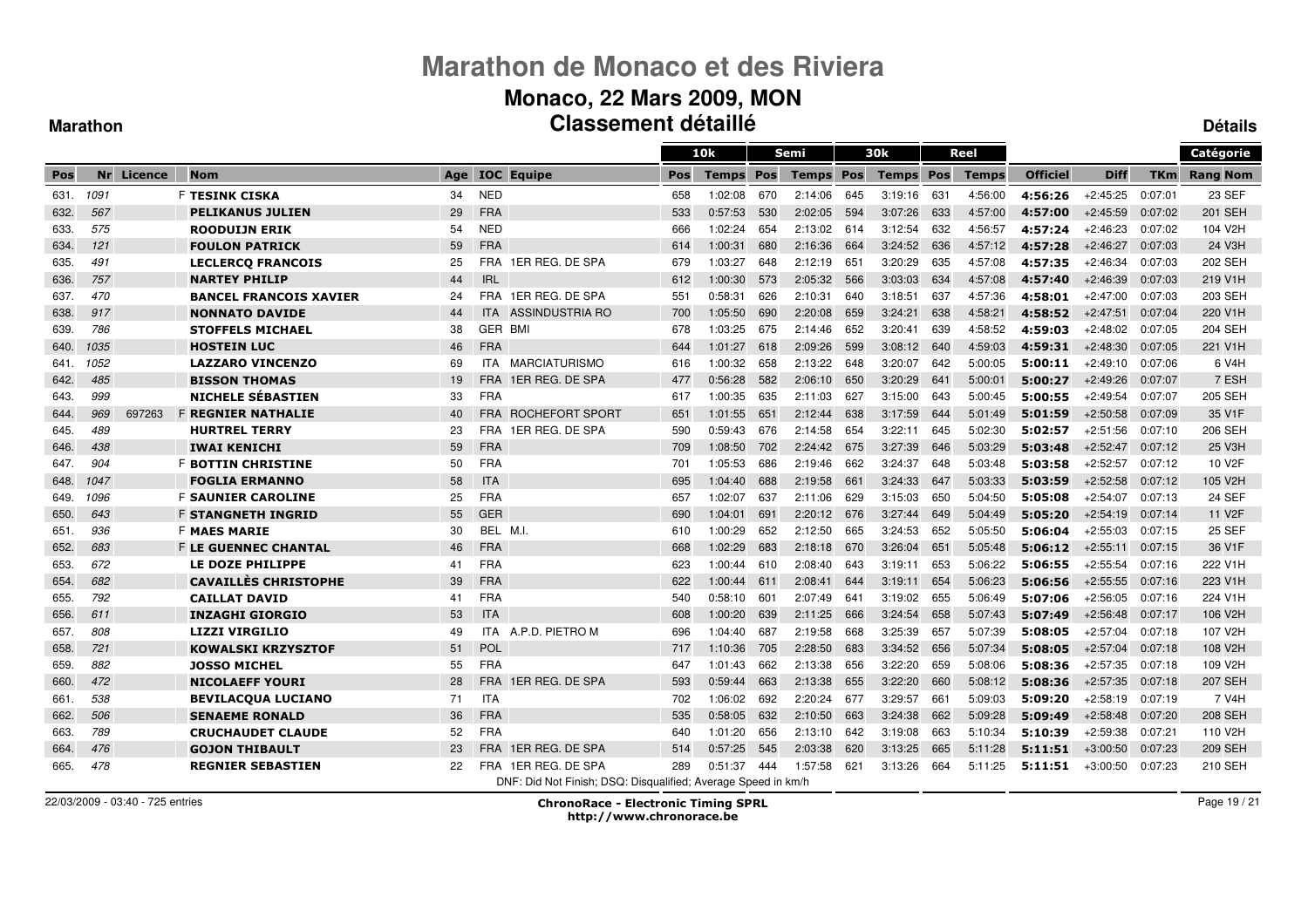### **Monaco, 22 Mars 2009, MON Classement détaillé**

#### **Marathon**

**Détails**

|            |      |         |                              |     |            |                                                               |     | 10k          |     | Semi         |     | 30k              |                          | Reel         |                 |             |            | Catégorie            |
|------------|------|---------|------------------------------|-----|------------|---------------------------------------------------------------|-----|--------------|-----|--------------|-----|------------------|--------------------------|--------------|-----------------|-------------|------------|----------------------|
| Pos        | Nr   | Licence | <b>Nom</b>                   | Age |            | <b>IOC Equipe</b>                                             | Pos | <b>Temps</b> | Pos | <b>Temps</b> | Pos | <b>Temps Pos</b> |                          | <b>Temps</b> | <b>Officiel</b> | <b>Diff</b> | <b>TKm</b> | <b>Rang Nom</b>      |
| 666.       | 798  | 1147017 | <b>MAGNE NICOLAS</b>         | 36  |            | FRA A. AMICALE SPOR                                           | 602 | 1:00:00      | 612 | 2:08:43      | 653 | 3:20:50          | 666                      | 5:12:09      | 5:12:33         | $+3:01:32$  | 0:07:24    | 211 SEH              |
| 667.       | 690  |         | <b>F EOFF MARIA</b>          | 41  | <b>USA</b> |                                                               | 639 | 1:01:19      | 644 | 2:11:57      | 674 | 3:27:32          | 667                      | 5:12:41      | 5:13:13         | $+3:02:12$  | 0:07:25    | 37 V1F               |
| 668.       | 1072 |         | F MCLAUGHLIN STEFANIE        | 42  | GER        |                                                               | 638 | 1:01:19      | 645 | 2:11:57      | 673 | 3:27:32          | 668                      | 5:12:41      | 5:13:13         | $+3:02:12$  | 0:07:25    | 38 V1F               |
| 669.       | 566  |         | <b>KROON ALAIN</b>           | 23  | <b>NED</b> |                                                               | 710 | 1:08:50      | 698 | 2:23:50      | 671 | 3:27:07          | 670                      | 5:13:19      | 5:13:48         | $+3:02:47$  | 0:07:26    | 212 SEH              |
| 670.       | 1059 |         | <b>KWINKELENBERG ARTHUR</b>  | 39  | <b>NED</b> |                                                               | 707 | 1:08:49      | 697 | 2:23:50      | 672 | 3:27:13          | 669                      | 5:13:19      | 5:13:49         | $+3:02:48$  | 0:07:26    | 225 V1H              |
| 671.       | 717  |         | <b>F ORSATTI JACKIE</b>      | 58  | <b>FRA</b> |                                                               | 650 | 1:01:51      | 681 | 2:16:58      | 667 | 3:25:21          | 671                      | 5:14:15      | 5:14:30         | $+3:03:29$  | 0:07:27    | 12 V <sub>2</sub> F  |
| 672.       | 545  |         | <b>MOLONEY LUKE</b>          | 26  | <b>IRL</b> |                                                               | 692 | 1:04:31      | 695 | 2:22:31      | 679 | 3:30:21          | 672                      | 5:16:59      | 5:17:27         | $+3:06:26$  | 0:07:31    | 213 SEH              |
| 673.       | 544  |         | <b>WALSH GARRETH</b>         | 24  | <b>IRL</b> |                                                               | 693 | 1:04:31      | 684 | 2:18:24      | 669 | 3:25:46          | 673                      | 5:16:59      | 5:17:27         | $+3:06:26$  | 0:07:31    | 214 SEH              |
| 674.       | 559  |         | <b>MAMERI AREZKI</b>         | 47  | <b>FRA</b> |                                                               | 582 | 0:59:32      | 629 | 2:10:45      | 657 | 3:22:37          | 674                      | 5:18:55      | 5:19:19         | $+3:08:18$  | 0:07:34    | 226 V1H              |
| 675.       | 748  |         | <b>CARDON ALAIN</b>          | 35  | <b>FRA</b> |                                                               | 581 | 0:59:32      | 630 | 2:10:45      | 658 | 3:22:38          | 675                      | 5:18:55      | 5:19:19         | $+3:08:18$  | 0:07:34    | 215 SEH              |
| 676.       | 1009 |         | OLIVIER JÉRÔME               | 37  | <b>FRA</b> |                                                               | 683 | 1:03:30      | 701 | 2:24:32      | 684 | 3:35:00          | 676                      | 5:19:18      | 5:19:46         | $+3:08:45$  | 0:07:34    | 216 SEH              |
| 677.       | 919  |         | <b>F FAQUIN CORINNE</b>      | 33  | <b>FRA</b> | <b>TRIATHLON CLUB</b>                                         | 661 | 1:02:12      | 685 | 2:18:50      | 682 | 3:32:33          | 677                      | 5:25:16      | 5:25:21         | $+3:14:20$  | 0:07:42    | <b>26 SEF</b>        |
| 678.       | 981  |         | F GAVAZZENI GIOVANNA CARLA   | 54  | ITA        | <b>MARATHON TEAM</b>                                          | 713 | 1:09:55      | 706 | 2:30:43      | 685 | 3:44:25          | 678                      | 5:26:21      | 5:26:43         | $+3:15:42$  | 0:07:44    | 13 V <sub>2</sub> F  |
| 679.       | 429  |         | <b>PEL STEFFEN</b>           | 24  | NED.       | <b>CLUB KROON</b>                                             | 711 | 1:08:50      | 696 | 2:23:49      | 680 | 3:30:22          | 679                      | 5:26:36      | 5:27:06         | $+3:16:05$  | 0:07:45    | <b>217 SEH</b>       |
| 680.       | 1058 |         | <b>WEISZ DAVE</b>            | 24  | <b>NED</b> |                                                               | 708 | 1:08:50      | 699 | 2:23:51      | 681 | 3:30:23          | 680                      | 5:26:37      | 5:27:06         | $+3:16:05$  | 0:07:45    | 218 SEH              |
| 681.       | 835  |         | <b>F DAUVERGNE VERONIQUE</b> | 38  | <b>FRA</b> |                                                               | 712 | 1:08:55      | 707 | 2:34:10      | 687 | 3:46:52          | 681                      | 5:31:40      | 5:31:54         | $+3:20:53$  | 0:07:51    | <b>27 SEF</b>        |
| 682.       | 851  |         | <b>PATTERSON WILLIAM</b>     | 33  | <b>USA</b> |                                                               | 653 | 1:02:00      | 704 | 2:25:38      | 688 | 3:46:59          | 682                      | 5:40:43      | 5:41:15         | $+3:30:14$  | 0:08:05    | 219 SEH              |
| 683.       | 930  |         | <b>SARMAN DAVID</b>          | 40  |            | FRA CSM ST. RAPHAEL                                           | 451 | 0:56:17      | 559 | 2:04:17      | 678 | 3:30:02          | 683                      | 5:43:14      | 5:43:26         | $+3:32:25$  | 0:08:08    | 227 V1H              |
| 684.       | 1015 |         | <b>POLGAR GYOZO</b>          | 43  | HUN        |                                                               | 704 | 1:06:18      | 700 | 2:23:52      | 686 | 3:46:39          | 684                      | 5:43:28      | 5:43:59         | $+3:32:58$  | 0.08:09    | 228 V1H              |
| 685.       | 913  | 1179424 | <b>DURAND ALAIN</b>          | 45  | <b>FRA</b> | S.A.CONDOM                                                    | 669 | 1:02:30      | 703 | 2:25:34      | 692 | 4:00:34          | 685                      | 5:43:54      | 5:44:19         | $+3:33:18$  | 0:08:09    | 229 V1H              |
| 686.       | 1099 |         | <b>BARAKAT JEAN</b>          | 56  | <b>FRA</b> |                                                               | 721 | 1:14:51      | 709 | 2:41:41      | 690 | 3:59:59          | 686                      | 5:49:45      | 5:49:57         | $+3:38:56$  | 0:08:17    | 111 V <sub>2</sub> H |
| 687.       | 576  |         | <b>F ALESSI STEFANIA</b>     | 38  | <b>ITA</b> |                                                               | 715 | 1:09:59      | 708 | 2:37:08      | 689 | 3:59:55          | 687                      | 5:50:07      | 5:50:29         | $+3:39:28$  | 0:08:18    | <b>28 SEF</b>        |
| 688        | 876  |         | <b>F LE DAIN CLAUDE</b>      | 56  | <b>FRA</b> |                                                               | 719 | 1:13:21      | 711 | 2:42:34      | 691 | 4:00:04          | 688                      | 5:52:26      | 5:52:37         | $+3:41:36$  | 0:08:21    | 14 V <sub>2</sub> F  |
| 689.       | 834  |         | <b>F CARTLEDGE MARGARET</b>  | 59  | <b>GBR</b> |                                                               | 718 | 1:12:27      | 710 | 2:41:56      | 693 | 4:03:58          | 689                      | 5:52:37      | 5:52:56         | $+3.41.55$  | 0:08:21    | 3 V3F                |
| <b>DNF</b> | 35   |         | <b>F CHEPKURUI FLORENCE</b>  | 25  | <b>KEN</b> |                                                               | 11  | 0:35:18      | 10  | 1:14:13      | 8   | 1:45:46          | $\overline{\phantom{a}}$ |              |                 |             |            | - SEF                |
| <b>DNF</b> | 553  |         | <b>MILANO SIMONE</b>         | 34  | <b>ITA</b> | <b>LIBERTAS FORNO</b>                                         | 32  | 0:41:04      | 35  | 1:27:24      | 49  | 2:07:02          | $\overline{\phantom{a}}$ |              |                 |             |            | - SEH                |
| <b>DNF</b> | 947  |         | <b>PICHARD OLIVER</b>        | 29  | <b>FRA</b> | <b>TRISTARS CANNES</b>                                        | 44  | 0:41:29      | 54  | 1:29:27      | 69  | 2:14:36          | $\sim$                   |              |                 |             |            | - SEH                |
| <b>DNF</b> | 426  |         | <b>TARDY ENRICO</b>          | 40  | <b>ITA</b> |                                                               | 342 | 0:53:14      | 337 | 1:52:20      | 314 | 2:40:09          | $\overline{\phantom{a}}$ |              |                 |             |            | $- V1H$              |
| <b>DNF</b> | 746  |         | <b>BIANCHI PATRICE</b>       | 43  | <b>FRA</b> |                                                               | 278 | 0:51:03      | 307 | 1:49:25      | 392 | 2:47:19          | $\overline{\phantom{a}}$ |              |                 |             |            | $- V1H$              |
| <b>DNF</b> | 800  |         | <b>CALVIA FREDERIC</b>       | 42  | <b>FRA</b> | <b>FOULEES ROQUEBR</b>                                        | 293 | 0:51:47      | 292 | 1.48.14      | 421 | 2:48:31          | $\overline{\phantom{a}}$ |              |                 |             |            | $- V1H$              |
| <b>DNF</b> | 504  |         | <b>SAINO FABIO</b>           | 46  | <b>ITA</b> |                                                               | 428 | 0:55:51      | 388 | 1:55:15      | 451 | 2:50:35          | $\sim$                   |              |                 |             |            | $- V1H$              |
| <b>DNF</b> | 568  |         | <b>F BERETTA GIORGIA</b>     | 27  | <b>ITA</b> | <b>GAMBERDECUNCURE</b>                                        | 336 | 0:53:06      | 406 | 1:56:11      | 465 | 2:52:15          | $\overline{\phantom{a}}$ |              |                 |             |            | - SEF                |
| <b>DNF</b> | 630  |         | <b>PIZZEGHELLA LUCA</b>      | 43  | <b>ITA</b> |                                                               | 688 | 1:03:59      | 664 | 2:13:42      | 607 | 3:10:23          | $\sim$                   |              |                 |             |            | $- V1H$              |
| <b>DNF</b> | 857  |         | <b>WILLEKENS LUC</b>         | 44  | <b>BEL</b> |                                                               | 629 | 1:00:58      | 606 | 2:08:15      | 660 | 3:24:29          | $\overline{\phantom{a}}$ |              |                 |             |            | $- V1H$              |
| <b>DNF</b> | 8    |         | <b>KANDA LUCA</b>            | 31  | <b>KEN</b> |                                                               | 2   | 0:31:17      |     | 1:05:47      |     |                  |                          |              |                 |             |            | - SEH                |
|            |      |         |                              |     |            | DNF: Did Not Finish; DSQ: Disqualified; Average Speed in km/h |     |              |     |              |     |                  |                          |              |                 |             |            |                      |

22/03/2009 - 03:40 - 725 entries